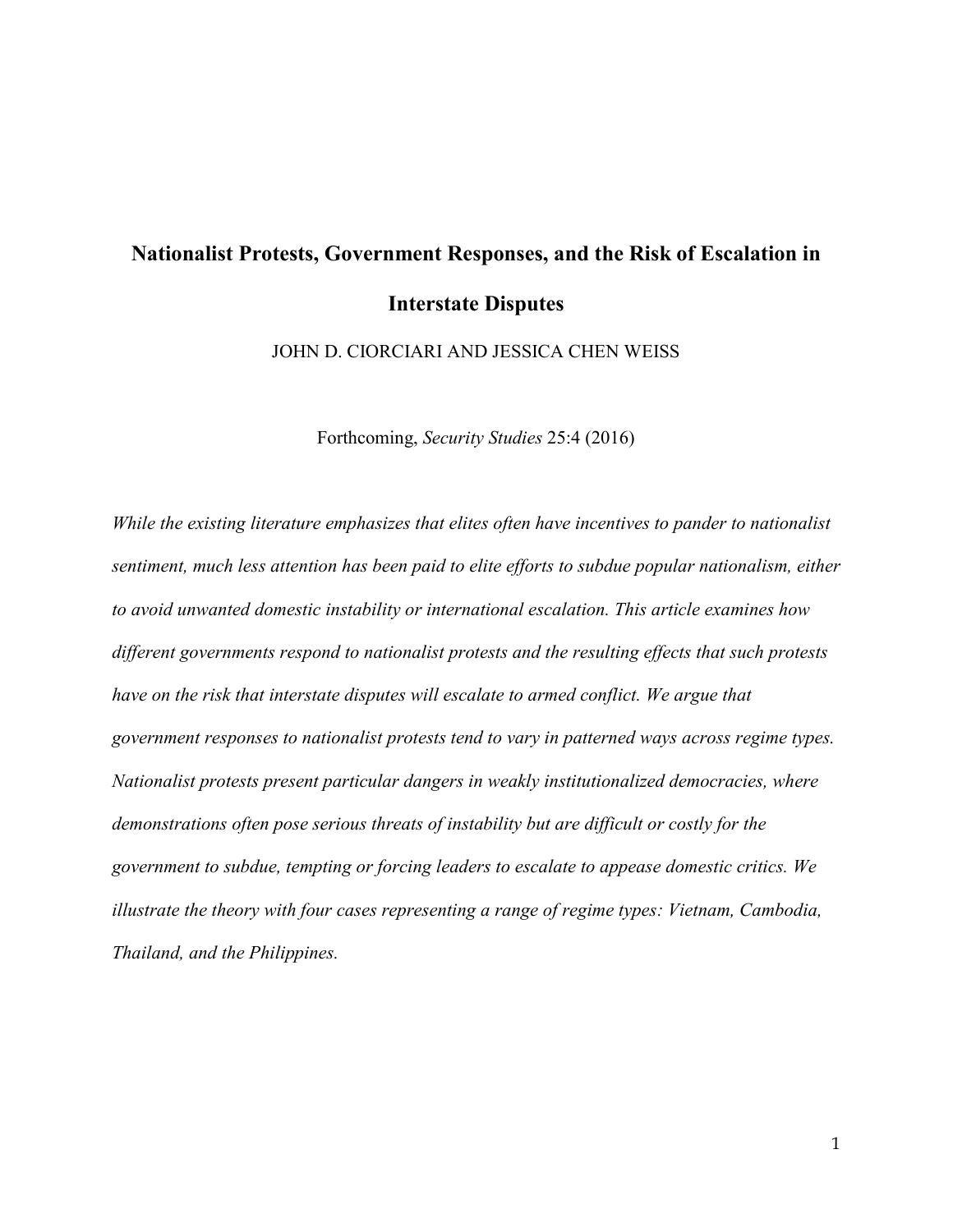#### **INTRODUCTION**

Why and when does popular nationalism increase the risk of international conflict? Nationalism is often cited as a cause of war, $\frac{1}{1}$  $\frac{1}{1}$  $\frac{1}{1}$  inflaming passions and impeding compromise over territories made "indivisible" by heated rhetoric.<sup>[2](#page-1-1)</sup> An influential set of arguments holds that elites may stoke the flames of nationalism to rally domestic support or divert domestic frustration, limiting their ability to compromise with foreign rivals and making war more likely.<sup>[3](#page-1-2)</sup> Much less

<span id="page-1-0"></span>John D. Ciorciari is assistant professor at the Gerald R. Ford School of Public Policy at the University of Michigan. Jessica Chen Weiss is associate professor of government at Cornell University.

 $\overline{a}$ 

The authors thank Robert Axelrod, Navid Hassanpour, Susan Hyde, Philip Potter, Allan Stam, Alexander Vuving, Jeremy Wallace, three anonymous reviewers, and participants in the Security Policy Workshop at the Elliott School of International Affairs at George Washington University, International Relations Workshop at the University of Toronto, and Ford Security Seminar at the University of Michigan for their helpful comments on previous drafts.

<sup>1</sup> See, e.g., Stephen Van Evera, "Hypotheses on Nationalism and War," *International Security* 18, no. 4 (Spring 1994): 5-39.

<span id="page-1-1"></span><sup>2</sup> Stacie E. Goddard, *Invisible Territory and the Politics of Legitimacy: Jerusalem and Northern Ireland*  (Cambridge: Cambridge University Press, 2009).

<span id="page-1-2"></span><sup>3</sup> Jack Snyder, *Myths of Empire* (Ithaca, NY: Cornell University Press, 1991); Edward D. Mansfield and Jack Snyder, "Democratization and the Danger of War," *International Security* 20, no. 1 (Summer 1995): 5-38; Edward D. Mansfield and Jack Snyder, *Electing to Fight: Why Emerging Democracies Go to War* (Cambridge, MA: The MIT Press, 2007). For an empirical challenge to this literature, see Vipin Narang and Rebecca M. Nelson, "Who Are These Belligerent Democratizers? Reassessing the Impact of Democratization on War," *International Organization* 63, no. 2 (April 2009): 357-79.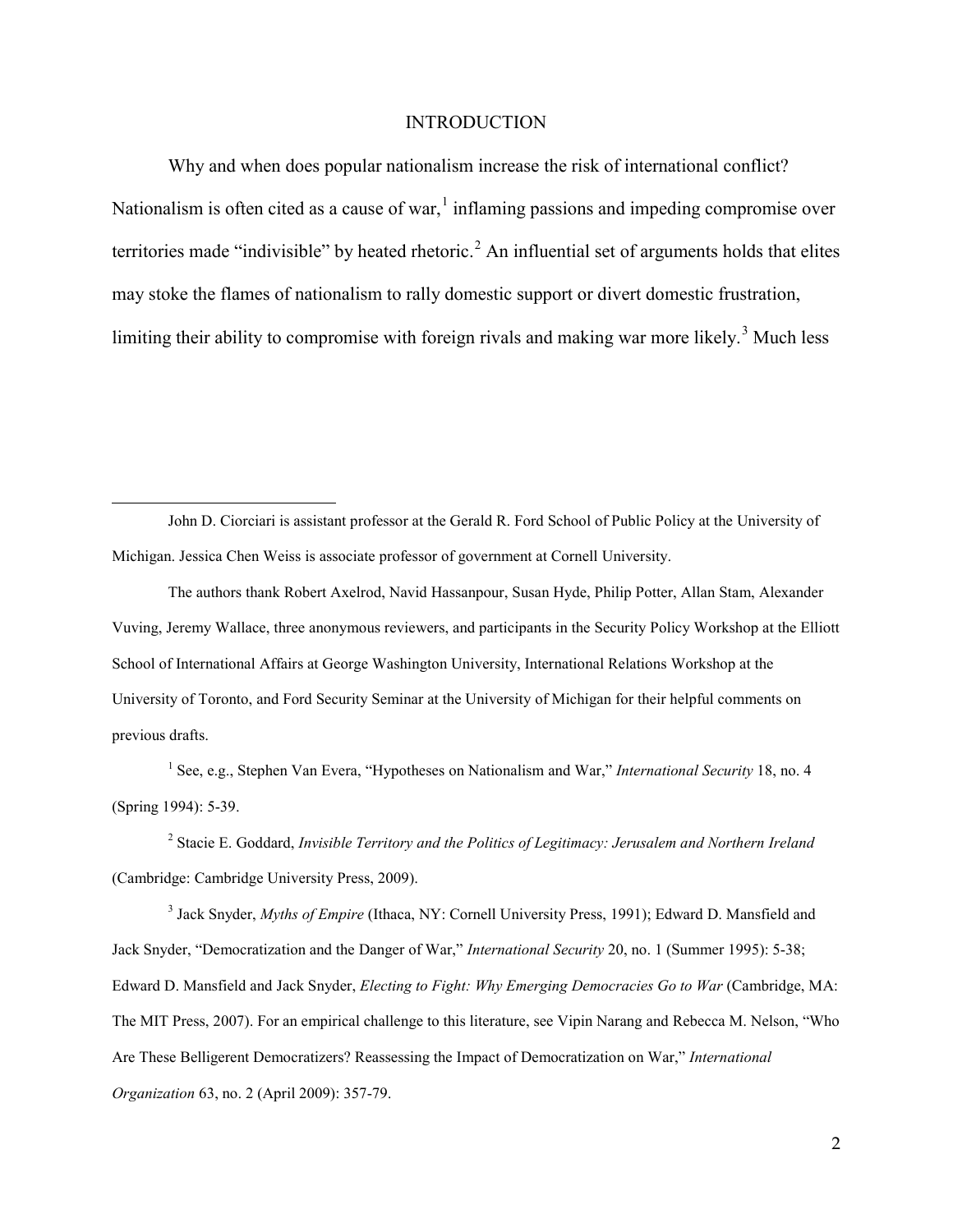attention has been paid to elite fears of nationalist sentiment and the conditions under which political leaders tighten, rather than loosen, the leash on popular nationalism.[4](#page-2-0)

Although nationalism is often regarded as a source of legitimacy for incumbent elites, nationalist movements can also provide opposition groups cover to mobilize and challenge the government.<sup>[5](#page-2-1)</sup> Nationalist protests can also devolve into violence against foreign interests, inviting cross-border retaliation. Diplomatically, nationalist protests can both signal resolve and tie the government's hands by pressuring the government to act aggressively abroad.<sup>[6](#page-2-2)</sup> Elites seeking to preserve international cooperation and flexibility may be keen to quash protests that create unwanted pressure for escalation.<sup>[7](#page-2-3)</sup>

Recent tensions in territorial disputes underscore the importance of understanding when elites are likely to encourage or repress popular nationalism. In 2012, claims to the Senkaku/Diaoyu Islands brought China and Japan to the brink of armed conflict, with nationalist protests in both countries calling for more vigorous policies to defend their nation's sovereignty. In 2011, Thai forces crossed the border with Cambodia amid protests calling for the defense of Thai sovereignty over a disputed temple complex. Island disputes have also sparked armed

<span id="page-2-1"></span><sup>5</sup> Jack Snyder, "Nationalism and the Crisis of the Post-Soviet State," *Survival* 35, no. 1 (1993): 16; John Breuilly, *Nationalism and the State* (Chicago: University of Chicago Press, 1994), 19.

<sup>6</sup> Weiss, "Authoritarian Signaling."

 $\ddot{\phantom{a}}$ 

<span id="page-2-3"></span><span id="page-2-2"></span> $<sup>7</sup>$  The desire to avoid policy "lock-in" has been a key critique of audience cost theories. See, e.g., Jack</sup> Snyder and Erica D. Borghard, "The Cost of Empty Threats: A Penny, Not a Pound," *American Political Science Review* 105, no. 03 (August 2011): 437-56.

<span id="page-2-0"></span><sup>4</sup> Exceptions include Erica Strecker Downs and Phillip C. Saunders, "Legitimacy and the Limits of Nationalism: China and the Diaoyu Islands," *International Security* 23, no. 4 (Winter 1998-99): 114-46; and Jessica Chen Weiss, "Authoritarian Signaling, Mass Audiences, and Nationalist Protests in China," *International Organization* 67, no.1 (January 2013): 1-35.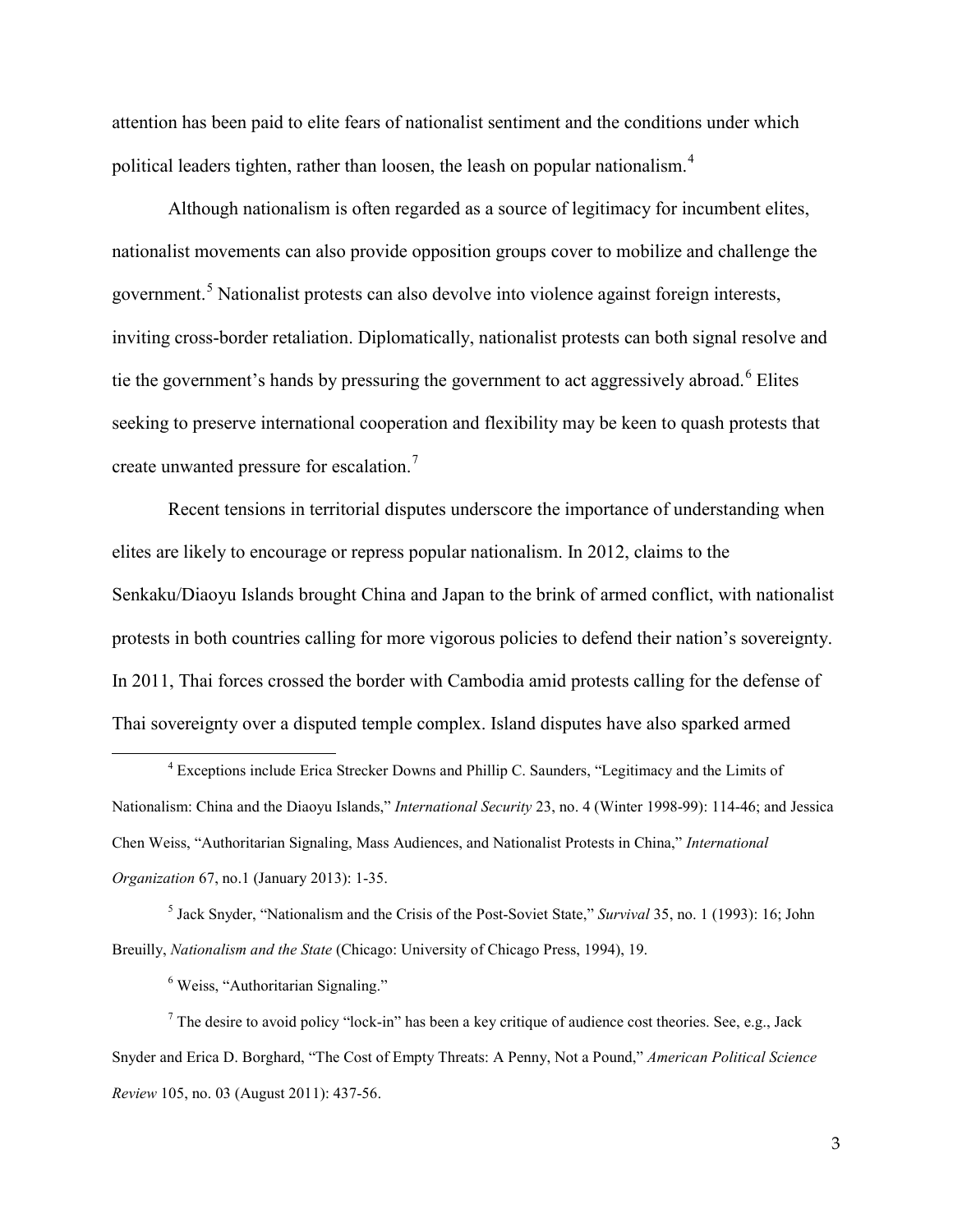clashes between China, Vietnam, and the Philippines, with protests condemning China's "illegal occupation" of islands and shoals in the South China Sea. Beyond Asia, in 2013 members of the Egyptian Muslim Brotherhood held demonstrations calling for the "destruction of Israel,"[8](#page-3-0) and Albanians in Kosovo protested normalization with Serbia.<sup>[9](#page-3-1)</sup> Shortly before Russia's annexation of Crimea, Ukrainians tore down statues of Lenin to protest Russia's influence.<sup>[10](#page-3-2)</sup>

Yet images of nationalist demonstrations and vitriolic slogans mask variation in governments' willingness to encourage or restrain nationalist mobilization. Leaders weigh the possible benefits of fomenting nationalist protests or allowing them to continue—such as rallying domestic political support, attracting international attention, and signaling resolve to foreign rivals—against the dangers that protests demanding hardline foreign policies will undermine the government's authority, degenerate into anti-foreign violence, and limit foreign policy options. Leaders also consider the consequences of preventing or subduing nationalist protests including the domestic costs of appearing unpatriotic and the risks that repression will backfire against the benefits of preserving diplomatic flexibility and reassuring international audiences. Even when governments conclude that repression is the best course of action, their ability to curtail nationalist protests varies widely.

This article examines how governments respond to nationalist protests and the resulting effects of those protests on interstate disputes. We argue that the risks nationalist protests pose to a government, the cost and ease of repressing them, and the consequent impact of such protests on international conflict all tend to vary in patterned ways across regime types. In established

<span id="page-3-2"></span><span id="page-3-1"></span><span id="page-3-0"></span> $\ddot{\phantom{a}}$ 

<sup>8</sup> "Egypt's Muslim Brotherhood Stages Anti-Israel Rally," *Associated Press,* 10 May 2013.

<sup>9</sup> Fatos Bytyci, "Protesters fight police as Kosovo approves Serbia deal," *Reuters,* 27 June 2013.

<sup>10</sup> Serhy Yekelchyk, "In Ukraine, Lenin finally falls," *Washington Post,* 28 February 2014.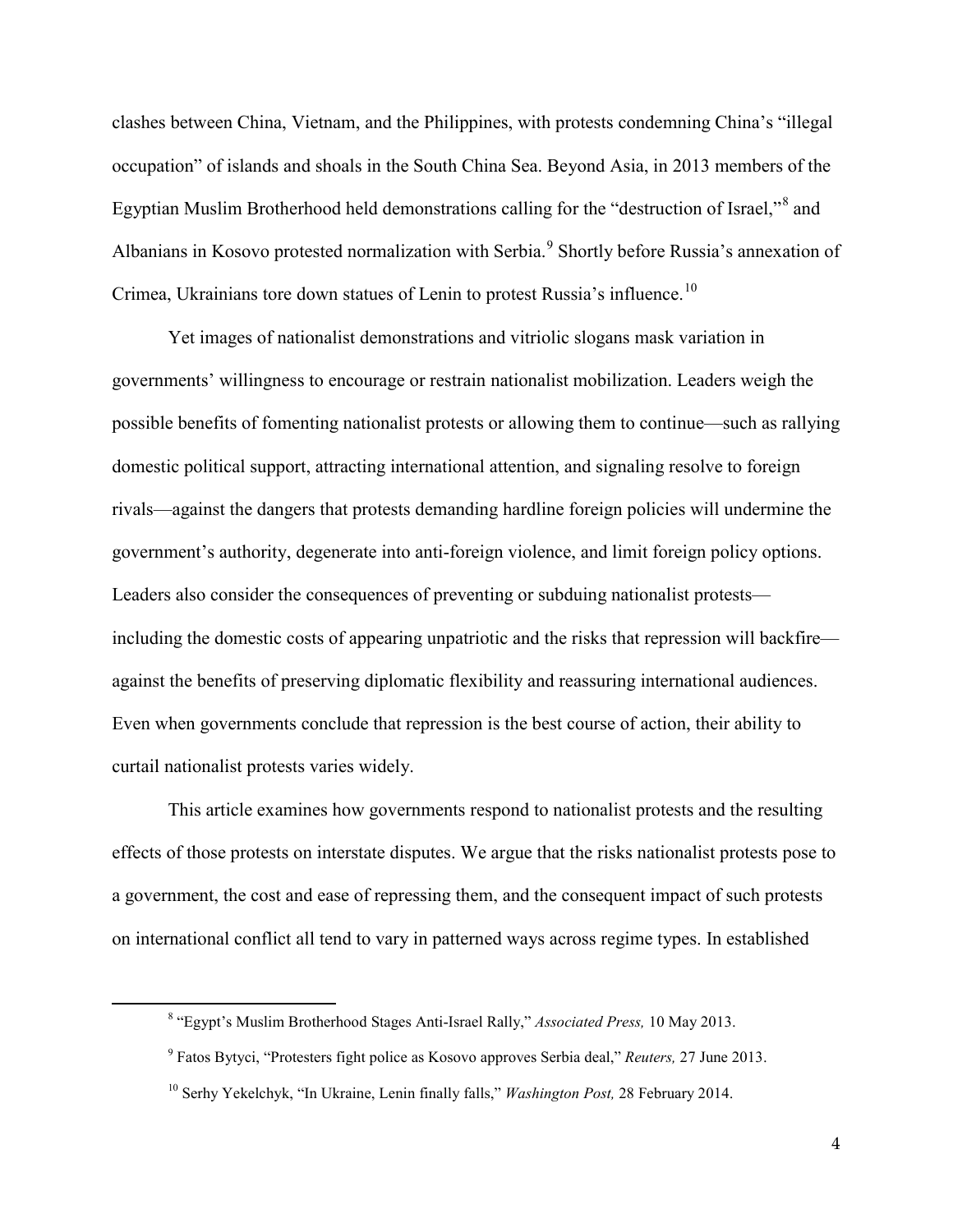democracies, protests are common and costly to repress. They may influence foreign policy through the filter of elections but seldom directly threaten to push the incumbent out of office or overturn the political system. In autocracies, public protests are typically forbidden or nipped in the bud, as the cost of repression is usually low relative to the risk that demonstrations will create opportunities for opposition forces to mobilize and set the stage for broader unrest. Nationalist protests present special risks in regimes that are neither robustly democratic nor firmly autocratic. These include weakly institutionalized democracies that lack reliable norms and institutions to ensure respect for electoral results, as well as "electoral authoritarian" systems dominated by one party, often in part through electoral fraud and intimidation.<sup>[11](#page-4-0)</sup> In regimes without strongly embedded mechanisms for peaceful political change, protests often seek to topple incumbents rather than demand progress on specific issues. Yet incumbents without a firm authoritarian grip on power often lack the means to subdue potentially destabilizing demonstrations.

 $\ddot{\phantom{a}}$ 

<span id="page-4-0"></span><sup>&</sup>lt;sup>11</sup> Most regime type typologies similarly distinguish between established and weakly institutionalized (or "flawed") democracies and between electoral authoritarian (or "competitive authoritarian") regimes and autocracies with little or no electoral character. See, e.g., Marc Morjé Howard and Philip G. Roessler, "Liberalizing Electoral Outcomes in Competitive Authoritarian Regimes," *American Journal of Political Science* 50, no. 2 (April 2006): 367; Matthijs Bogaards, "How to classify hybrid regimes? Defective democracy and electoral authoritarianism," *Democratization* 16, no. 2 (2009): 399-423; Larry Diamond, "Elections without Democracy: Thinking about Hybrid Regimes," *Journal of Democracy* 13, no. 2 (April 2002): 24-27. Electoral authoritarian systems differ from weakly institutionalized democracies primarily in the extent to which elections are free and fair, as opposed to serving as instruments of authoritarian rule. Weakly institutionalized democracies generally also have more robust checks and balances and respect for basic freedoms. Steven Levitsky and Lucan A. Way, *Competitive Authoritarianism: Hybrid Regimes after the Cold War* (Cambridge: Cambridge University Press, 2010); Andreas Schedler, *Electoral Authoritarianism: The Dynamics of Unfree Competition* (Boulder, CO: Lynne Rienner, 2006).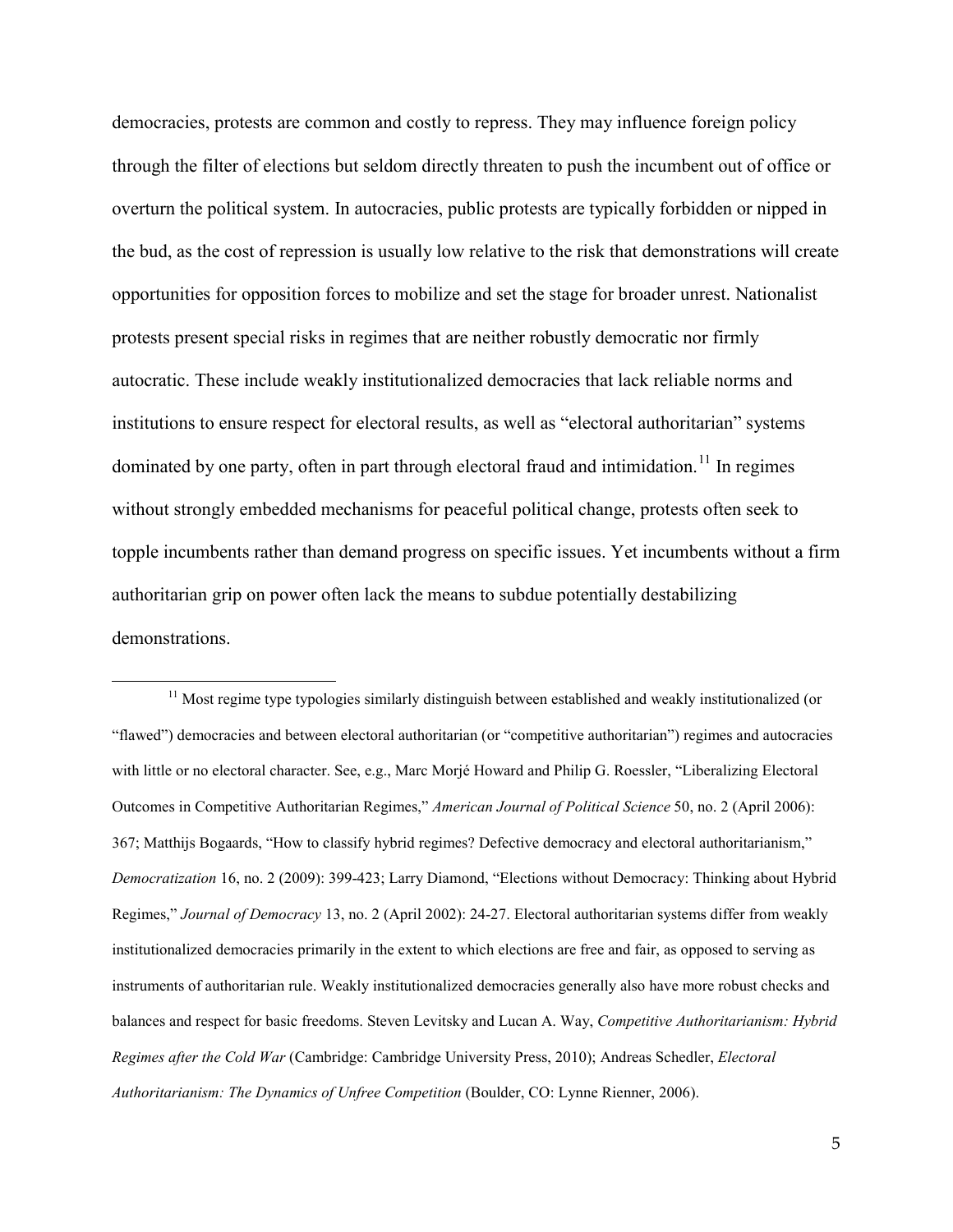Protests that are difficult for a government to repress and threaten to spin out of control can have mixed effects on international conflict. Such demonstrations may increase the risk of war, either because they degenerate into violent xenophobic riots and precipitate foreign retaliation, or because they threaten regime stability and prompt insecure elites to appease demonstrators with a show of force. However, such protests may also decrease the risk of war by giving the government greater credibility in demanding foreign concessions.<sup>[12](#page-5-0)</sup> The net effect on conflict depends on which of these competing effects dominates.

Our argument proceeds in two stages. We first analyze the factors driving government decisions to foment, allow or repress nationalist protests and then consider the resulting effects of protests on the risk of international conflict. We focus in particular on how regime type impacts both government handling of nationalist protests and the resulting dangers of escalation. After elaborating our argument, we examine how four states with regimes ranging from autocratic to democratic—Vietnam, Cambodia, Thailand, and the Philippines—have dealt with nationalist protests and the international effects of their responses.

### NATIONALIST PROTESTS, GOVERNMENT RESPONSES, AND RISKS OF ESCALATION

#### **Deciding to Foment, Allow or Repress Protests**

 $\overline{a}$ 

Government decisions on how to handle nationalist protests reflect calculations about the domestic and international benefits and hazards of fomenting, allowing or repressing them. Governments may instigate or allow nationalist protests to boost their popularity and rally

<span id="page-5-0"></span><sup>&</sup>lt;sup>12</sup> Such leverage depends on a host of factors, including foreign beliefs that concessions would defuse the situation.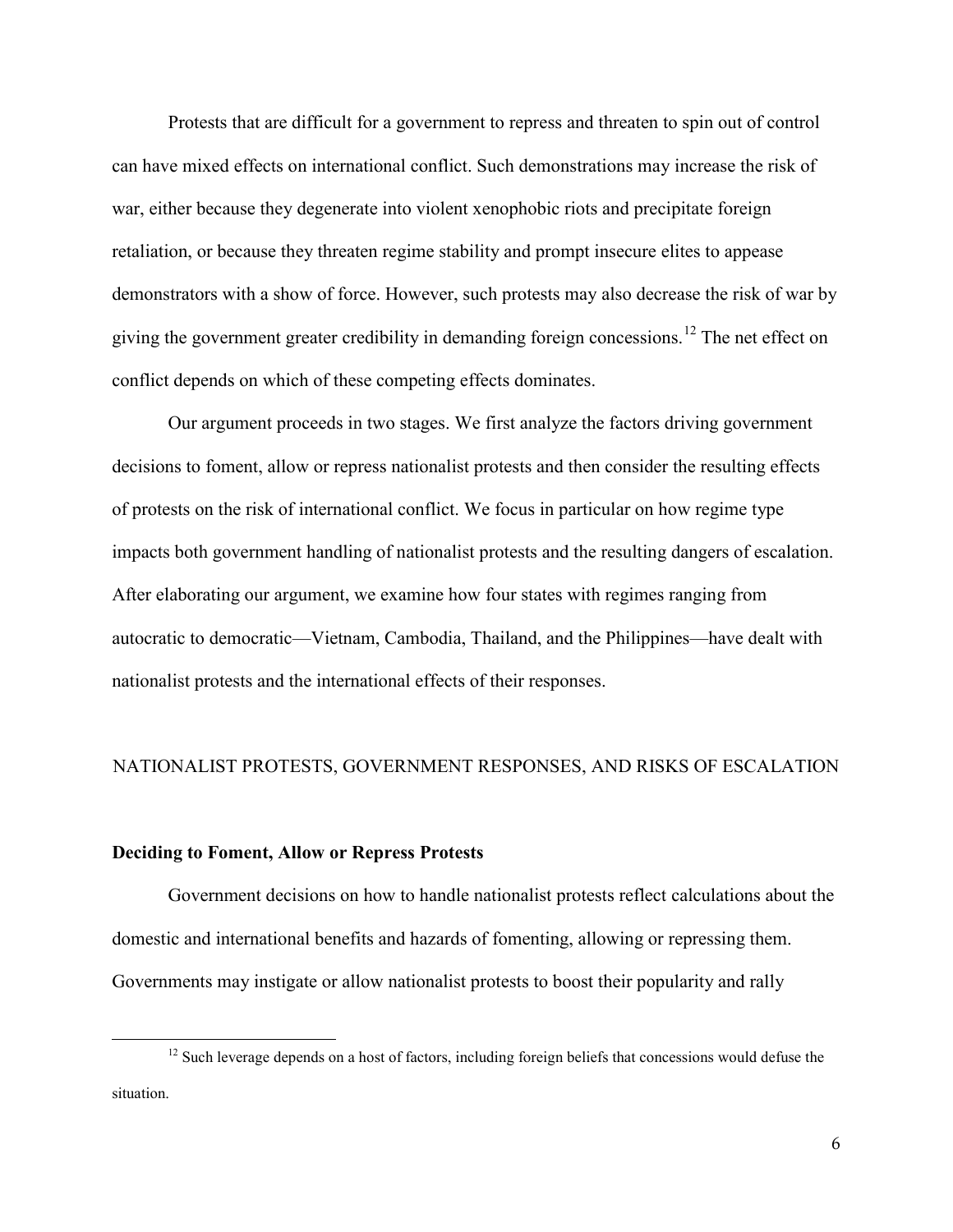citizens behind the flag, helping divert public attention from domestic grievances.<sup>[13](#page-6-0)</sup> They may also permit nationalist protests to signal diplomatic resolve by letting the domestic "audience costs" of compromise rise.<sup>[14](#page-6-1)</sup> Chinese acquiescence in anti-American and anti-Japanese demonstrations in recent years is a prime example.[15](#page-6-2) Nationalist protests can confer diplomatic leverage when foreign rivals believe nationalist pressure makes it difficult for the government to back down. Such protests can also broadcast and draw attention to their state's grievances, magnifying international pressure on foreign rivals to compromise.<sup>[16](#page-6-3)</sup> These potential benefits may appeal to governments that lack other sources of popular legitimacy and means of attracting attention or signaling resolve.

Nationalist protests can threaten incumbent elites as well. Opposition groups often utilize nationalist appeals to criticize the government and undermine its legitimacy.<sup>[17](#page-6-4)</sup> Even if demonstrators initially appear friendly to incumbent policies and interests, demonstrations can evolve into accusations against incumbent leaders of failing to protect the national interest. They can grow in size, spawn wider unrest, and jeopardize regime stability, especially when the government is weak and unpopular, when demonstrations are independently organized and

 $15$  Ibid.

<span id="page-6-1"></span><span id="page-6-0"></span> $\ddot{\phantom{a}}$ 

<span id="page-6-3"></span><span id="page-6-2"></span><sup>16</sup> On the use of public protests to mobilize international support for domestic dissidents, see Clifford Bob, *The Marketing of Rebellion: Insurgents, Media, and International Activism* (Cambridge: Cambridge University Press, 2005); and Jacqueline M. Klopp and Elke Zuern, "The Politics of Violence in Democratization: Lessons from Kenya and South Africa," *Comparative Politics* 39, no. 2 (January 2007): 130-31. The use of protests to attract international support in internationalized disputes has been comparatively unexplored.

<span id="page-6-4"></span> $17$  Opposition groups are often more nationalistic than the incumbent leadership. Jack Snyder and Karen Ballentine, "Nationalism and the Marketplace of Ideas," *International Security* 21, no. 2 (Autumn 1996): 8.

<sup>13</sup> See, e.g. Perry Link, "Beijing's dangerous game," *New York Review of Books*, 20 September 2012. <sup>14</sup> Weiss, "Authoritarian Signaling."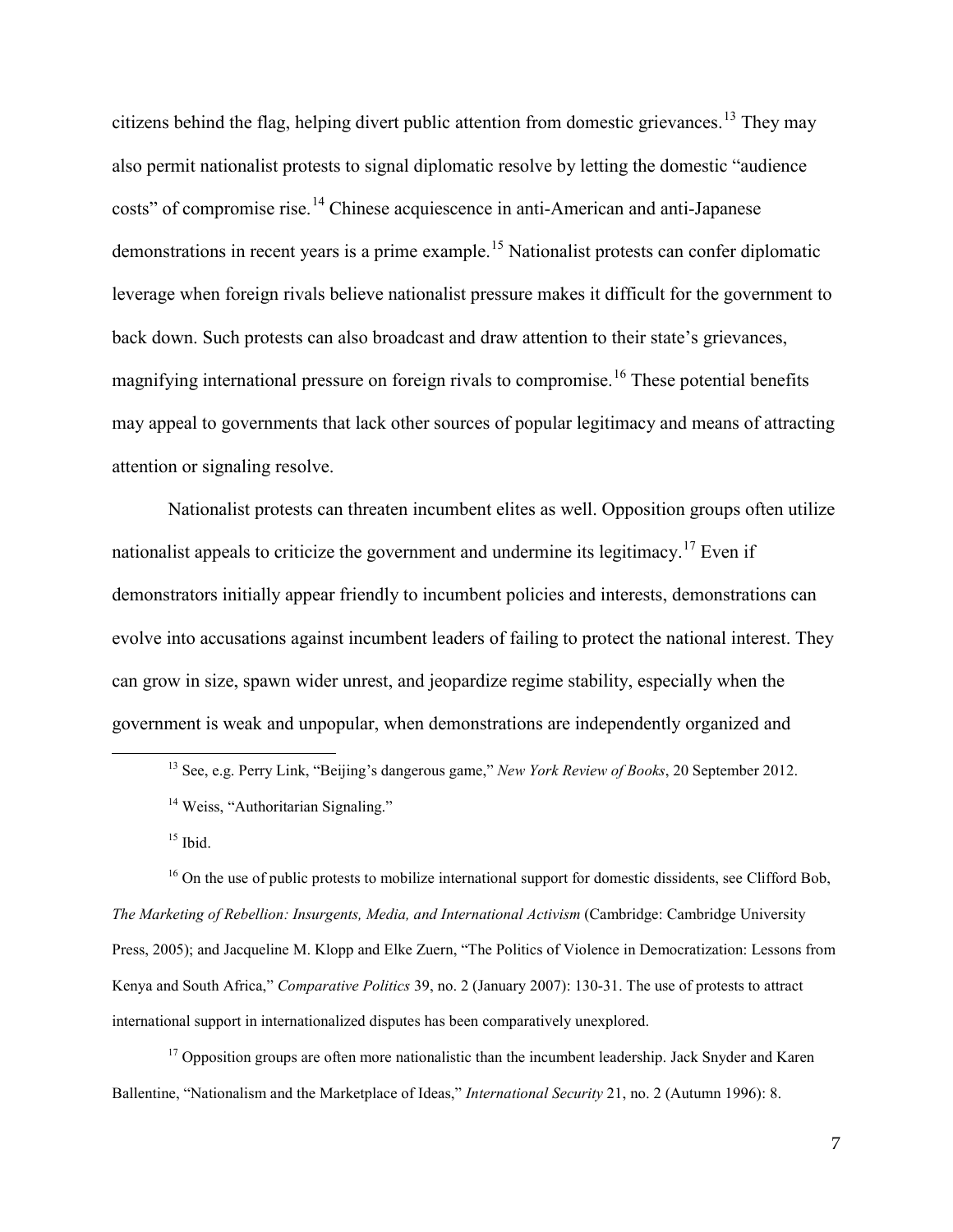linked to broader disaffection, and when alternative avenues for political change are foreclosed. Even when they do not demand the ouster of incumbent elites or spin out of control, nationalist protests may increase the latent risk of political instability by setting precedents for demonstrations on wider issues, fostering networks, and lowering barriers to collective action for other aggrieved individuals and groups.[18](#page-7-0) Moreover, protests can complicate diplomacy and raise unwanted risks of escalation. They can devolve into attacks on foreign nationals or property or their local ethnic kin,<sup>[19](#page-7-1)</sup> inviting possible foreign retaliation or intervention,<sup>[20](#page-7-2)</sup> or they can push a government to act aggressively abroad—a possibility discussed below.

Curtailing or subduing protests can deter prospective participants and reduce the risk that street protests get out of hand, but repression is also costly. Cracking down on nationalist mobilization can provoke a domestic backlash, undermine a government's patriotic credentials, and invite criticism on human rights grounds. The costs of repression vary according to the degree of loyalty and control elites enjoy over the relevant security forces, the political strength of the opposition, and the domestic laws and norms pertaining to peaceful assembly and political participation. Demonstrators whose demands resonate with broader public opinion are more

 $\ddot{\phantom{a}}$ 

<span id="page-7-2"></span> $20$  For example, after the 2012 Benghazi attacks in Libya, U.S. marines were put on alert for possible intervention if protests threatened U.S. citizens in neighboring Egypt. In 1915, anti-American riots prompted U.S. intervention in Haiti, and Russia has sought to justify its intervention in Ukraine partly by claiming that radical Ukrainian protesters threatened harm to ethnic Russians. Nick Cumming-Bruce, "At U.N., Russia Points to Ultranationalist Threats in Ukraine," *New York Times,* 3 March 2014.

<span id="page-7-0"></span><sup>18</sup> Sidney G. Tarrow, *Power in Movement: Social Movements and Contentious Politics* (New York: Cambridge University Press, 1998); Valerie J. Bunce and Sharon J. Wolchik, "Favorable Conditions and Electoral Revolutions," *Journal of Democracy* 17, no. 4 (October 2006): 10-12.

<span id="page-7-1"></span><sup>19</sup> On the targeting of local ethnic groups as proxies, see Donald L. Horowitz, *The Deadly Ethnic Riot*  (Berkeley, CA: University of California Press, 2003), 175-78.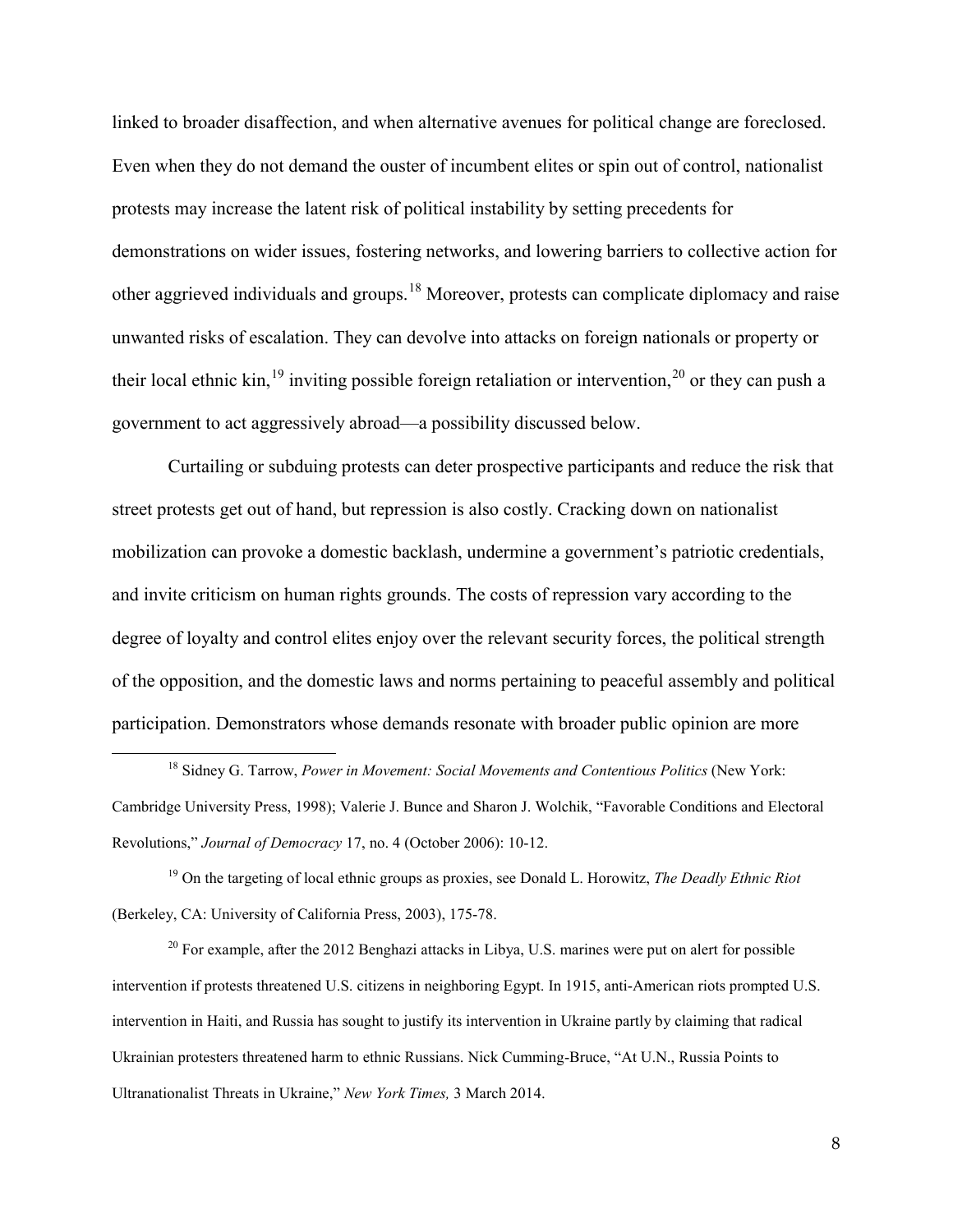costly to subdue or ignore than those who represent fringe views. Diplomatically, repressing protests can help defuse interstate tension but risks conveying a lack of resolve to foreign rivals.

Power relations at home and abroad affect how governments handle nationalist protests, though not in neatly predictable ways. Domestically, rising challengers sometimes give incumbents incentives to rally popular support by fomenting or permitting "friendly" nationalist rallies and increase the cost of repressing opposition-led protests. At the same time, the risk of permitting protests rises when a strong domestic challenger can exploit them for its own advantage. Internationally, a weak state may accept greater domestic risks from protests to gain leverage against stronger foreign rivals, but relative weakness might also make a government more reluctant to instigate or allow anti-foreign protests that demand tough action against a mightier foe.

The multiple factors bearing on government decisions to foment, allow or repress nationalist protests militate against a parsimonious explanatory model. Nevertheless, it is possible to discern patterned differences across regime types, because both the risks of fomenting or allowing protests and the costs of repressing them vary in significant ways across domestic political systems.

In autocracies, the risks of allowing protests are high. Without productive peaceful outlets for political dissent, any opening for public protests is potentially explosive as an opportunity for collective action that could challenge or destabilize the regime.<sup>[21](#page-8-0)</sup> If not nipped in the bud,

<span id="page-8-0"></span> $21$  Timur Kuran, "Now Out of Never: The Element of Surprise in the East European Revolution of 1989," *World Politics* 44, no. 1 (October 1991): 7-48; Susanne Lohmann, "The Dynamics of Informational Cascades: The Monday Demonstrations in Leipzig, East Germany, 1989-91," *World Politics* 47, no. 1 (October 1994): 42-101. Protests against localized malfeasance, however, can serve as "fire alarms" for central authorities to learn about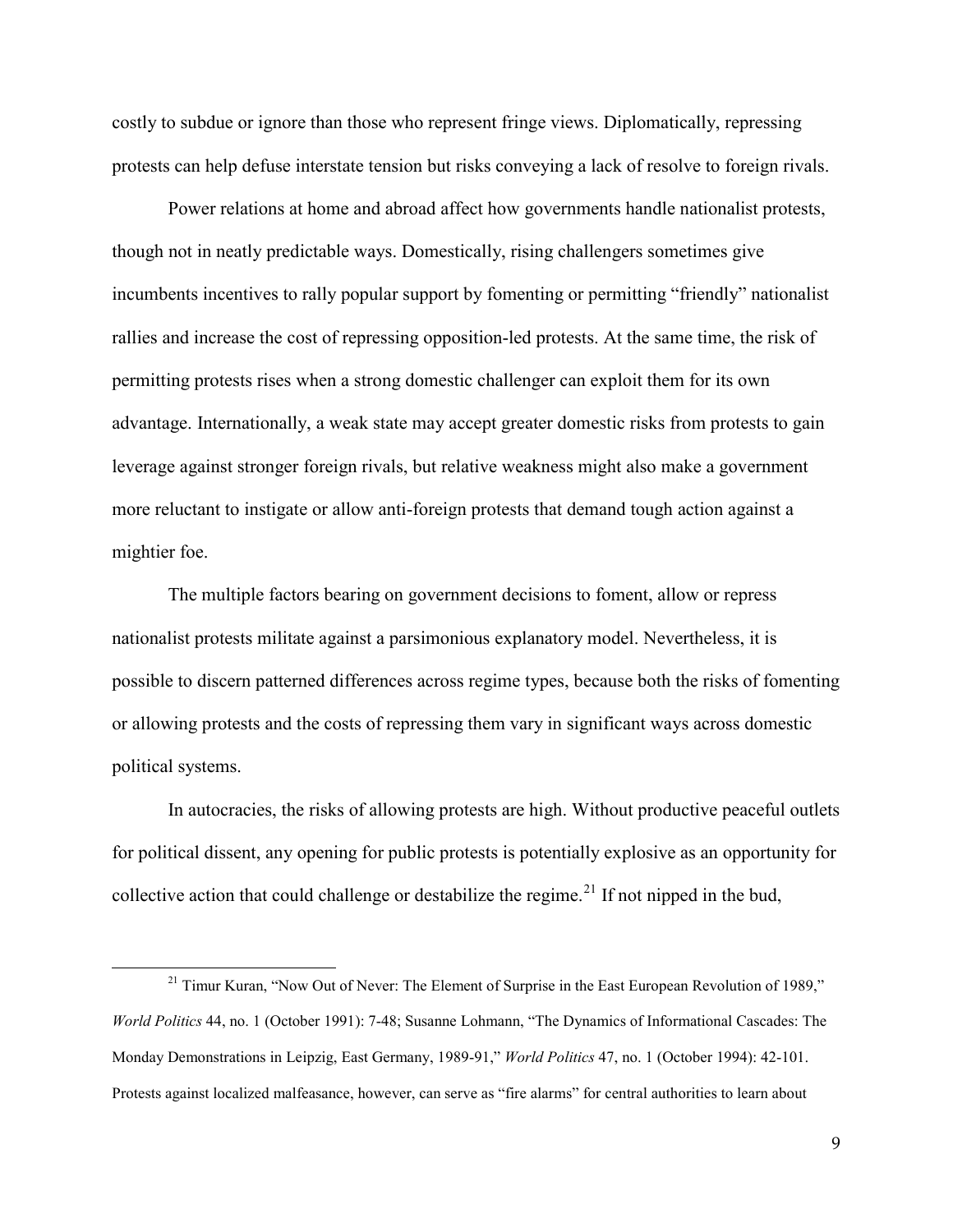nationalist demonstrations can attract a broad range of aggrieved citizens under a common banner, accusing the incumbent leadership of failing to defend the national interest. Given the violent fates that often await such leaders after their ouster, autocratic leaders have powerful incentives to repress demonstrations against national policies or systemic problems.<sup>[22](#page-9-0)</sup> These risks usually outweigh the perceived diplomatic gains or diversionary value of nationalist protests as a "safety valve" for pent-up grievances.<sup>[23](#page-9-1)</sup> Autocratic governments generally can repress demonstrations more easily than other regime types due to relatively strong control over security forces, weak domestic norms protecting the rights of free speech and assembly, and low vulnerability to opposition groups—though even autocrats can find demonstrations difficult and costly to repress when they face serious challenges from other elites or when protests tap into broad public grievances.<sup>[24](#page-9-2)</sup> For these reasons, autocracies repress most protests, fomenting or allowing them to proceed very selectively when the authorities believe they can keep demonstrations under control.

Electoral authoritarian governments are likely to instigate or allow nationalist protests with somewhat greater frequency. As in autocracies, protests carry high risks of latent instability and are generally disfavored. Yet competition for votes sometimes gives incumbents incentives

local grievances. Peter Lorentzen, "Regularizing Rioting: Permitting Public Protest in an Authoritarian Regime," *Quarterly Journal of Political Science* 8, no. 2 (2013): 127-58.

 $\overline{a}$ 

<span id="page-9-0"></span><sup>22</sup> Giacomo Chiozza and H.E. Goemans, *Leaders and International Conflict* (New York: Cambridge University Press, 2011).

<span id="page-9-1"></span> $^{23}$  By contrast, democratic leaders may allow or encourage diversionary protests without incurring as much risk to regime stability.

<span id="page-9-2"></span><sup>24</sup> See Brian Lai and Dan Slater, "Institutions of the Offensive: Domestic Sources of Dispute Initiation in Authoritarian Regimes, 1950-1992," *American Journal of Political Science* 50, no. 1 (January 2006): 113-126.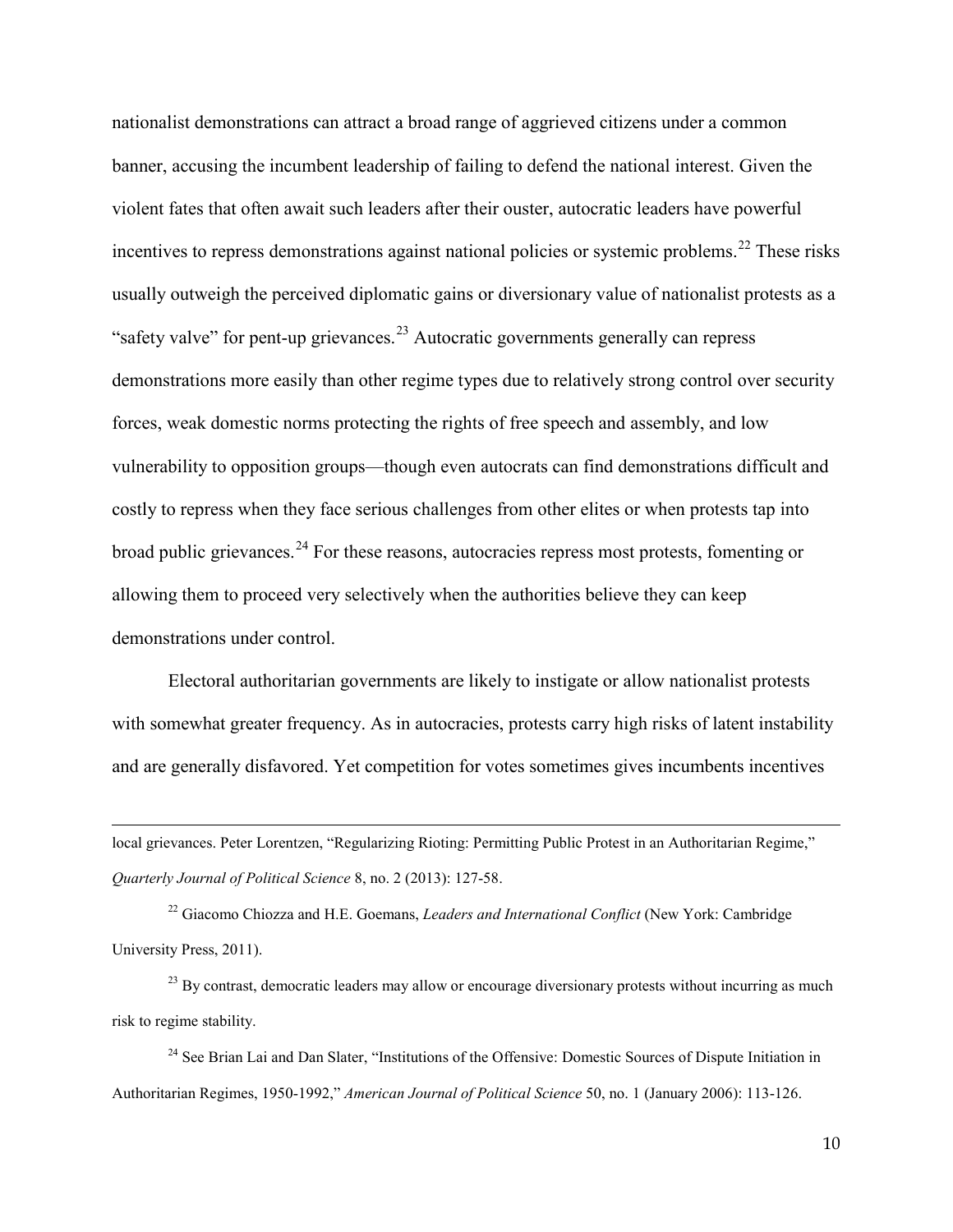to stir nationalism, and repression is more costly than in autocracies, because it undermines incumbents' claims to democratic legitimacy, however frail those claims may be. These costs are apt to be particularly high in election years.<sup>[25](#page-10-0)</sup> Electoral authoritarian governments are most apt to instigate or abet "friendly" nationalist protests when they face a significant or rising opposition and believe they can effectively control the demonstrations (typically because their partisans are leading the rallies). <sup>[26](#page-10-1)</sup> Without a significant opposition, the risks of instigating or permitting protests are seldom worth bearing. Without government control, protests could swing to the opposition or create unwanted friction with foreign rivals—a particular risk to weak states confronting stronger ones.

Electoral authoritarian leaders often repress opposition-led and independent nationalist protests and have ample incentives to do so, even at high costs, when they believe protests will escalate quickly and threaten incumbents' positions in power.<sup>[27](#page-10-2)</sup> Exceptions are only likely to

<span id="page-10-0"></span> $25$  See Christian Davenport, "From Ballots to Bullets: an Empirical Assessment of How National Elections Influence State Uses of Political Repression," *Electoral Studies* 16, no. 4 (December 1997): 517-40 (finding that authoritarian regimes reduce repressive behavior in election years).

<span id="page-10-1"></span><sup>26</sup> For a discussion of these dilemmas in post-Soviet Russia, see Graeme Robertson, *The Politics of Protest in Hybrid Regimes: Managing Dissent in Post-Communist Russia (New York: Cambridge University Press, 2010)* (emphasizing leaders' efforts to manage protests by permitting but seeking to control and channel them in ways conducive to incumbent interests).

<span id="page-10-2"></span><sup>&</sup>lt;sup>27</sup> See Emilie M. Hafner-Burton, Susan D. Hyde and Ryan S. Jablonski, "When Do Governments Resort to Election Violence?" *British Journal of Political Science* 44, no. 1 (January 2013): 149-79 (discussing this in the context of post-election protests).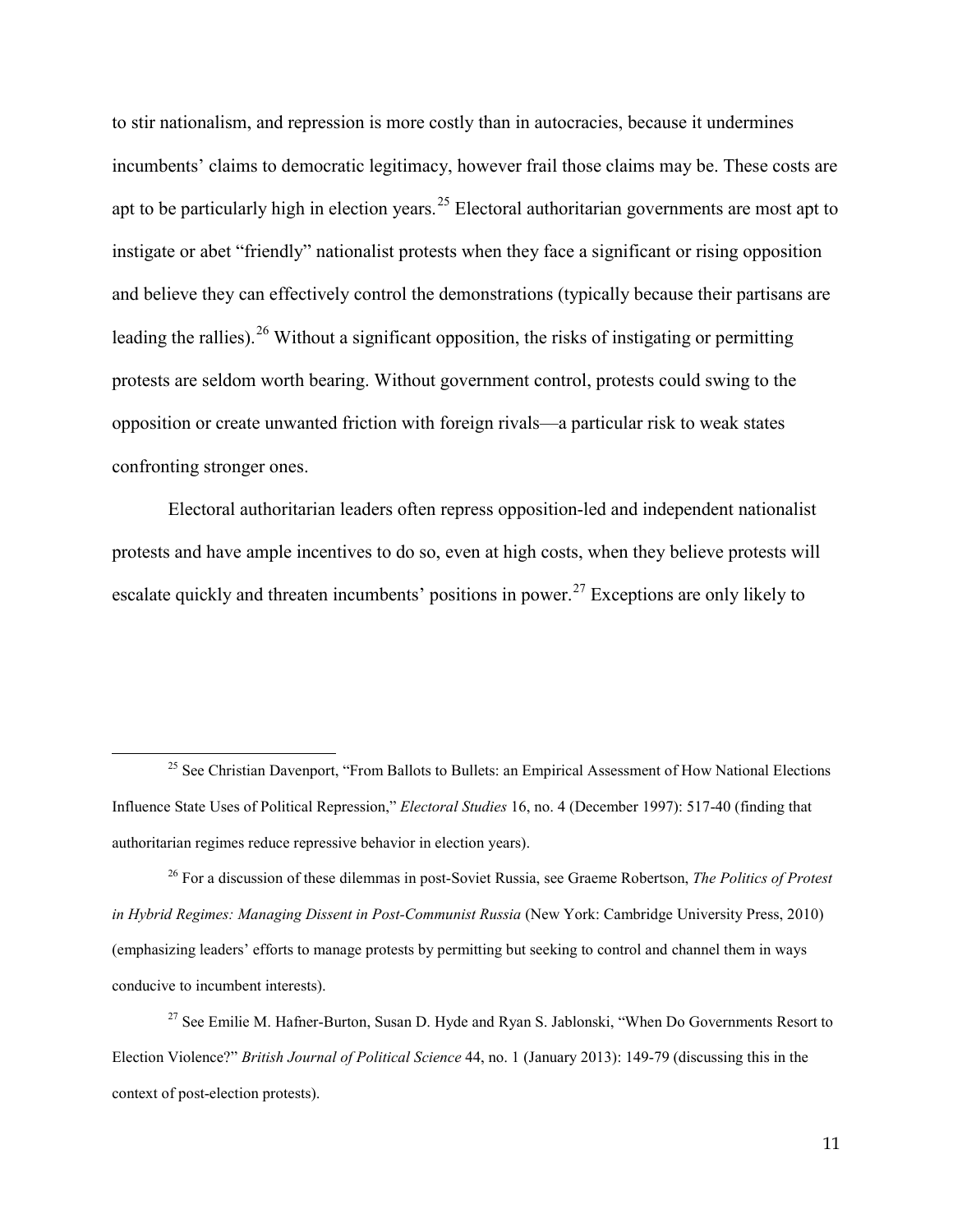occur when a strong opposition drives up the costs of repression and when incumbents believe they will retain the capacity to subdue protests that begin spinning out of control.<sup>[28](#page-11-0)</sup>

Weakly institutionalized democracies may face similar incentives to stir nationalism for electoral gain, but they are more likely to tolerate independent or opposition-led nationalist protests that they fear may undermine their domestic or international interests. The risks of allowing such protests are high, because public trust in political institutions is typically low in weakly institutionalized democracies, and electoral avenues for change are often obstructed.<sup>[29](#page-11-1)</sup> In such conditions, protests can threaten regime stability by spreading, immobilizing the country, and even precipitating attempted coups or revolutions.

Nevertheless, repressing protests is difficult and costly. Leaders of weakly institutionalized democracies depend more than their authoritarian counterparts on liberal legitimacy and function in systems with stronger legal and institutional protections for protesters. In addition, the security services tend to be more independent than in authoritarian regimes.<sup>[30](#page-11-2)</sup> Both of these factors impose "institutionalized constraints" that limit the government's capacity

 $\overline{a}$ 

<span id="page-11-1"></span> $29$  See Patrick M. Regan and Errol A. Henderson, "Democracy, Threats and Political Repression in Developing Countries: Are Democracies Internally Less Violent?" *Third World Quarterly*, 23, no. 1 (February 2002): 119-36 (arguing that "semi-democracies" tend to face greater threats than democracies or autocracies for this reason).

<span id="page-11-2"></span><sup>30</sup> Indeed, many hybrid regimes feature civilian leaders struggling to assert control over security forces that governed in the past. See Terry Karl, "The Hybrid Regimes of Central America," *Journal of Democracy* 6, no. 3 (July 1995): 80.

12

<span id="page-11-0"></span><sup>&</sup>lt;sup>28</sup> This is consistent with research suggesting that governments may respond more moderately to opposition groups making severe demands. Scott Sigmund Gartner and Patrick M. Regan, "Threat and Repression: The Non-Linear Relationship between Government and Opposition Violence," *Journal of Peace Research* 33, no. 3 (August 1996): 273-87.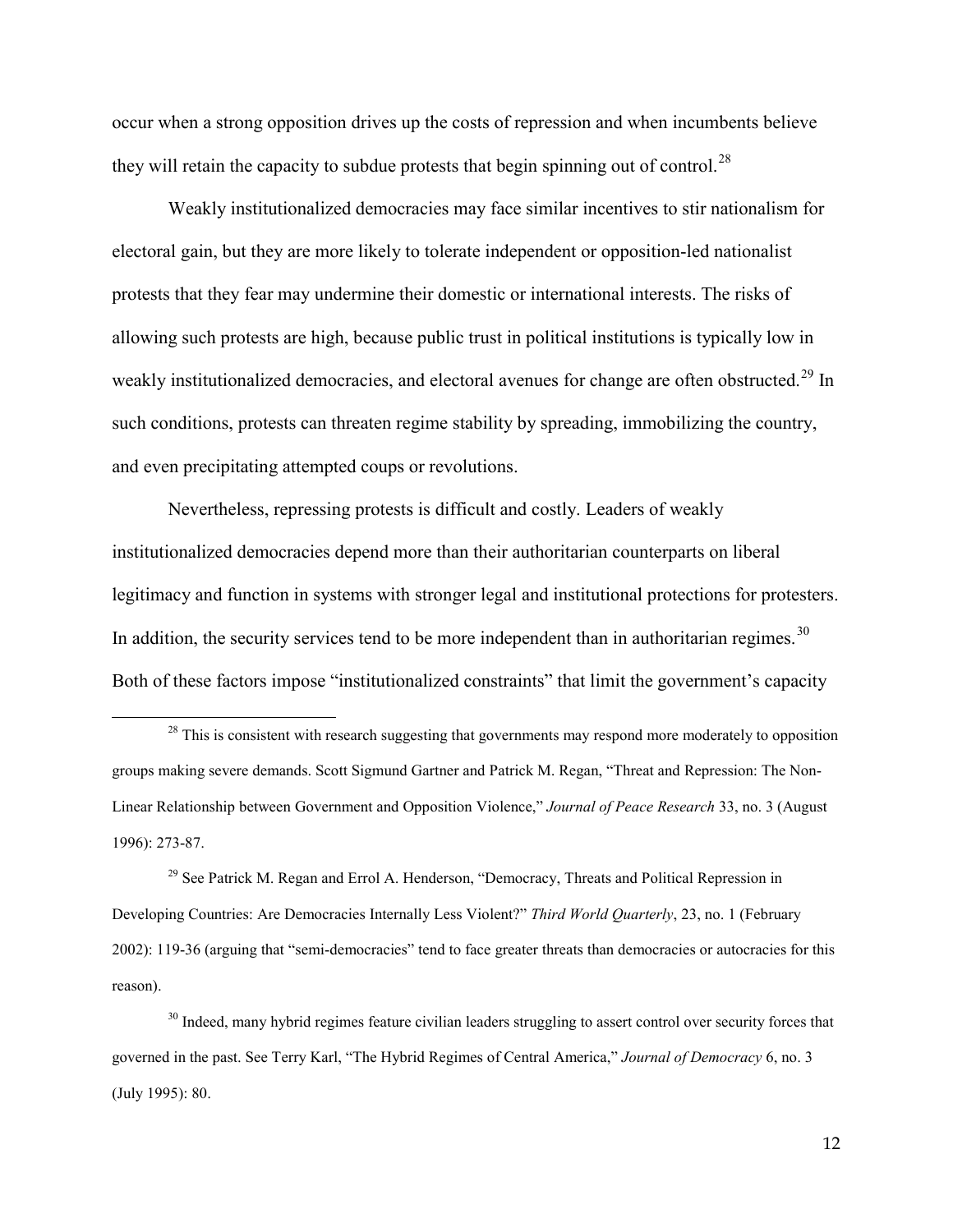to use repressive force, $31$  especially when the protesters have their own connections to the security services. Consequently, governments keen to subdue protests may be unable or unwilling to do so, even when protests put regime stability at great risk.

Established democracies are the most likely to allow protests, as the risks they pose tend to be modest, and the costs of repression are high.<sup>[32](#page-12-1)</sup> Social movement theorists note that protest is so commonplace in established democracies that it "may lose its power to inspire challengers and to impress antagonists and authorities."<sup>[33](#page-12-2)</sup> Demonstrations draw attention to issues that the opposition may use against the government in future elections but rarely challenge regime stability by threatening to overturn the political system. Repressing protests is costly, since governments derive much of their legitimacy from respecting rights such as free speech and assembly, and citizens can challenge government action in courts, in the media, and at the polls.

This analysis yields theoretical expectations beyond the prediction that protest tolerance will increase from the autocratic to democratic end of the regime spectrum. The most interesting implications lie toward the center of the spectrum. We expect weakly institutionalized democracies to be the most likely to allow or abet nationalist protests that could undermine regime stability. We also expect to see a heightened incidence of such protests in electoral authoritarian systems when incumbents face meaningful opposition challenges. These potentially destabilizing protests tend to have the greatest effects on international conflict.

<sup>&</sup>lt;sup>31</sup> Hafner-Burton et al, "When Do Governments," 157.

<span id="page-12-1"></span><span id="page-12-0"></span><sup>&</sup>lt;sup>32</sup> See, e.g., Christian Davenport, "Multi-Dimensional Threat Perception and State Repression: An Inquiry into Why States Apply Negative Sections," *American Journal of Political Science* 39, no. 3 (August 1995): 683-713.

<span id="page-12-2"></span><sup>33</sup> David S. Meyer and Sidney Tarrow, eds., *The Social Movement Society: Contentious Politics for a New Century* (Rowman & Littlefield, 1998), 4.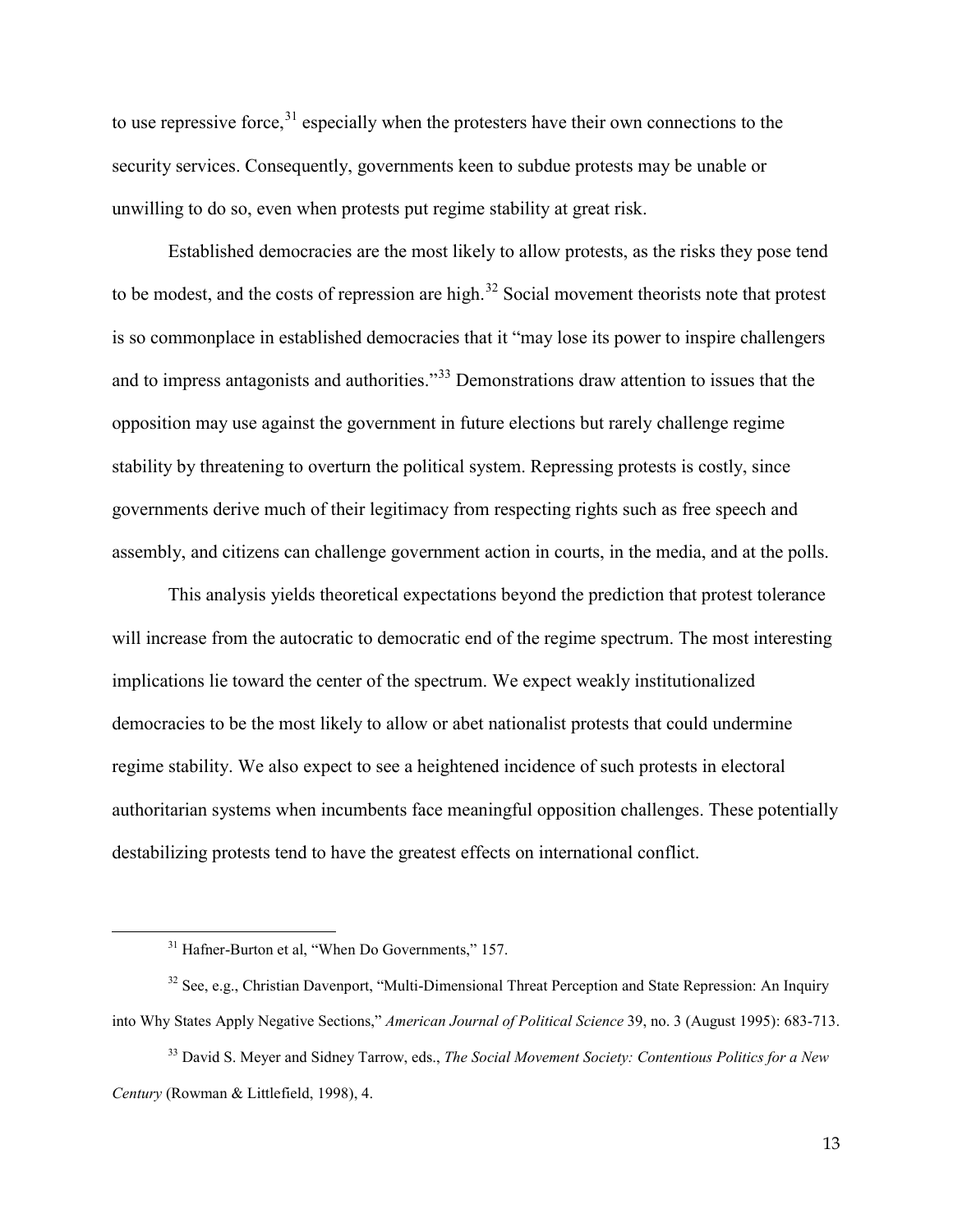#### **Effects on the Risk of Conflict**

<span id="page-13-0"></span> $\overline{a}$ 

Nationalist protests can raise or reduce the risk of interstate conflict. They can raise the domestic costs of diplomatic compromise and pressure governments to appease protesters by acting aggressively abroad or reneging on agreements to resolve or set aside a territorial dispute. They can also escalate to spasms of provocative anti-foreign violence. By the same token, however, protests that threaten to spin out of control or force the government to the brink of conflict can convince foreign governments to back off and thereby diminish the chance of conflict.<sup>[34](#page-13-0)</sup> As the difficulty of repression and threats to regime stability rise, protests become more credible as signals of a government's resolve and commitment to an aggressive stance.

Leaders' decisions to appease protest demands by adopting aggressive or uncompromising policies abroad are driven by a number of considerations, including the size and composition of protests and the expected effects of international escalation, but their calculations are apt to vary across regime types. Leaders of weakly institutionalized democracies are most likely to perceive the need to follow hawkish policies to appease domestic critics, since protests carry high risks to regime stability but are often prohibitively costly to repress. The severe fates that often await deposed leaders of "mixed" regimes create additional incentives to assuage popular demands.<sup>[35](#page-13-1)</sup> Leaders of electoral authoritarian regimes are typically better able to quash nationalist protests and avoid unwanted pressure to escalate, but incumbents may eschew repression when faced with a significant electoral challenge.

<sup>34</sup> See, e.g., Geoffrey Blainey, *The Causes of War* (New York: Free Press, 1988).

<span id="page-13-1"></span><sup>35</sup> H. E. Goemans, "Fighting for Survival: The Fate of Leaders and the Duration of War," *Journal of Conflict Resolution* 44, no. 5 (October 2000): 555-579.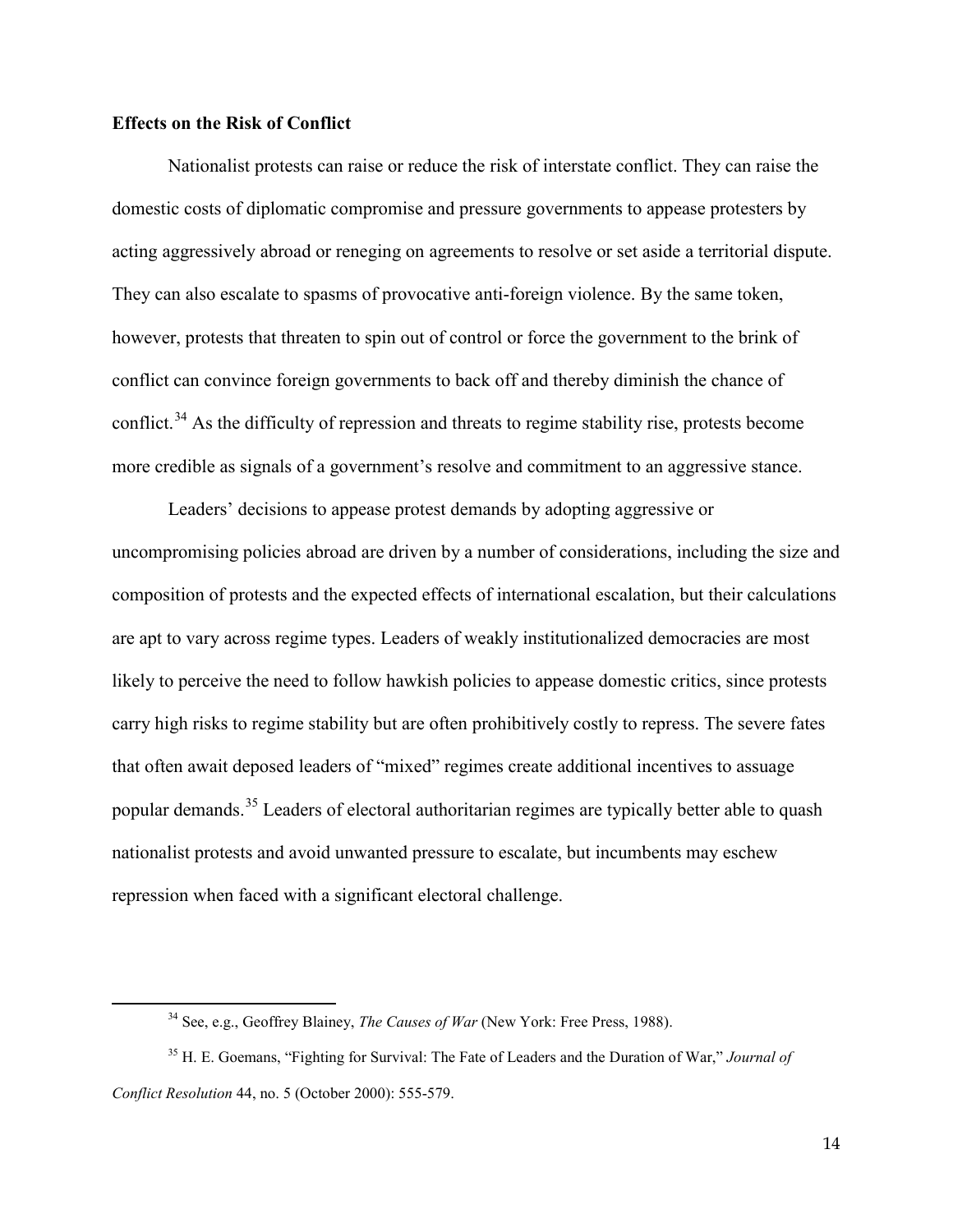In autocratic systems, protests are relatively easy to suppress and therefore unlikely to force the government's hand if authorities nip them in the bud. When allowed to grow in size and scope, however, protests may threaten incumbent autocrats by galvanizing broader unrest and dissatisfaction with the government's nationalist credentials. During windows of protest, autocrats may also face strong incentives to adopt more aggressive foreign policies.

In established democracies, protests are costly to repress but tend not to threaten the ouster of incumbent politicians. Although democratic leaders may also face diversionary incentives to escalate when protesters air domestic grievances,<sup>[36](#page-14-0)</sup> nationalist protests are seldom regarded as serious threats to regime stability in robust democracies. Although nationalist protests may pressure the incumbent party to take a hard line, the worst outcome for an incumbent that resists protest demands is electoral defeat. Given the relatively mild costs of losing office and the low sensitivity of democratic leaders' tenure to the international outcome,<sup>[37](#page-14-1)</sup> nationalist protests are relatively unlikely to force democratic leaders into unwanted conflict.

H1. *Nationalist protests are more likely to lead a government to adopt aggressive or uncompromising policies abroad in weakly institutionalized democracies than in other regime types.*

Our argument that the risk of protest-driven escalation is highest in weakly institutionalized democracies is consistent with scholarship emphasizing that nationalism is most

<span id="page-14-0"></span><sup>&</sup>lt;sup>36</sup> Christopher Gelpi, "Democratic Diversions: Governmental Structure and the Externalization of Domestic Conflict," *Journal of Conflict Resolution* 41, no. 2 (April 1997): 255-82.

<span id="page-14-1"></span><sup>37</sup> Alexandre Debs and H. E. Goemans, "Regime Type, the Fate of Leaders, and War," *American Political Science Review* 104, no. 3 (August 2010): 430-45.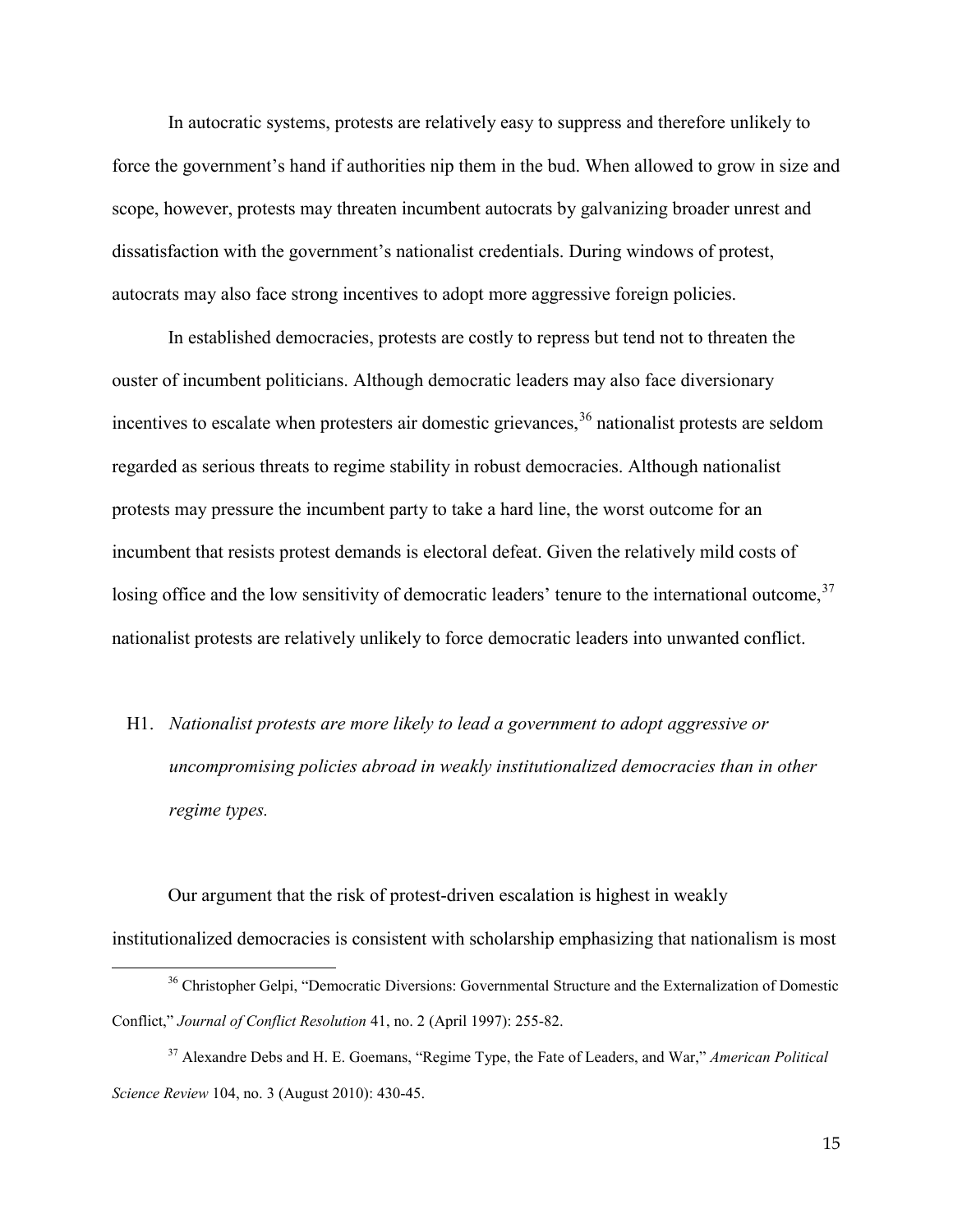likely to raise the danger of war in states lacking robust democratic sources of legitimacy or a strong autocratic grip on power. Van Evera argues that such states are the "most dangerous," having added incentives to stir nationalism to boost their legitimacy and stay in power.<sup>[38](#page-15-0)</sup> Mansfield and Snyder similarly argue that invoking foreign threats is a "common expedient for hard-pressed leaders who seek to shore up their legitimacy."<sup>[39](#page-15-1)</sup> However, since leaders often fear the domestic and international repercussions of nationalist protests and try to repress them, the difficulty of repressing demonstrations is often as important as leaders' desire to stir nationalism in generating risks of conflict.

In some circumstances, the difficulty of subduing nationalist protests can also dampen the risk of conflict. Governments that appear unable to control protests easily and face strong incentives to appease demonstrators with belligerent foreign policies can more credibly claim that their hands are tied in diplomatic negotiations and that foreign concessions are necessary to avert major domestic instability or conflict. Leaders of weakly institutionalized democracies are apt to have the greatest credibility in claiming to foreign rivals that they face such constraints, especially when protests are organized by a strong political opposition. Leaders of electoral authoritarian regimes and autocracies have greater capacity to repress protests, making it harder to claim that they are genuinely constrained and that protesters must be appeased. To impose credible diplomatic constraints, protests must generate appreciable risks of spinning out of control and threatening regime stability—dangers that usually prompt authoritarian leaders to nip protests in the bud. In established democracies, protests tend to have less credibility as

<span id="page-15-1"></span><span id="page-15-0"></span> $\overline{a}$ 

16

<sup>38</sup> Van Evera, "Hypotheses on Nationalism and War," 33.

<sup>39</sup> Mansfield and Snyder, *Electing to Fight,* 9.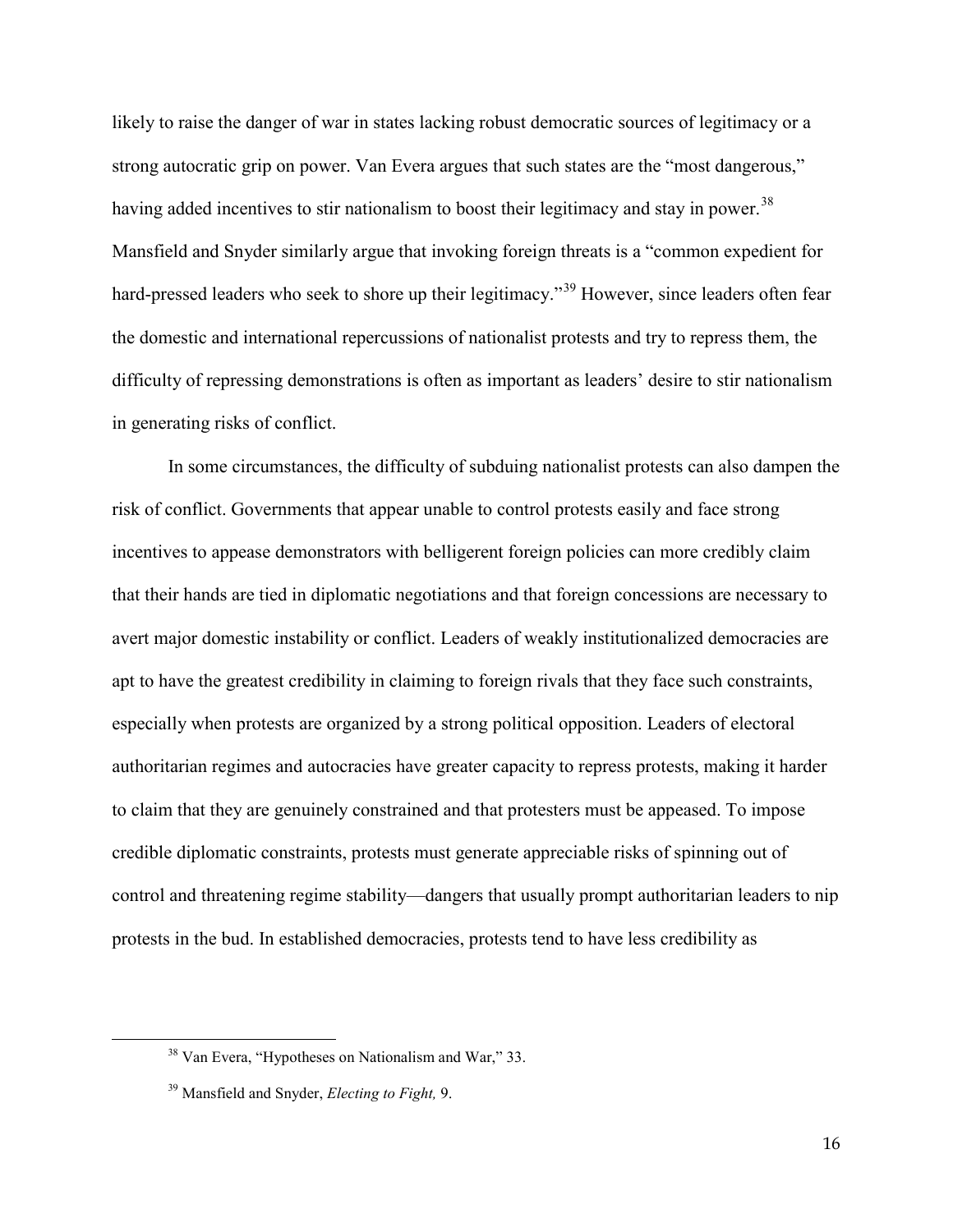diplomatic constraints, as leaders can resist popular demands without fearing a coup or revolution, even if their popularity declines.

### H2. *Foreign rivals are more likely to regard nationalist protests as credible constraints on governments of weakly institutionalized democracies than in other regime types.*

The net effect of nationalist protests on conflict depends upon the strength of these countervailing effects. Do protests provide sufficient diplomatic leverage with foreign rivals to offset the aggravated risk of anti-foreign violence and foreign policy belligerence? Foreign perceptions and willingness to compromise vary widely, making decisions to foment or allow such protests a risky bet for governments seeking diplomatic leverage.<sup>[40](#page-16-0)</sup>

Foreign rivals are more likely to compromise diplomatically when a government appears genuinely constrained than when it appears to have orchestrated protests or allowed rallies it could easily have subdued or ignored. Similarly, when protests descend into anti-foreign violence, a foreign rival is more likely to respond with restraint when it believes that the government wished but was unable to repress protesters. Foreign governments are apt to be much less sympathetic when they believe the government allowed or encouraged anti-foreign violence it could easily have prevented.<sup>41</sup>

<span id="page-16-0"></span><sup>&</sup>lt;sup>40</sup> A full treatment of foreign perceptions and responses is beyond the scope of this paper, but important factors include relative power, stakes, and resolve.

<span id="page-16-1"></span><sup>&</sup>lt;sup>41</sup> In some cases, violent anti-foreign attacks will provoke foreign intervention even when the government is not complicit in allowing nationalist protests, particularly when they originate in ungoverned spaces that national authorities are unable to control. Still, the host government's perceived acquiescence or complicity is likely to remain a key consideration in limiting the scope of foreign intervention to isolated strikes rather than regime change.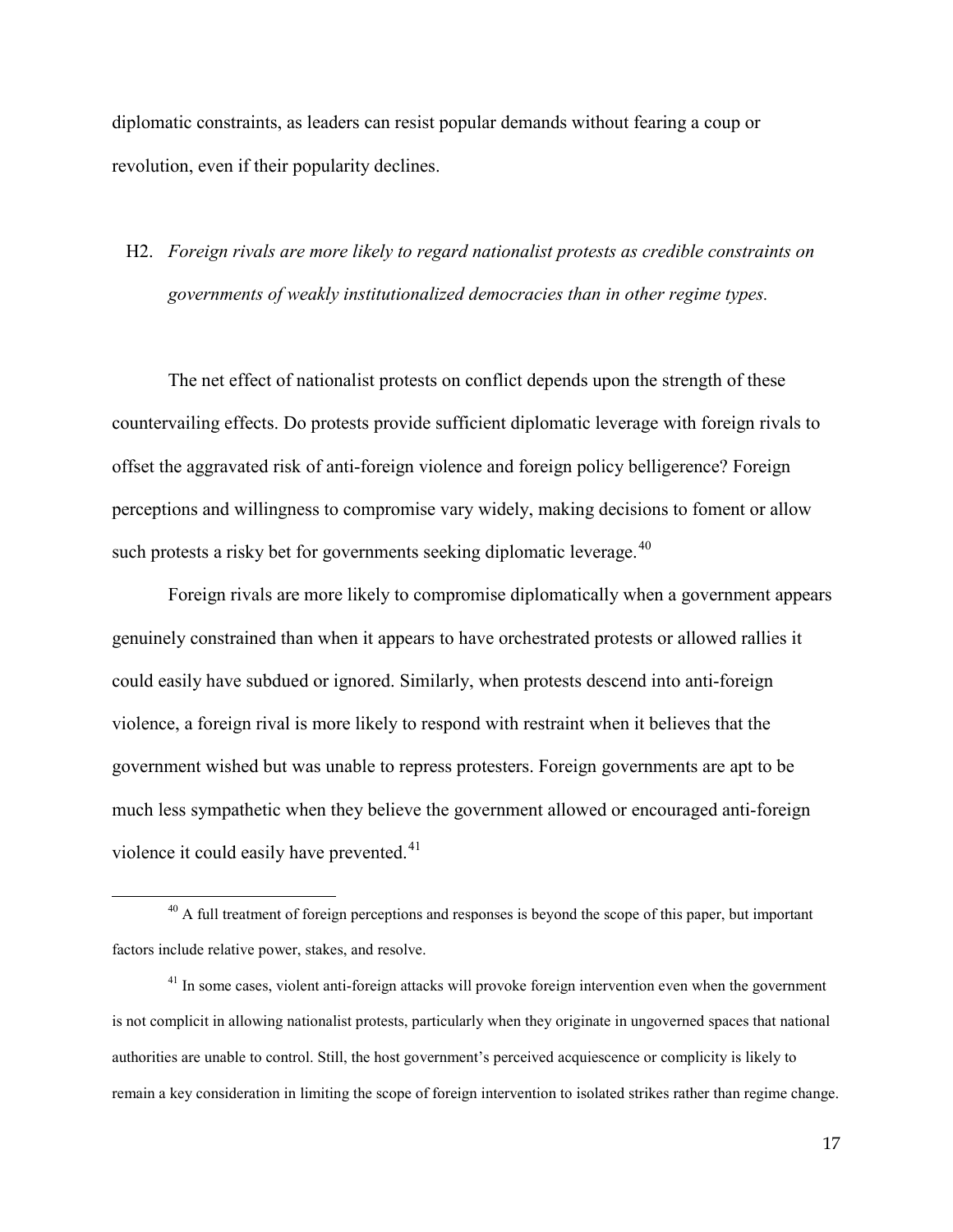In 2012, for example, China allowed scores of anti-Japanese protests to signal Chinese opposition to Japan's planned purchase of the Senkaku/Diaoyu Islands. Although some protests devolved into anti-Japanese violence, Japanese officials persisted in believing that China would curtail protests without first taking hawkish measures in the East China Sea to appease nationalist pressures.<sup>[42](#page-17-0)</sup> It was not until a series of close encounters around the disputed islands that both governments recognized the growing risk of a maritime accident and the need for compromise. In a less autocratic context, such demonstrations might have been more credible.

## H3. *Foreign rivals are more likely to pursue accommodative policies and refrain from conflict escalation when they regard a government as genuinely constrained.*

The difficulty of repression and threat to regime stability are subjective judgments that create room for divergent assessments. From a host government's perspective, the best scenario is to appear to face high costs of repression and foreign policy constraints while in fact having considerable control and flexibility. The worst scenario is to encounter genuine challenges and constraints while facing foreign incredulity.

#### EMPIRICAL APPROACH AND CASES

Because the relationship between regime type, government responses to nationalist protests, and interstate escalation is complex, qualitative case studies are best suited to assess and illustrate our arguments. We examine attempted or actualized nationalist protests in states

<span id="page-17-0"></span><sup>&</sup>lt;sup>42</sup> Jessica Chen Weiss, *Powerful Patriots: Nationalist Protest in China's Foreign Relations* (New York: Oxford University Press, 2014).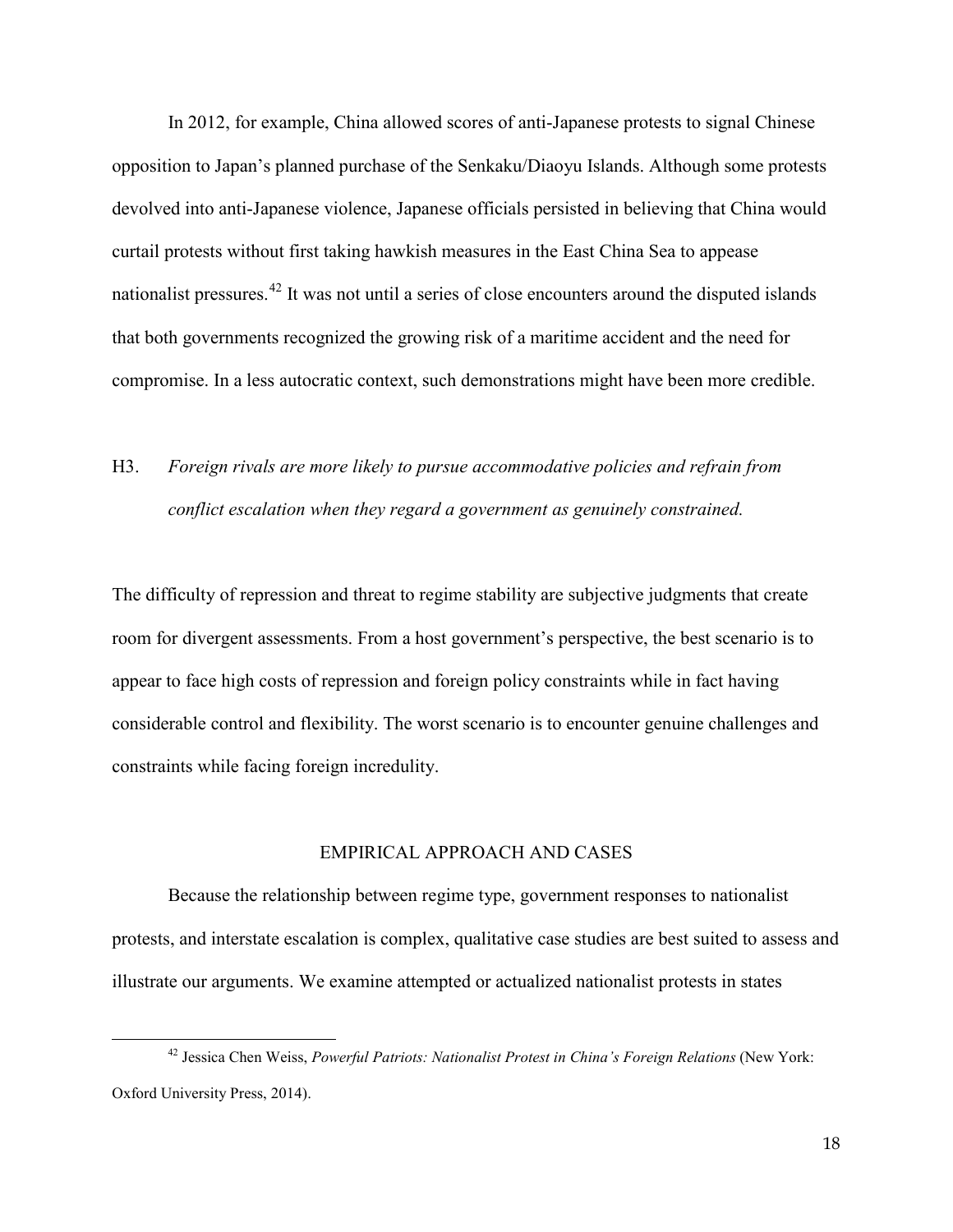spanning a range of regime types: Vietnam (autocratic), Cambodia (electoral authoritarian), Thailand (weakly institutionalized democracy), and the Philippines (established democracy).<sup>[43](#page-18-0)</sup> We also leverage over-time variation within each regime, as we expect incumbents' incentives to foment, allow, or repress protests to vary with the strength of the opposition and popular backing for nationalist demands. We observe sixteen episodes of attempted or actualized nationalist protest: Thailand (2008, 2010-11, 2013), Cambodia (2003, 2009, 2010, 2013, 2014), Vietnam  $(2007, 2011, 2012-13, 2014)$ , and the Philippines  $(2011, 2012, 2013, 2014)$ .<sup>[44](#page-18-1)</sup> For each episode, we examine whether and why the government fomented, allowed or repressed nationalist demonstrations; whether the government took aggressive toward foreign rivals to appease the protesters; whether foreign rivals regarded the government as credibly constrained; and whether they offered any diplomatic concessions.

We use Southeast Asian cases for several reasons. Contemporary interstate war is rare but most likely to erupt in regions such as Southeast Asia, where territorial disputes are rife. Moreover, Southeast Asia offers rich variety in regime types, including states in various stages of

<span id="page-18-0"></span><sup>&</sup>lt;sup>43</sup> The most common regime type metrics support this classification. Between 2003 and 2013, Vietnam had the most autocratic Polity IV score (-7 throughout) and lowest aggregate Freedom House (FH) score for political rights and civil liberties (ranging from 7 to 11). Cambodia was next (Polity=2; FH=15-17), and the Philippines was the most consistently democratic (Polity=8; FH =28-36). Thailand's scores dropped sharply after the 2006 coup (Polity=9 to -5; FH=38 to 18) before returning to moderately democratic scores from 2008-2013 (Polity=4-7; FH=21-27).

<span id="page-18-1"></span><sup>&</sup>lt;sup>44</sup> This is the universe of significant nationalist protests in these states concerning interstate disputes from 2003-2014. We do not discuss anti-American protests in the Philippines, which focus on bilateral cooperation rather than a dispute, but they support our argument that democratic governments routinely permit protests and usually are not compelled to take hardline policy positions as a result (as evidenced by strengthening U.S.-Philippine defense ties).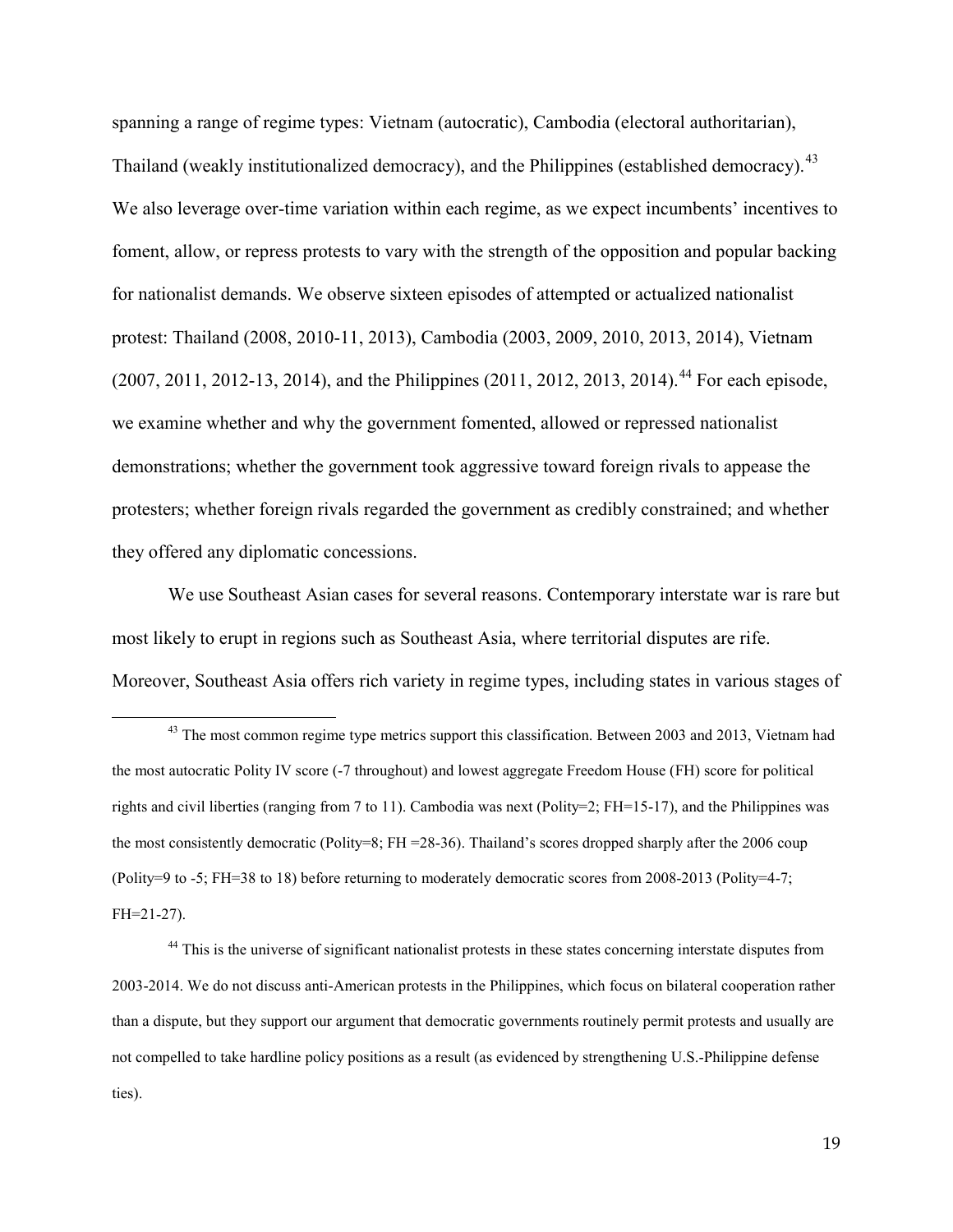nation-building and democratization, which represent "most likely" cases for the argument that legitimacy-seeking leaders will foment nationalism to gain public support and embroil their states in international conflict. If that phenomenon occurs widely, we should expect to find evidence of it in Southeast Asia. Conversely, a finding that even legitimacy-seeking Southeast Asian leaders frequently seek to repress nationalist protests would provide strong evidence supporting our claim that leaders often regard popular nationalism as a threat, not just an opportunity.

Although China features prominently in our discussion of the South China Sea disputes, it does not constitute one of our cases, because no significant efforts to mobilize anti-Vietnamese or anti-Philippine public protests have occurred in China in recent years. When Chinese citizens have spewed nationalist invective at Hanoi or Manila, they have done so primarily through the internet. Chinese nationalists have focused their public demonstrations against Japan and other powers, and recent academic studies have examined these in depth.[45](#page-19-0) This paper moves beyond the case of China to explore how other governments respond to nationalist protests and their effect on interstate disputes.

Our cases span four major regime types. Vietnam is autocratic, ruled by the Communist Party of Vietnam (CPV), which provides public goods for economic growth while denying political rights that would facilitate opposition challenges. [46](#page-19-1) Cambodia has an electoral

<span id="page-19-0"></span><sup>45</sup> See Weiss, *Powerful Patriots*; and James Reilly, *Strong Society, Smart State: The Rise of Public Opinion in China's Japan Policy* (New York: Columbia University Press, 2012).

<span id="page-19-1"></span><sup>46</sup> Mary Gallagher and Jonathan K. Hanson, "Authoritarian Survival, Resilience, and the Selectorate Theory," ed. Martin Dimitrov, *Why Communism Didn't Collapse* (Cambridge: Cambridge University Press, 2013), 185-204. Elected National Assembly members choose the president, prime minister, and cabinet, but real power lies in the CPV Central Committee and Politburo, and opposition groups like the pro-democracy *Viet Tan* network are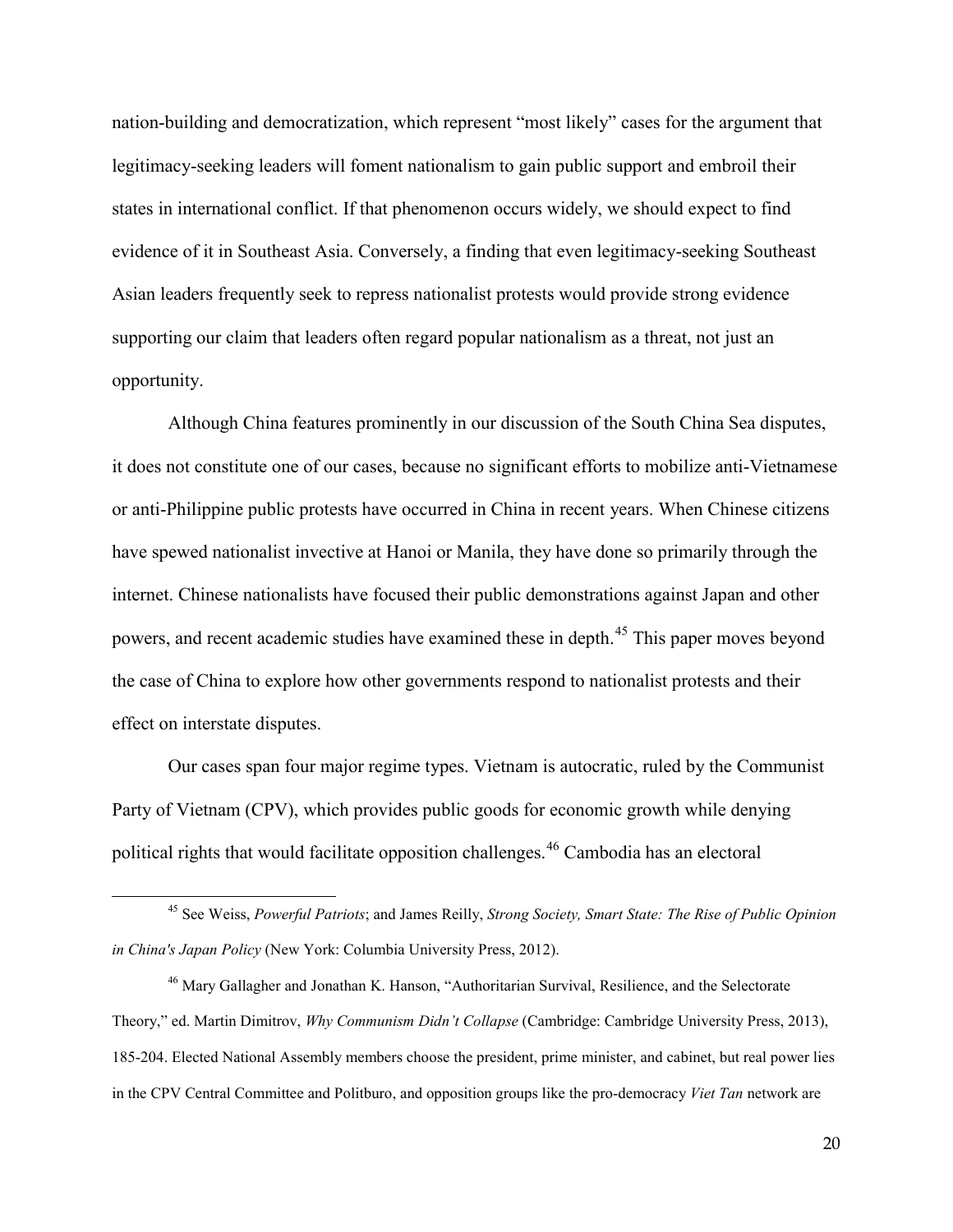authoritarian regime, as regular elections occur within a system dominated by strongman Prime Minister Hun Sen and the incumbent Cambodian People's Party (CPP). The CPP faces few constraints from a weak judiciary, National Assembly, and CPP-dominated bureaucracy and has used violence and intimidation to weaken opposition parties,  $47$  winning national elections by large margins in 2003 and 2008 before a stronger-than-expected opposition showing began eroding its lead in 2013.

Thailand has many democratic features, including multiple political parties, regular elections, and relatively well-developed judicial, legislative, and bureaucratic checks on executive power. However, numerous military coups have punctuated its slow process of democratization, [48](#page-20-1) including a 2006 coup followed by military rule until early 2008. During the period relevant for our protest observations, between 2008 and the most recent coup in May 2014, Thailand was best characterized as a weakly institutionalized democracy. By contrast, the Philippines is best classified as an established democracy. Governance problems abound, including the excessive power of landed elites, "crony capitalism" and corruption, and occasional repression of political dissent.<sup>[49](#page-20-2)</sup> Nevertheless, since the 1986 "People Power" protests and end of

banned and repressed. See, e.g., "Human rights activist detained in Vietnam on 'terrorist' charge," *CNN,* 30 April 2012.

 $\overline{a}$ 

<span id="page-20-0"></span><sup>47</sup> See Duncan McCargo, "Cambodia: Getting Away with Authoritarianism?" *Journal of Democracy* 16, no. 4 (October 2005): 98-112; Kheang Un, "Cambodia: Moving Away from Democracy?" *International Political Science Review* 32, no. 5 (2011): 546-62.

<span id="page-20-1"></span><sup>48</sup> Nicholas Farrelly, "Why democracy struggles: Thailand's elite coup culture," *Australian Journal of International Affairs* 67, no. 3 (2013): 281-96.

<span id="page-20-2"></span><sup>49</sup> See Björn Dressel, "The Philippines: How Much Real Democracy?" *International Political Science Review* 32, no. 5 (2011): 529-45.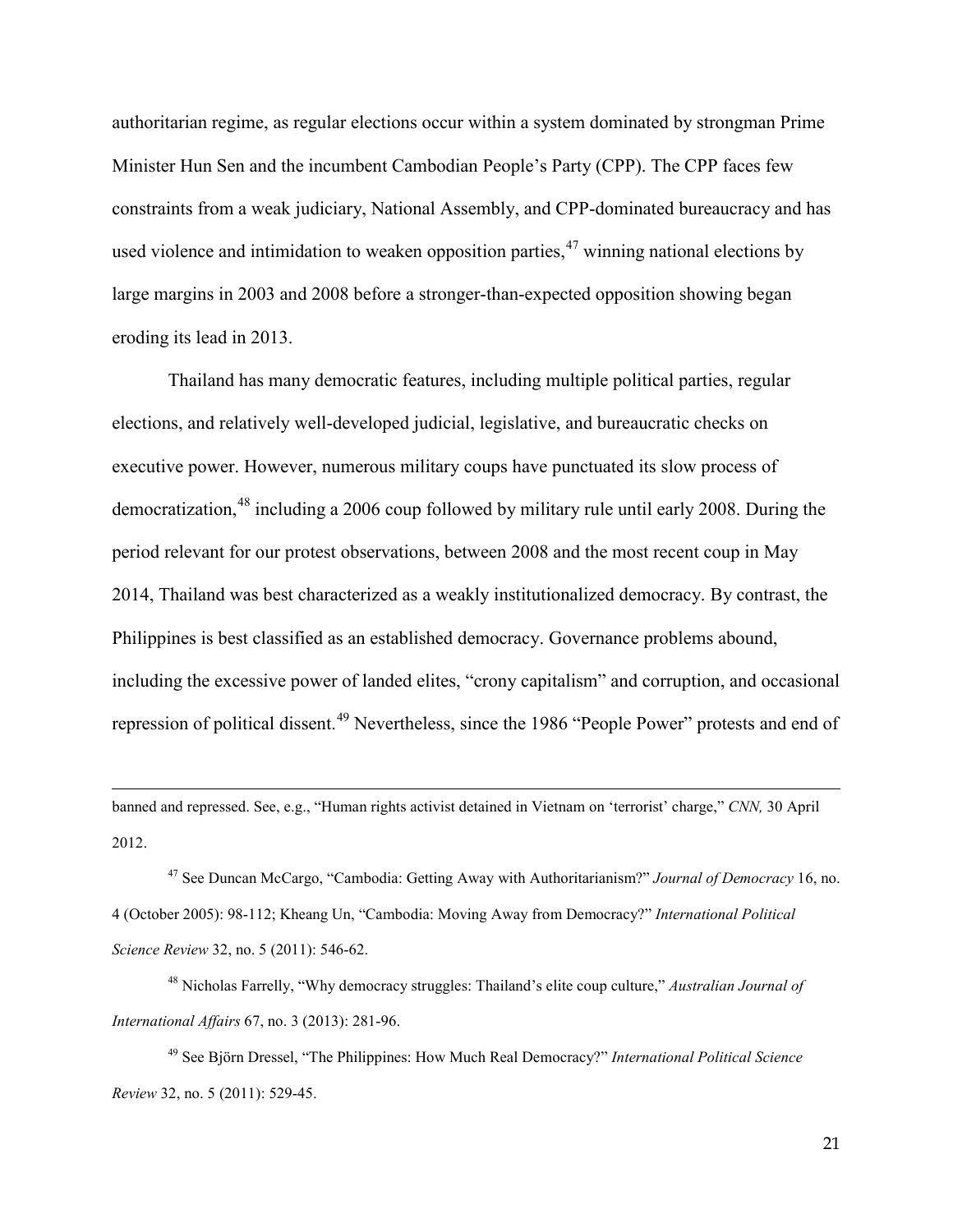Ferdinand Marcos's military regime, democracy has grown relatively deep roots with robust opposition parties, regular elections, significant judicial and legislative checks and balances, an active press, and strong norms of freedom of assembly and expression.<sup>[50](#page-21-0)</sup>

We expect to observe significant variation across and within our country cases. Our analysis suggests that Vietnam's government will try to repress nationalist protests most consistently—especially when the risk of domestic opposition mobilization appears—but may tolerate protests on occasion to signal resolve or garner international attention. We expect the Cambodian government to foment or permit nationalist protests with somewhat greater frequency, especially when the CPP faces substantial electoral competition. We expect that the Thai government will usually be unable or unwilling to subdue nationalist demonstrations, even when they pose serious political threats. We seldom anticipate repression in the Philippines.

We also expect to observe variation in the international effects of nationalist protests. Our first hypothesis suggests that the Thai government is most likely to take aggressive or uncompromising action abroad to placate nationalist protesters.<sup>[51](#page-21-1)</sup> Our second hypothesis implies that foreign rivals are most likely to see Thailand as credibly constrained by nationalist protests but to discount protests in Vietnam and Cambodia—believing they can be easily subdued—and view Philippine demonstrations as relatively weak constraints on foreign policy. Our final

 $\overline{a}$ 

<span id="page-21-1"></span><sup>51</sup> Absent very large protests threatening the ouster of incumbent elites, we expect nationalist protests in the Philippines to be relatively unlikely to compel the government to take belligerent acts abroad, but since some past protests have had major political impacts in the Philippines, it presents a relatively "tough case" for our argument.

<span id="page-21-0"></span><sup>50</sup> See Donald K. Emmerson, "Minding the Gap between Democracy and Governance," *Journal of Democracy* 23, no. 2 (April 2012): 65-68. Huge public demonstrations helped force President Joseph Estrada to resign in 2001, but even that controversial transfer of power was peaceful. See Carl H. Landé, "The return of 'People Power' in the Philippines," *Journal of Democracy* 12, no. 2 (April 2001): 88-102.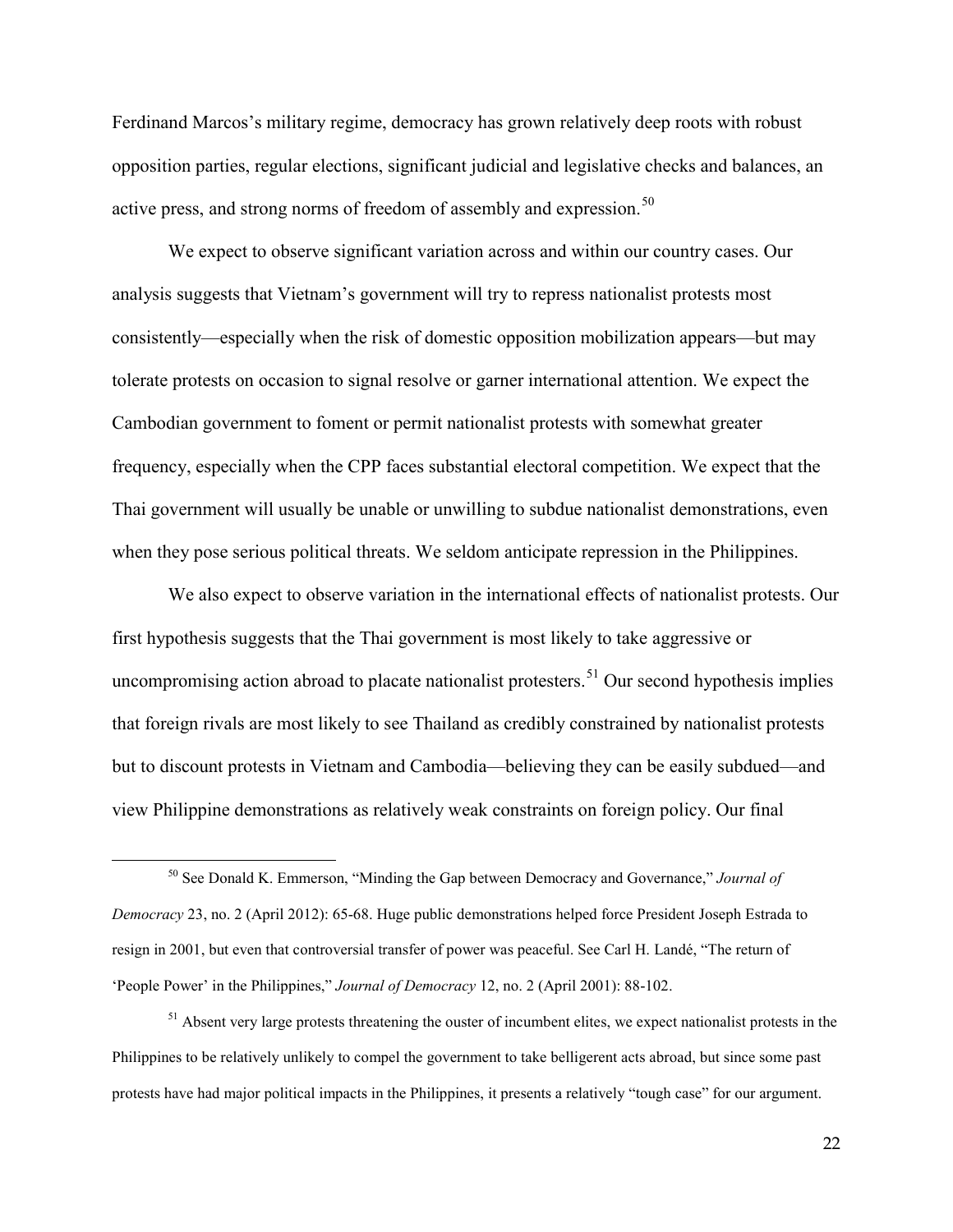hypothesis leads us to expect that foreign rivals will be more likely to compromise in the face of protest-driven escalation by Thailand than the other three countries.

#### THAILAND AND CAMBODIA: THE DANGERS OF NATIONALIST PROTESTS

Situated between the autocratic and democratic poles of the spectrum, the cases of Thailand and Cambodia help illustrate that nationalist protests are particularly likely to affect interstate conflict when embattled incumbents foment or allow nationalist protests. In Thailand's weakly institutionalized democracy, leaders have been pressured by large-scale protests in 2008, 2010-11, and 2013 to adopt more aggressive and uncompromising foreign policies than they would have otherwise chosen. At the same time, large protests have led foreign observers to regard the Thai government as credibly constrained, helping Thailand win some modest concessions from Cambodia.

In Cambodia's electoral authoritarian regime, when leaders have felt threatened by an increasingly viable electoral opposition, they have tolerated or even encouraged nationalist demonstrations. In 2003, anti-Thai demonstrations erupted into a spasm of violence that appeared to surprise CPP leaders and led to a Thai threat of armed intervention before the CPP brought them under control and defused the crisis. The CPP swiftly quelled anti-Thai demonstrations several years later, and it has tried to subdue anti-Vietnam protests embedded in larger anti-government opposition rallies since the 2013 national elections. The Cambodian case helps illustrate that while leaders may sometimes benefit by fanning the flames of popular nationalism, they are also eager to prevent protests from triggering or forcing unwanted escalation. It also illustrates that foreign observers are unlikely to view a government able to

23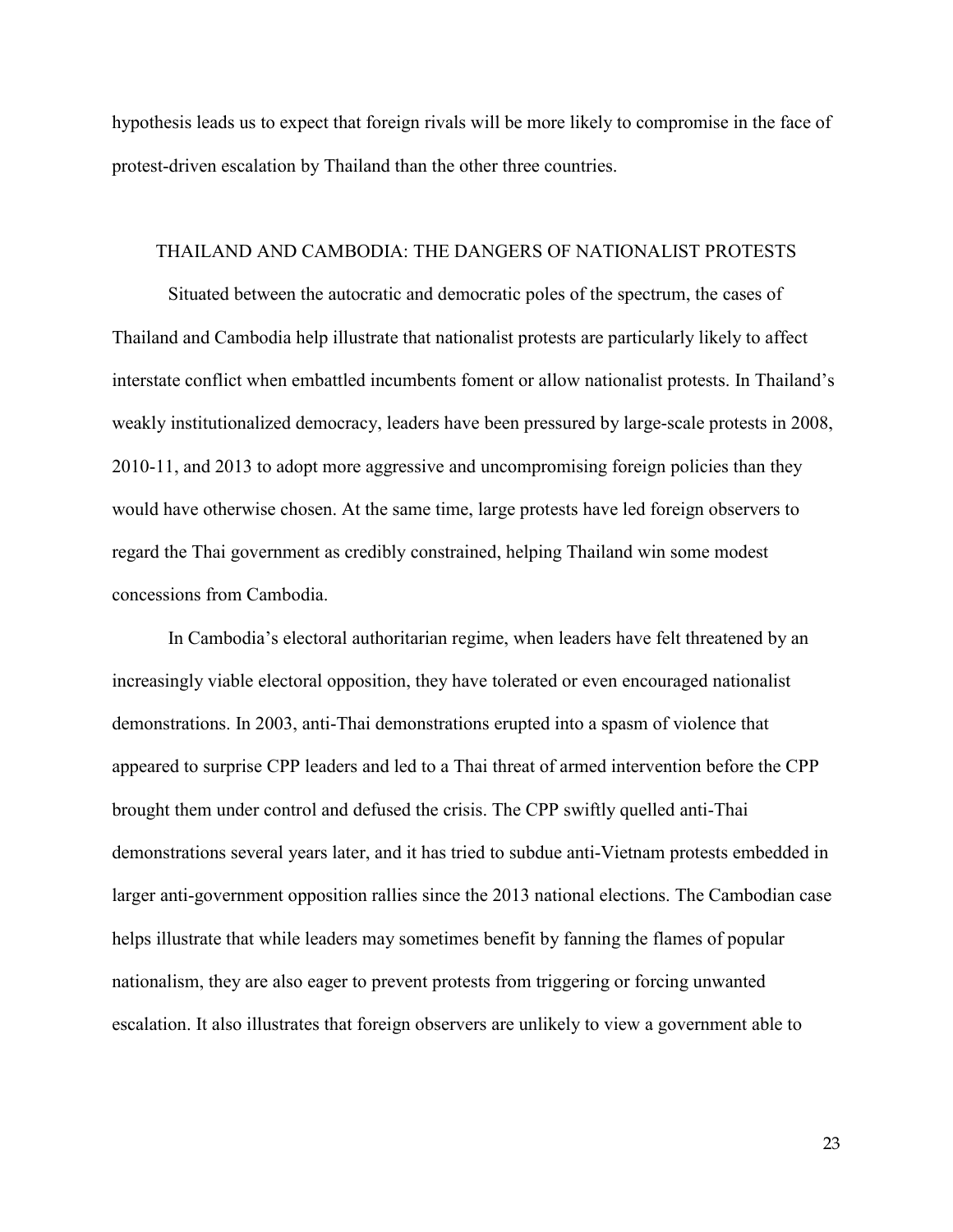repress protests as credibly constrained. Cambodia's protests have thus raised risks of conflict without winning concessions from its neighbors.

#### **Nationalist Protests in Thailand**

 $\overline{a}$ 

Nationalist protests emerged in Thailand as the country's politics crystallized around two feuding factions named for the colors they wear at frequent public protests—"red-shirts" loyal to the populist former Prime Minister Thaksin Shinawatra against "yellow-shirts" associated with the traditional pillars of Thai politics, including Bangkok-based elites, military officers, and key figures in the Royal Palace.<sup>[52](#page-23-0)</sup> After the military ousted Thaksin in 2006, red-shirts won a December 2007 election and returned to power. Soon thereafter, yellow-shirt protesters attacked the incumbent red-shirt government for failing to defend Thai sovereignty. Protesters again challenged the government in 2011 and 2013, pressuring incumbent leaders to adopt hardline policies, but with different international effects.

#### COMPELLING FOREIGN POLICY CHANGE: 2008 PROTESTS ON PREAH VIHEAR

The protests concerned a dispute surrounding the temple of Preah Vihear near the Thai-Cambodian frontier. The International Court of Justice (ICJ) awarded the temple to Cambodia in 1962 but did not clearly resolve the status of an adjacent 4.6 square kilometer strip of land. That strip's significance to Thailand owes to a sense of historical injustice, as Thai nationalists believe

<span id="page-23-0"></span><sup>52</sup> See Thitinan Pongsudhirak, "Thailand since the Coup," *Journal of Democracy* 19, no. 4 (October 2008): 140-53; and James Ockey, "Thailand in 2006: Retreat to Military Rule," *Asian Survey* 47, no. 1 (January/February 2007): 133-40.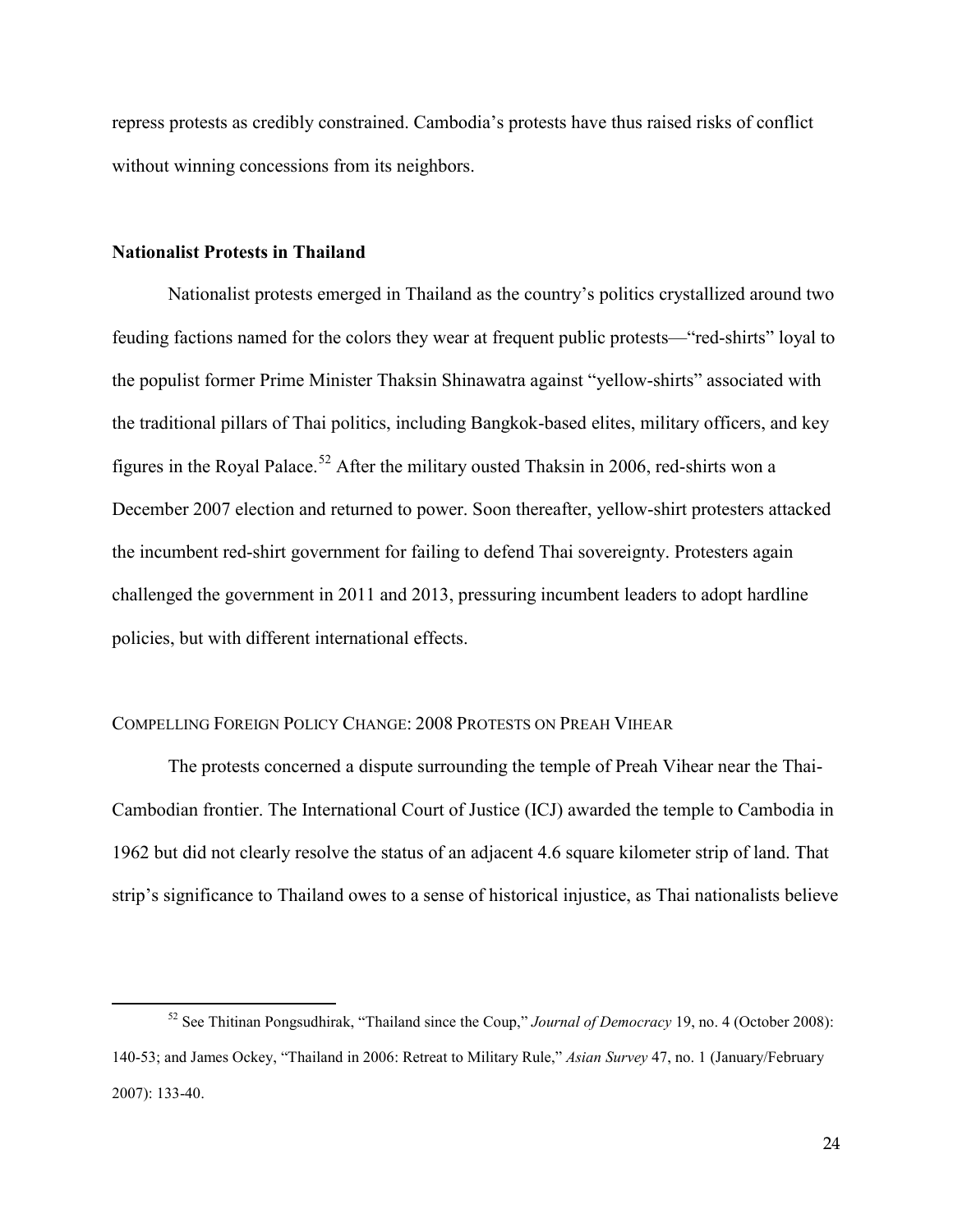the temple rightly belongs to Thailand pursuant to a 1904 Franco-Siamese treaty.<sup>[53](#page-24-0)</sup> In 2001, Cambodian Prime Minister Hun Sen requested that UNESCO inscribe the temple on the World Heritage List, but Thailand objected. After unsuccessful bilateral negotiations, Cambodia again requested inscription in 2007. Thailand again demurred, but after further talks and Cambodian revision of its application to acknowledge the disputed adjacent strip of land, the two sides signed a June 2008 joint communiqué in which Thailand agreed to support Cambodia's bid.

Yellow-shirts responded by organizing a small nationalist rally near the temple and large street protests in Bangkok. They were led by the People's Alliance for Democracy (PAD)—a powerful yellow-shirt group backed by conservative urban elites with strong ties to the media, the military, and the Royal Palace—which had demonstrated since May against the red-shirt government of Prime Minister Samak Sundravej. The PAD accused Thai Foreign Minister Noppadon Pattama of treason and of "selling the country" to Cambodia,<sup>[54](#page-24-1)</sup> and an estimated 10,000 protesters moved to the streets of Bangkok.<sup>[55](#page-24-2)</sup> Similar yellow-shirt protests had precipitated the 2006 military coup against Thaksin, and as protesters marched on Government House, calling Samak a puppet for Thaksin and demanding his resignation, concerns mounted

 $\overline{a}$ 

<sup>55</sup> David Batty, "Police and anti-government protesters clash in Bangkok," *The Guardian,* 20 June 2008.

<span id="page-24-0"></span><sup>&</sup>lt;sup>53</sup> See John D. Ciorciari, "International Decisions: Request for Interpretation of the Judgment of 15 June 1962 in the Case Concerning the *Temple of Preah Vihear (Cambodia v. Thailand)*," *American Journal of International Law* 108, no. 2 (April 2014): 288-95.

<span id="page-24-2"></span><span id="page-24-1"></span><sup>&</sup>lt;sup>54</sup> Pavin Chachavalpongpun, "Embedding Embittered History: Unending Conflicts in Thai-Cambodian Relations," *Asian Affairs* 43, no. 1 (March 2012): 89-90. Noppadon soon resigned.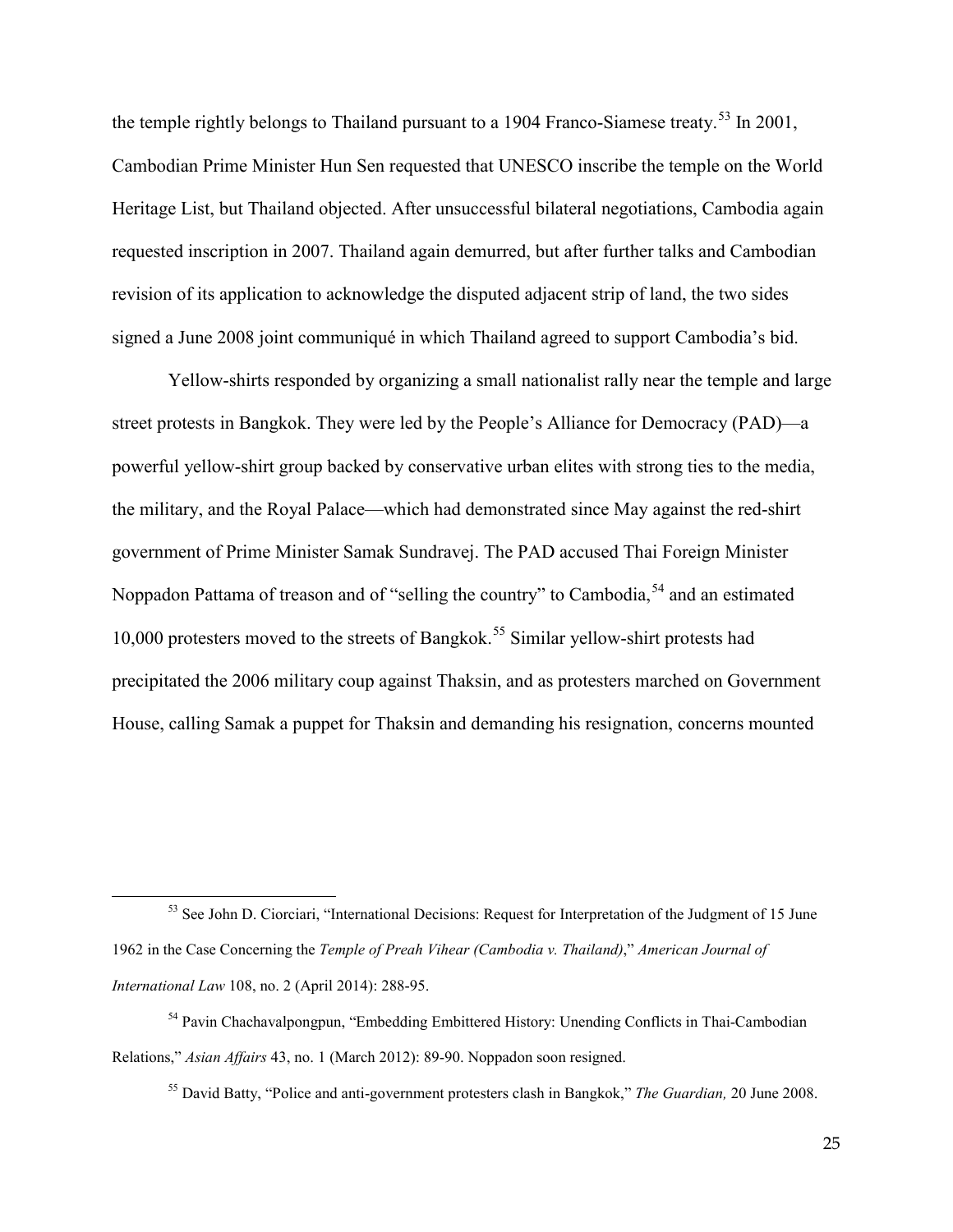over another coup.<sup>[56](#page-25-0)</sup> Fearing that possibility, Samak quickly backed off his initial threat to disperse the protests by force.  $57$ 

Samak publicly called the demonstrators "insane" and accused the PAD of risking war,<sup>[58](#page-25-2)</sup> but his government was deeply vulnerable to the yellow-shirts and their political and military allies. Samak sent the police to confront protesters briefly in mid-June, resulting in clashes and some injuries to demonstrators,<sup>[59](#page-25-3)</sup> but used force sparingly and allowed the protests to continue. Thai officials later explained that Samak was reluctant to use violence against protesters or invoke the country's 2005 Emergency Decree, fearing that either move would prompt the military to come out of the barracks and seize power.<sup>[60](#page-25-4)</sup> Unable to subdue the protests, Samak sought to appease them by withdrawing Thai support for the UNESCO inscription.<sup>[61](#page-25-5)</sup>

Cambodia pressed ahead, and on July 7 the World Heritage Committee unanimously agreed to inscribe the temple.<sup>[62](#page-25-6)</sup> The Cambodian government hailed a national victory that helped

<sup>59</sup> Batty, "Police."

<span id="page-25-0"></span> $\overline{a}$ 

<sup>60</sup> "Pad Protests Challenge Pm Samak's Authority, Patience," U.S. Embassy Bangkok, Cable

<span id="page-25-4"></span><span id="page-25-3"></span><span id="page-25-2"></span>08BANGKOK2405 (26 August 2008), ¶6, http://www.cablegatesearch.net/cable.php?id=08BANGKOK2546.

<span id="page-25-5"></span><sup>61</sup> "Thailand withdraws support for Khmer's Preah Vihear temple," *The Nation* (Thailand), 1 July 2008. The Democrat Party later launched impeachment proceedings against Samak, partly to capitalize on the groundswell in nationalism created by the protests.

<span id="page-25-6"></span><sup>62</sup> UNESCO World Heritage Committee, *Decisions adopted at the 32nd Session of the World Heritage Committee* (Québec, Canada)*,* 7 July 2008, 32 COM 8B.102.

<sup>56</sup> See "Thousands of Thai protesters push past police to PM's office," *Agence France Presse,* 20 June

<span id="page-25-1"></span><sup>2008.</sup> U.S. Defense Secretary Robert Gates expressed the same concern. Andrew Gray, "US tells Thailand it wants democracy, not coup," *Reuters,* 1 June 2008.

<sup>57</sup> "Thailand backs off threat of using force to disperse protesters," *Associated Press,* 1 June 2008.

<sup>58</sup> Nopporn, "Cambodia PM."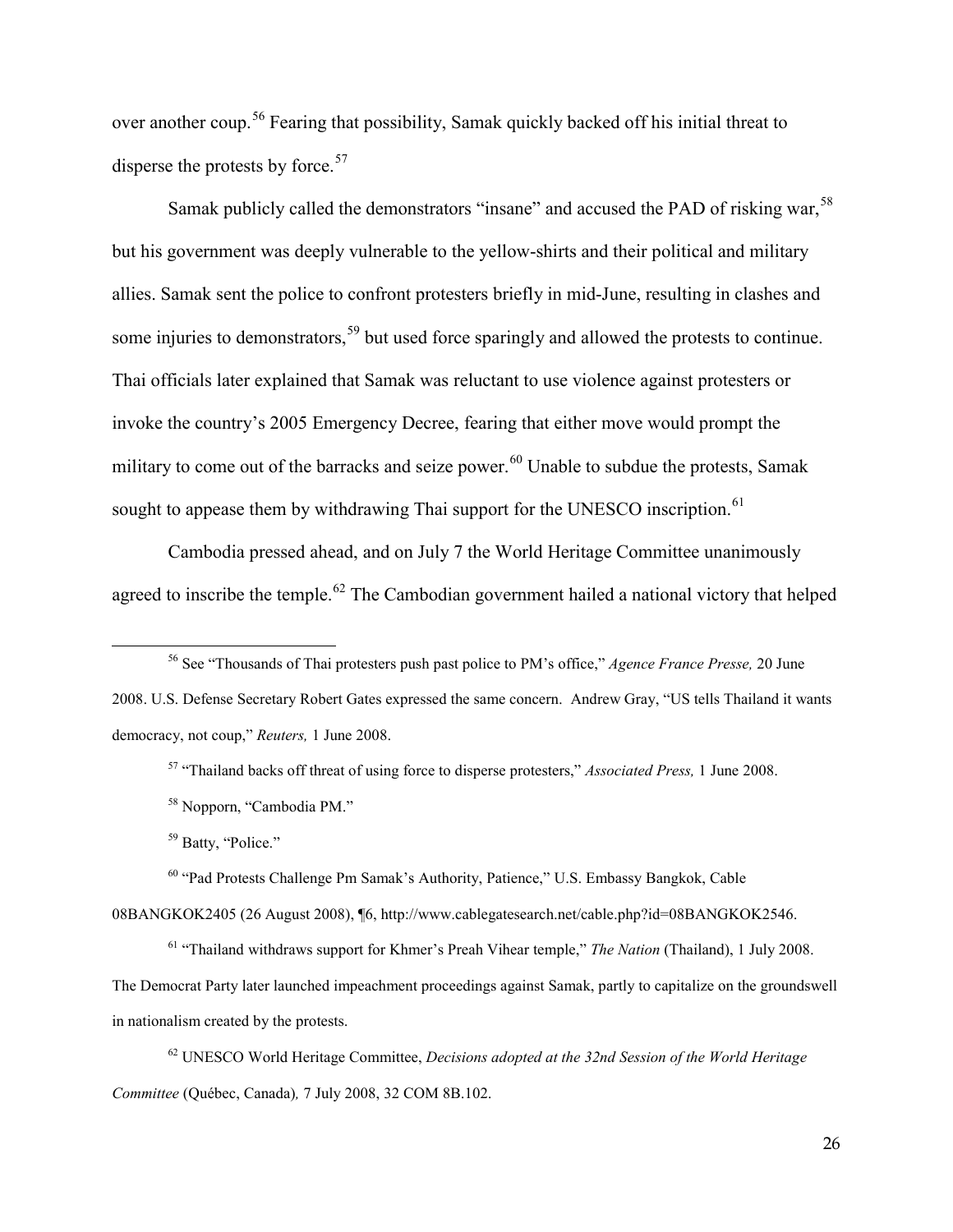Hun Sen's Cambodian People's Party win a landslide electoral victory a few weeks later.<sup>[63](#page-26-0)</sup> In Thailand, more than 2,000 PAD protesters descended on Preah Vihear, clashing with local Thai villagers who feared the dispute would jeopardize their livelihoods.<sup>[64](#page-26-1)</sup> Hundreds of Thai troops deployed in the area, ostensibly to provide security. Cambodia also sent hundreds, and on July 15 they arrested three Thai civilians trying to plant their flag at the temple site. Several dozen Thai troops occupied a pagoda in an area claimed by Cambodia, and tensions rose steeply over the next several days as both sides deployed additional troops and military equipment to the area.<sup>[65](#page-26-2)</sup>

Samak condemned the Thai protesters for "trying to ignite a conflict" and lamented that "now the troops on both sides are confronting each other,"[66](#page-26-3) but military leaders weakly controlled by the civilian leadership were receptive to protest demands. In a July 18 conversation with U.S. officials, Cambodian Deputy Prime Minister Sok An said the Cambodian government had "sympathy for the difficult position of the Samak government and recogni[zed] that Preah Vihear had become excessively politicized in Thailand."[67](#page-26-4) He added his concern "that the Thai government's hands may be tied in dealing with its strong and relatively independent military,"[68](#page-26-5) which bore close links to the yellow-shirt movement and gave the nationalist protests much of

<span id="page-26-1"></span><span id="page-26-0"></span><sup>63</sup> Ker Munthit, "Border stand lifts Cambodia vote," *Associated Press,* 28 July 2008; Daniel Ten Kate, "Hun Sen Wins Cambodian Election and Probably Expands Majority," *Bloomberg,* 28 July 2008.

<sup>64</sup> Nopporn Wong-Anan, "Cambodia PM says Thai border row getting worse, *Reuters*, 17 July 2008.

<sup>65</sup> "Troop build-up at hill-top temple," *BBC News*, 17 July 2008.

<sup>66</sup> "Temple Dispute Escalates at Cambodia-Thailand Border," *Associated Press,* 17 July 2008.

<span id="page-26-4"></span><span id="page-26-3"></span><span id="page-26-2"></span> $67$  "Preah Vihear: Tension Unlikely to Dissipate Without Change in Bilateral Dynamic," U.S. Embassy Phnom Penh, Cable 08PHNOMPENH581, 18 July 2008,

<span id="page-26-5"></span>http://www.cablegatesearch.net/cable.php?id=08PHNOMPENH581.

 $^{68}$  Ibid.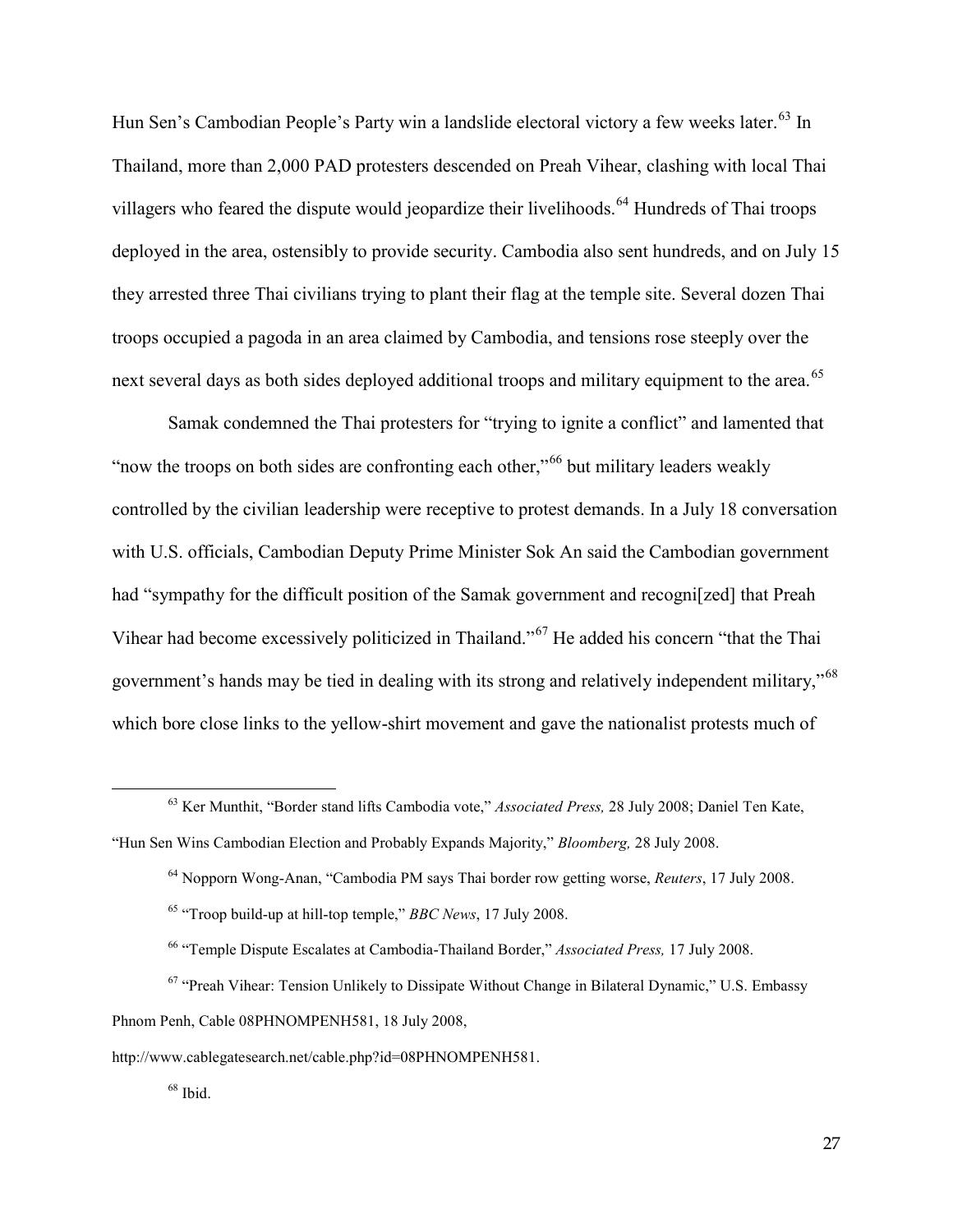their political clout. A Constitutional Court ruling that any bilateral border pact would require parliamentary approval added importance to the yellow-shirt protests, which made such approval highly unlikely.<sup>[69](#page-27-0)</sup> The Thai government, vulnerable to the opposition and reliant on democratic legitimacy to govern, thereafter sought to appease the protesters by taking a hawkish policy line on Preah Vihear.

Seeing that the Thai government could not easily back down, Cambodia compromised diplomatically. At Thailand's request, Hun Sen agreed to postpone a complaint to the UN Security Council and request for an emergency Council meeting.<sup>[70](#page-27-1)</sup> Cambodia also refrained from taking the issue back to the ICJ—an option Thailand opposed—and assented to Bangkok's demands for further bilateral negotiations.

Cambodian concessions helped dampen escalation but did not avert conflict entirely. During clashes in October, three Cambodian soldiers and one Thai soldier died, several on each side were wounded, ten Thai troops were reportedly captured, and the Thai Royal Air Force put its entire fleet of fighter jets on standby for possible evacuation of Thai nationals from Cambodia. Hard-line policies also did not save Samak. Yellow-shirt demonstrators continued to challenge his government until late 2008, when Samak was ousted and replaced by Abhisit Vejjajiva, a leader most yellow-shirt leaders supported. Abhisit appointed as foreign minister Kasit Piromya, a prominent nationalist, defender of the PAD protests, and advocate of an

<span id="page-27-0"></span><sup>&</sup>lt;sup>69</sup> "Preah Vihear: Thai MFA Briefs on Talks with Cambodia," U.S. Embassy Bangkok, Cable 08BANGKOK2303, 30 July 2008[, http://thaicables.wordpress.com/2011/07/18/08bangkok2303-preah-vihear-thai](http://thaicables.wordpress.com/2011/07/18/08bangkok2303-preah-vihear-thai-mfa-briefs-on-talks-with-cambodia/)[mfa-briefs-on-talks-with-cambodia/](http://thaicables.wordpress.com/2011/07/18/08bangkok2303-preah-vihear-thai-mfa-briefs-on-talks-with-cambodia/) (in which a U.S. official agreed that "the Thai side appears to be significantly constrained").

<span id="page-27-1"></span><sup>70</sup> Ek Madra, "Cambodia, Thailand agree more temple talks," *Reuters*, 24 July 2008.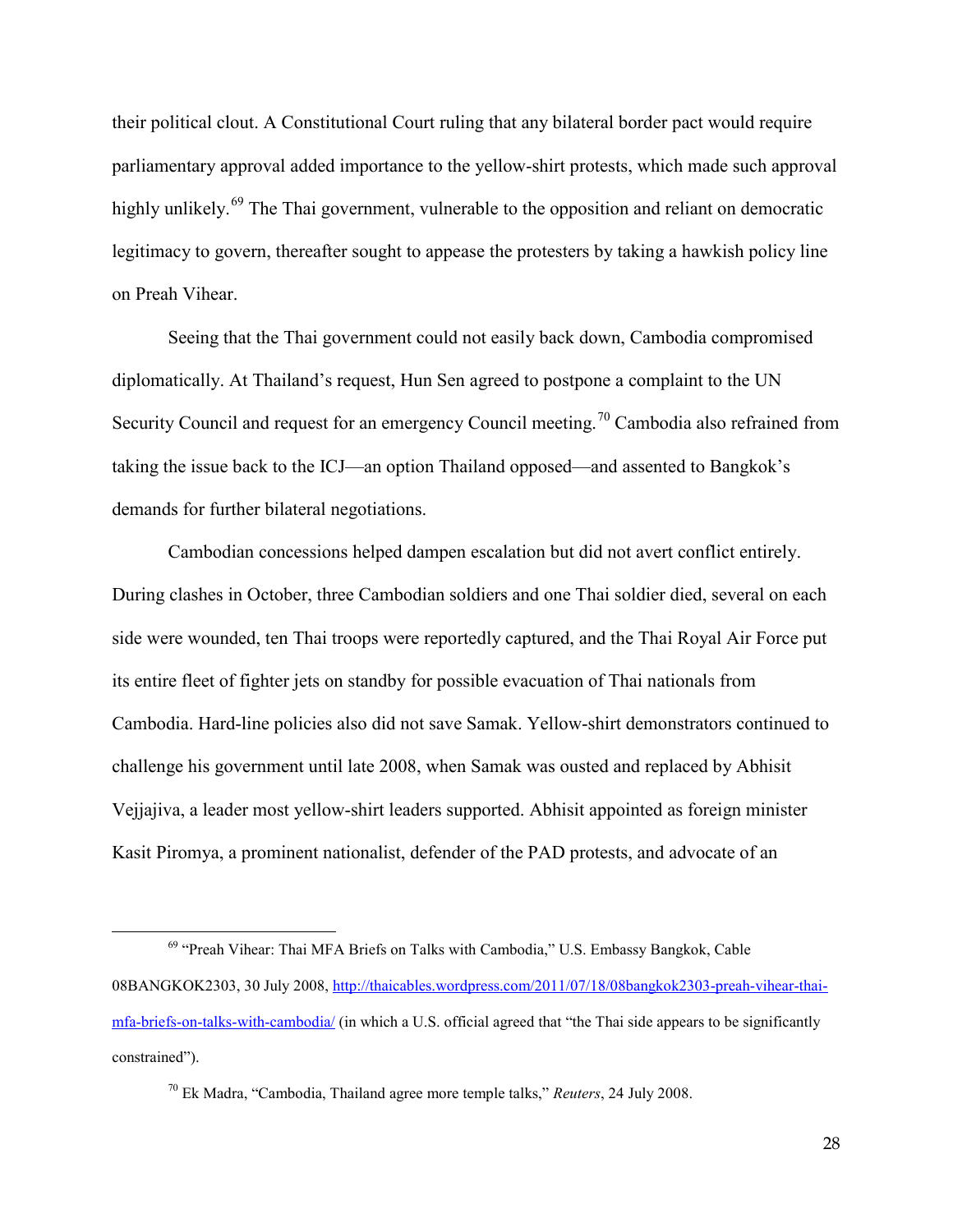uncompromising position on Preah Vihear.<sup>[71](#page-28-0)</sup> Yellow-shirt protests subsided, and the border dispute entered a stalemate.

#### RESURGENT THAI PROTESTS, 2010-11

<span id="page-28-0"></span> $\overline{a}$ 

Nationalist protests again erupted in Thailand in 2010, when yellow-shirts began to turn on Abhisit and demand tougher action on border negotiations.<sup>[72](#page-28-1)</sup> In January 2011, after Cambodian forces arrested two Thai nationalists near the temple grounds, approximately 2,000 yellow-shirt protesters returned to the streets in Bangkok, calling Abhisit "a big disappointment" and demanding his resignation and a tougher stance on Preah Vihear.<sup>[73](#page-28-2)</sup> Abhisit sought to subdue the protests by enacting a new security law,  $^{74}$  $^{74}$  $^{74}$  but he was unable to stem the momentum toward armed conflict.

During the first week of February, military clashes erupted, involving gunfights, Thai shelling, and alleged Thai military incursions across the border. Both sides accused the other of firing first, and several soldiers and civilians were killed in several days of sporadic fighting. The risk of war was serious enough to prompt UN Secretary-General Ban Ki-Moon to appeal to

<sup>74</sup> See, e.g., "Thailand imposes tough security law ahead of protests," *Reuters*, 7 February 2011.

<sup>71</sup> Nirmal Ghosh, "Grumbles over cabinet picks," *Straits Times* (Singapore), 20 December 2008.

<span id="page-28-1"></span><sup>72</sup> Puangthong R. Pawakapan, *State and Uncivil Society in Thailand at the Temple of Preah Vihear* (Singapore: Institute of Southeast Asian Studies, 2013), 80-81.

<span id="page-28-3"></span><span id="page-28-2"></span><sup>73</sup> "Thailand 'yellow shirts' stage new street protests," *BBC News,* 25 January 2011; "PAD Protest," *The Nation* (Thailand), 2 February 2011. Large red-shirt protests occurred during Abhisit's tenure but focused on restoring democracy rather than nationalist demands.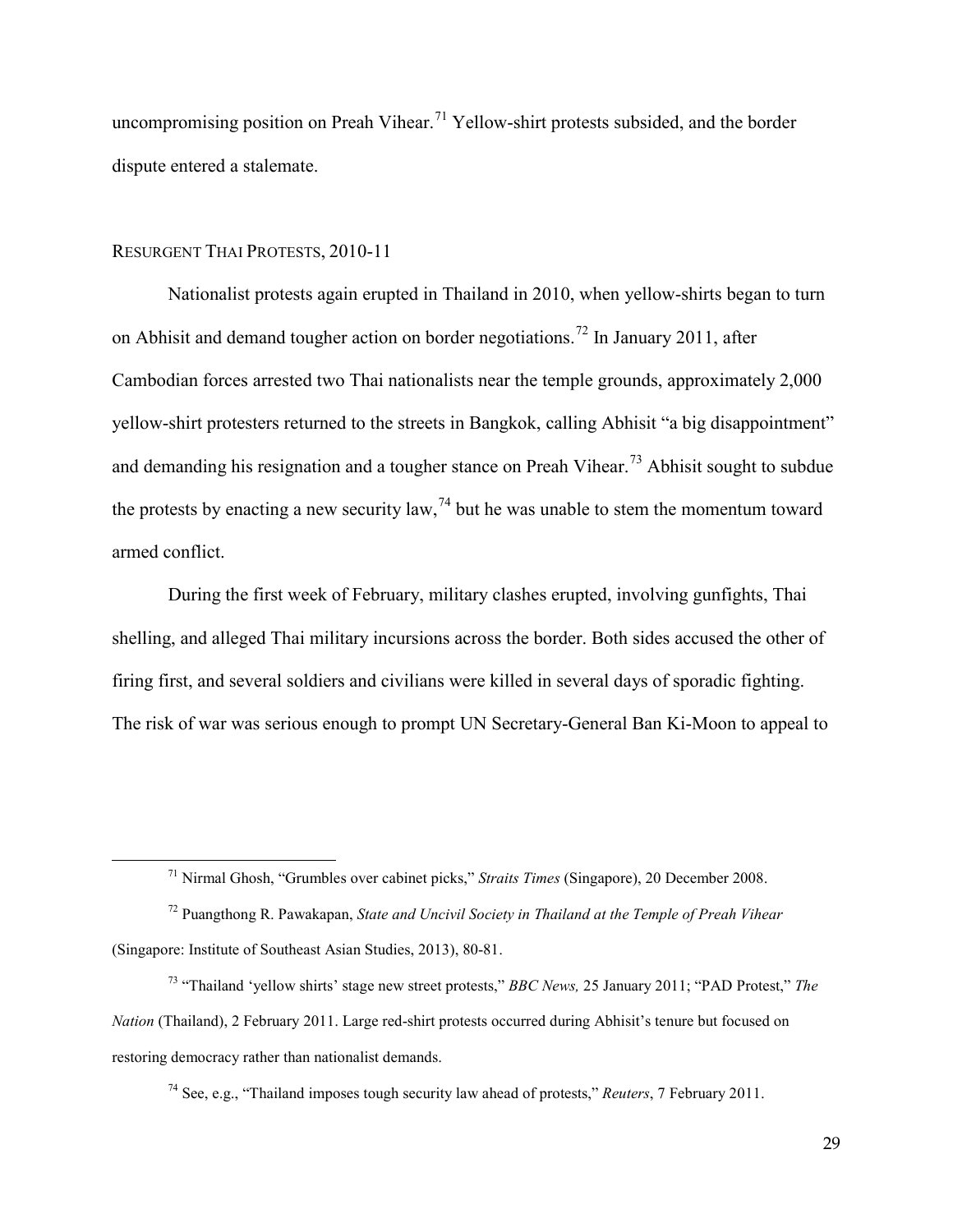both sides for a "cessation of hostilities and to exercise maximum restraint."<sup>[75](#page-29-0)</sup> Many observers held the yellow-shirt protests largely responsible,<sup>[76](#page-29-1)</sup> and one of Thailand's most noted political analysts accused the PAD of "political brinkmanship" by raising the "drumbeat of war."<sup>[77](#page-29-2)</sup> Although the Abhisit government insisted that it would not attack Cambodia to appease yellow-shirt protesters,<sup>[78](#page-29-3)</sup> Cambodian leaders and international observers regarded the situation as veering dangerously close to war.[79](#page-29-4)

Cambodian officials were somewhat less sympathetic to Abhisit's predicament than they had been toward the red-shirt Samak government, perhaps partly because yellow-shirt support had helped him assume power. They believed the protests constrained Abhisit but that he and his subordinates tended to "take advantage of the complexity of their politics" to avoid serious negotiations.[80](#page-29-5) The 2011 Thai military incursions led Cambodia to lessen their investment in

 $\overline{a}$ 

<span id="page-29-1"></span><sup>76</sup> Sok An interview; "Thailand's yellow shirts: eat talk, pray, revolt," *Economist*, 24 February 2011; International Crisis Group, "Waging Peace: ASEAN and the Thai-Cambodian Border Conflict," *Asia Report no. 215*  (December 2011), 27; Voranai Varijaka, "The plague of fanaticism," *Bangkok Post*, 6 February 2011.

<span id="page-29-2"></span><sup>77</sup> Thitinan Pongsudhirak, "Where is the PAD going this time with its protests?" *Bangkok Post,* 8 February 2011.

<sup>78</sup> "Thailand, Cambodia to meet UN over 'real war,'" *ABC News*, 10 February 2011.

<span id="page-29-4"></span><span id="page-29-3"></span><sup>79</sup> See, e.g., "Thailand-Cambodia border dispute: UN calls for truce," *BBC News*, 14 February 2011 (noting the Security Council president's "great concern" over the fighting); "Hun Sen calls clashes with Thailand 'war'" *CCTV* (China), 10 February 2011.

<span id="page-29-5"></span><sup>80</sup> Author's interview with Phay Siphan, Senior Advisor to Prime Minister Hun Sen, Phnom Penh, Cambodia, 25 July 2011.

<span id="page-29-0"></span><sup>&</sup>lt;sup>75</sup> "Statement attributable to the Spokesperson for the Secretary-General on Cambodia-Thailand," United Nations (6 February 2011), available at http://www.un.org/sg/statements/?nid=5080.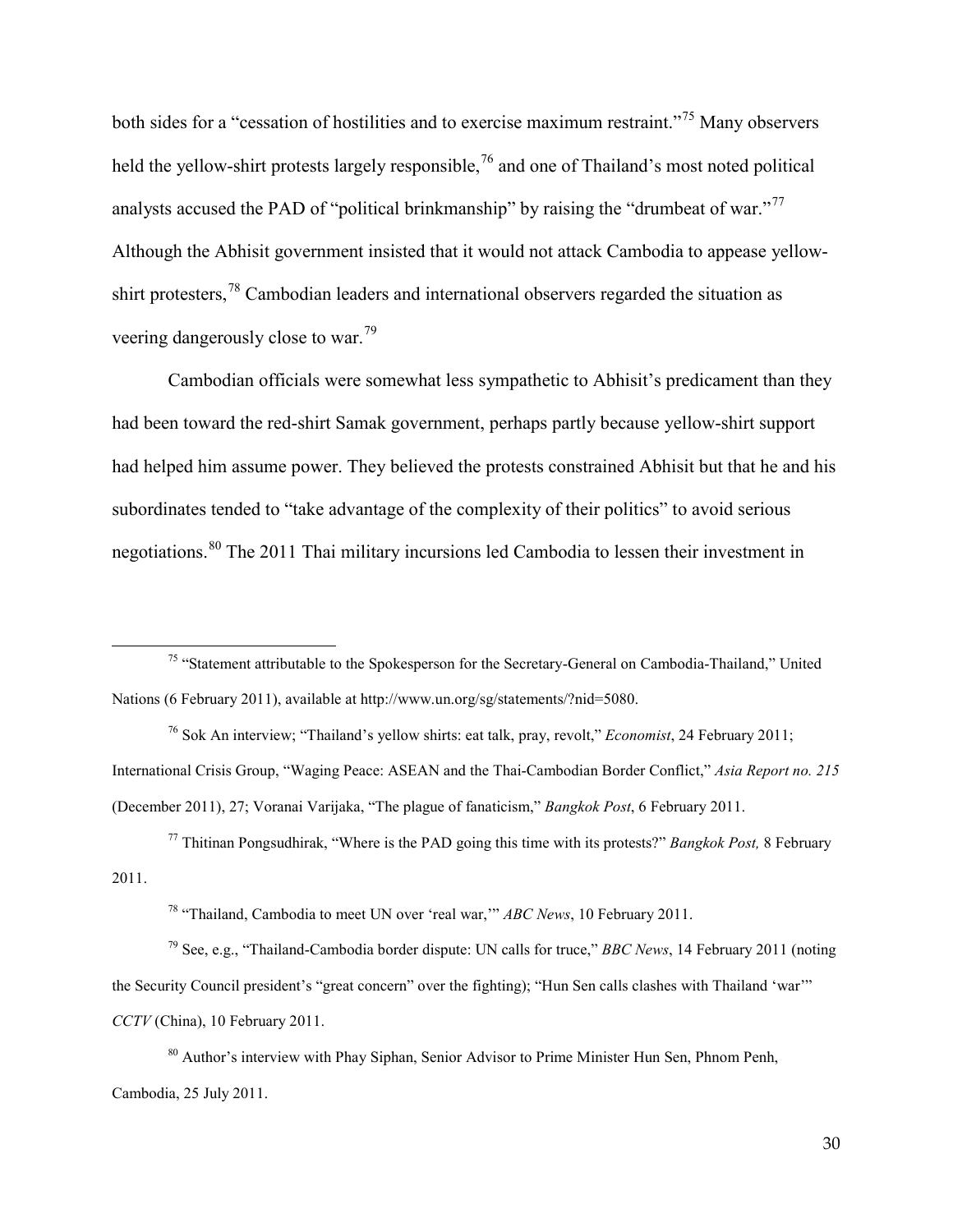bilateral talks and request international assistance over Thai objections.<sup>[81](#page-30-0)</sup> When Thailand resisted an Indonesian offer to dispatch observers to the area, frustrated Cambodian officials returned to the ICJ, which soon agreed to Cambodia's request for a reinterpretation of its 1962 verdict and ordered both states to withdraw troops in the temple area.<sup>[82](#page-30-1)</sup>

Cambodia's change of diplomatic tack reflected convictions that prior compromises had failed to moderate Thai policies.<sup>[83](#page-30-2)</sup> Cambodia's behavior is also consistent with expectations that a foreign rival is only likely to make concessions it expects to help defuse nationalist pressure. Importantly, the 2011 episode showed that Cambodia was willing to take more assertive foreign policy measures toward its stronger Thai neighbor under certain conditions. Although the power differential was clearly a factor in Cambodian decision-making, it does not explain the shift in Cambodia's behavior from 2008 to 2011.

#### RESUMED PROTESTS IN 2013

<span id="page-30-2"></span><span id="page-30-1"></span><span id="page-30-0"></span> $\overline{a}$ 

In 2011, Abhisit lost an election to red-shirt leader Yingluck Shinawatra, Thaksin's sister, who promised a more conciliatory policy toward the border dispute. However, that policy came under challenge in 2013, when the ICJ issued its interpretation of the 1962 judgment. The court awarded part of the disputed 4.6 square kilometers to Cambodia but leaving part subject to further negotiation. In the days surrounding the verdict, thousands of yellow-shirt demonstrators rallied amid a series of broader protests calling for Yingluck's ouster. Some accused her of conspiring with Thaksin to "sell our country and our territory" to Cambodia and implored her not

<sup>&</sup>lt;sup>81</sup> Author's interview with Deputy Prime Minister Sok An, Phnom Penh, Cambodia, 28 July 2011.

<sup>82</sup> Puangthong, *State and Uncivil Society,* 84-86.

<sup>&</sup>lt;sup>83</sup> Interview with Sok An; interview with Phay Siphan.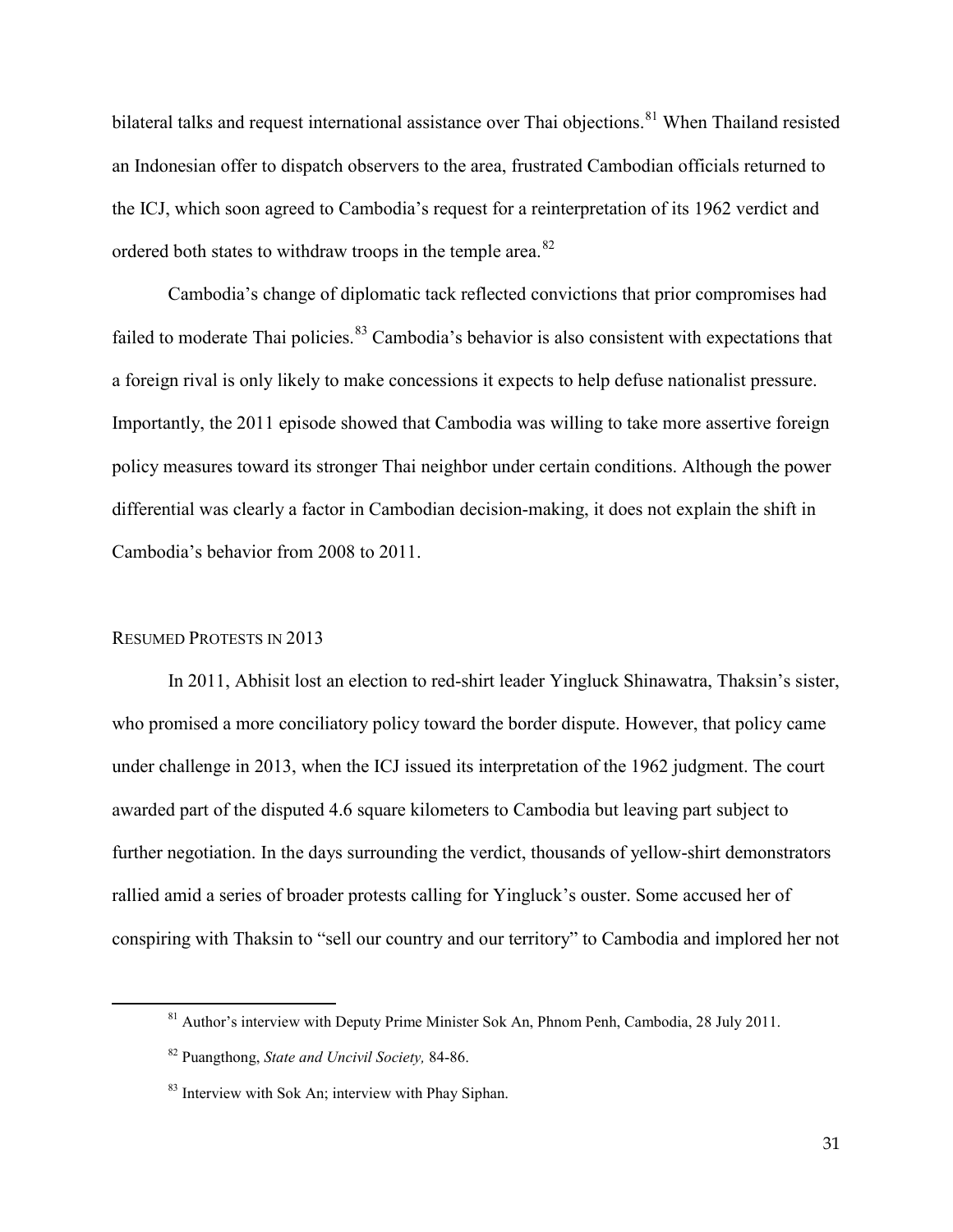to comply with the judgment.<sup>[84](#page-31-0)</sup> Although the protests soon turned back to domestic grievances, they made any compromise over the remaining territorial issues dangerous for the Yingluck administration. [85](#page-31-1)

Cambodian leaders again compromised diplomatically. They enjoyed positive relations with Yingluck and her exiled brother Thaksin (whom Hun Sen had appointed an economic advisor in 2009) and agreed not to insist on prompt renewal of border talks, because: "we don't want the Thai extremists to use this issue to [further] pressure the government of Ms. Yingluck."<sup>[86](#page-31-2)</sup> Cambodian authorities regarded continuing Thai protests as credible policy constraints on her administration and did not hold her responsible, again showing how protests in weakly institutionalized democracies can sometimes produce foreign concessions.

#### **Nationalist Demonstrations in Cambodia**

 $\overline{a}$ 

In Cambodia, nationalist protests have demanded hardline policies toward both Thailand and Vietnam. The government fomented anti-Thai demonstrations during the run-up to Cambodia's 2003 national elections, when the ruling CPP sought to solidify its electoral

<span id="page-31-0"></span><sup>&</sup>lt;sup>84</sup> Thomas Escritt and Amy Sawitta Lefevre, "Thailand Braces for Trouble as U.N. court backs Cambodia in border row," *Reuters,* 11 November 2013.

<span id="page-31-1"></span><sup>85</sup> See, e.g., Noelen Arbis, "Preah Vihear Ruling Another Test for Yingluck's Legitimacy," *CogitAsia,* 12 November 2013 (arguing that Yingluck had "little maneuvering room.")

<span id="page-31-2"></span><sup>86</sup> Cheang Sokha and Kevin Ponniah, "Cambodia 'won't rush' Thais," *Phnom Penh Post,* 18 November 2013.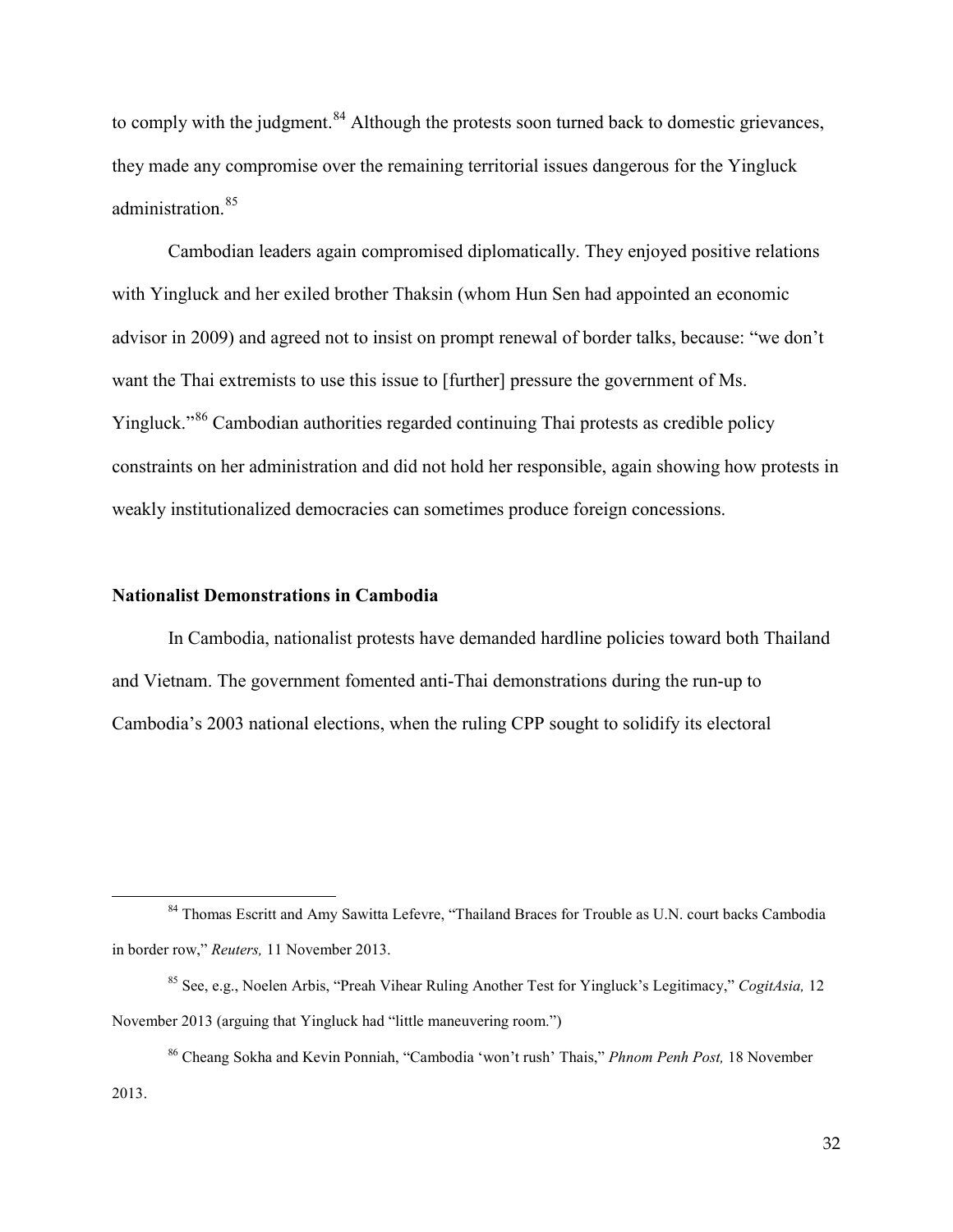dominance but still faced significant challenges from domestic opposition parties.<sup>[87](#page-32-0)</sup> After its electoral lead and authoritarian grip on power widened in 2003 and 2008,<sup>[88](#page-32-1)</sup> the CPP repressed anti-Thai protests, but it has wavered on trying to subdue anti-Vietnamese protests that have emerged since mid-2013, when a revitalized opposition captured nearly 45% of the vote. The Cambodian case thus shows variation within an electoral authoritarian system consistent with expectations that greater electoral vulnerability makes incumbents more likely to instigate or tolerate protests, even when those protests raise risks of escalation and are not perceived by rivals as credible constraints. It also shows how incumbent leaders' incentives to quash protests grow as negative international repercussions become evident.

#### OUT OF CONTROL: THE 2003 ANTI-THAI DEMONSTRATIONS

 $\overline{a}$ 

The spark for the 2003 demonstrations was unusual—alleged remarks by a popular Thai actress that the iconic Khmer temple of Angkor Wat belongs to Thailand. Prime Minister Hun Sen responded angrily in a televised address, saying the Thai actress was "worth less than a blade of grass at Angkor."[89](#page-32-2) His remarks made the front page of Cambodian papers and inflamed

<span id="page-32-0"></span> $87$  The CPP took power by force in 1997, ending a UN-brokered power-sharing deal with the royalist party Funcinpec. In the 1998 national elections, the CPP won 41% of the popular vote, compared to 32% for Funcinpec and 14% for its other main domestic rival, the Sam Rainsy Party.

<span id="page-32-1"></span><sup>88</sup> The CPP won 47% of the vote in 2003, versus 22% for Sam Rainsy and 21% for Funcinpec, and expanded its lead in 2008 (58% versus 22% for Sam Rainsy, its lone significant challenger).

<span id="page-32-2"></span><sup>&</sup>lt;sup>89</sup> Cambodia Human Rights and Development Association, "Monitoring Report on Riots Against the Thai Embassy in Phnom Penh from 29-31 January 2003,"

http://www.bigpond.com.kh/users/adhoc/publication/riot 29\_01\_03/monitoring\_riot\_report.htm.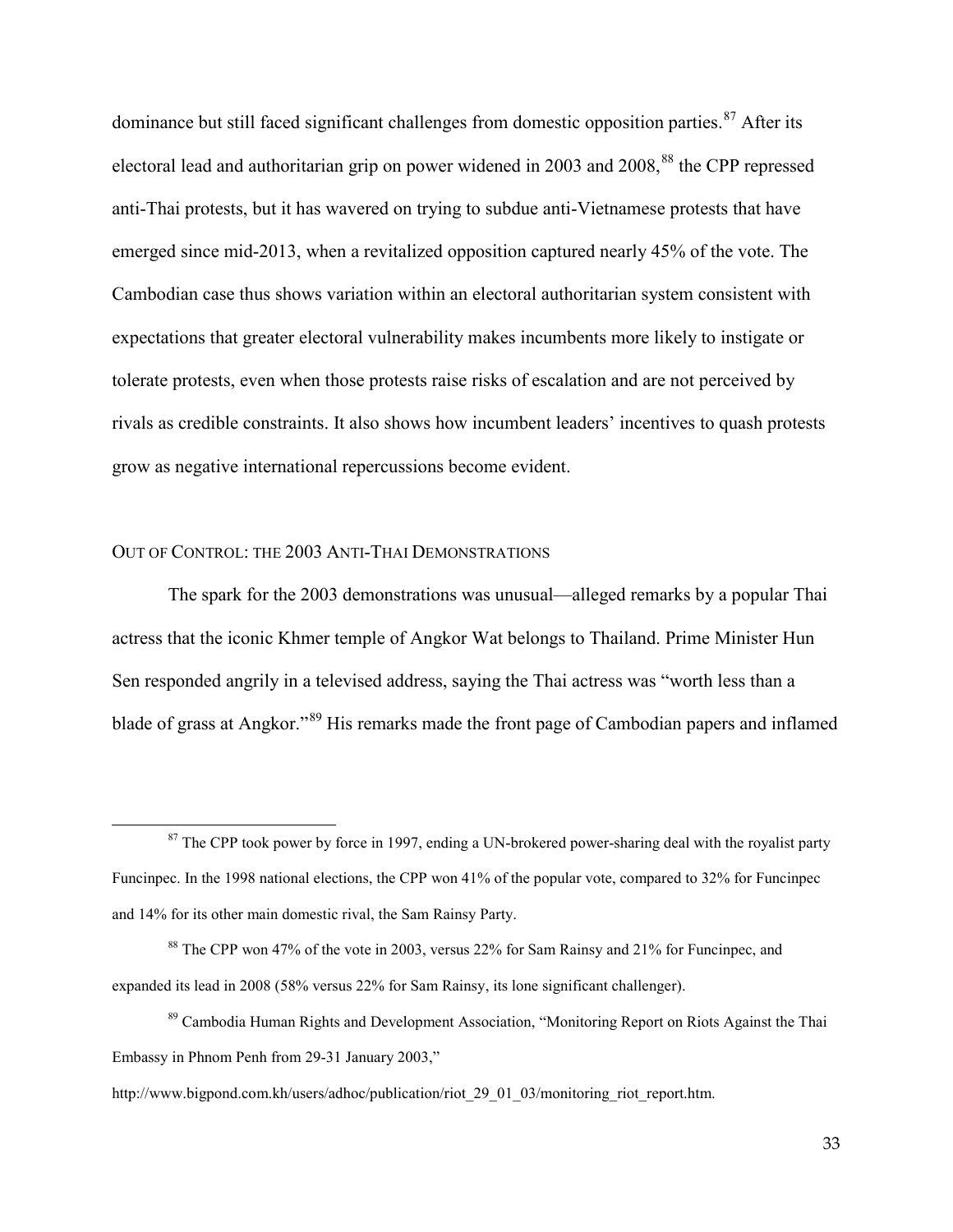public anger,<sup>[90](#page-33-0)</sup> tapping into frustration at perceived Thai condescension to Khmers and historical encroachment on Cambodian land.

On January 29, thousands of Cambodians protested in front of the Thai Embassy in Phnom Penh. After a false rumor circulated that a Thai mob had killed several Cambodians, violent riots erupted. Khmer youths burned down Thai-owned businesses and the Thai Embassy. Thailand withdrew its ambassador, sealed the border, suspended bilateral cooperation, and put its armed forces on alert. Thai Prime Minister Thaksin Shinawatra told Hun Sen that unless Cambodian authorities subdued the protests within 90 minutes, he would send Thai troops to do so, illustrating the risk that anti-foreign violence may precipitate foreign intervention.<sup>[91](#page-33-1)</sup> Thailand did dispatch military aircraft to evacuate several hundred Thai civilians.

The slow response of Cambodian police and the participation of the "pagoda boys"—a youth group loosely affiliated with the CPP—led many Thai and international observers to conclude that the CPP had encouraged or acquiesced in the attacks as a "political ploy" in advance of July 2003 elections.<sup>[92](#page-33-2)</sup> The CPP had consistently repressed previous public protests, usually concerning labor rights and land reform,  $93$  suggesting that it could do so again. A senior Thai military officer asked: "Without [Hun Sen's] consent how could such a thing happen in

 $\overline{a}$ 

<span id="page-33-2"></span><span id="page-33-1"></span><sup>92</sup> See, e.g., "Hun Sen's Poll Ploy Backfired," *The Nation,* 3 February 2003; Seth Mydans, "Cambodia feels threatened; Thailand's strength annoys a ravaged land," *New York Times,* 3 February 2003 (citing an "article of faith" among foreign observers that Hun Sen's instigation or complicity was required for such violence).

<span id="page-33-0"></span> $90$  Alexander Hinton, "Khmerness and the Thai 'Other': Violence, Discourse, and Symbolism in the 2003 Anti-Thai Riots in Cambodia," *Journal of Southeast Asian Studies* 37, no. 3 (October 2006): 446.

<sup>91</sup> "Whose Angkor Wat?" *Economist,* 30 January 2003.

<span id="page-33-3"></span><sup>93</sup> Kheang Un, "Cambodia in 2012: Beyond the Crossroads?" *Asian Survey* 53, no. 1 (January/February 2013): 144.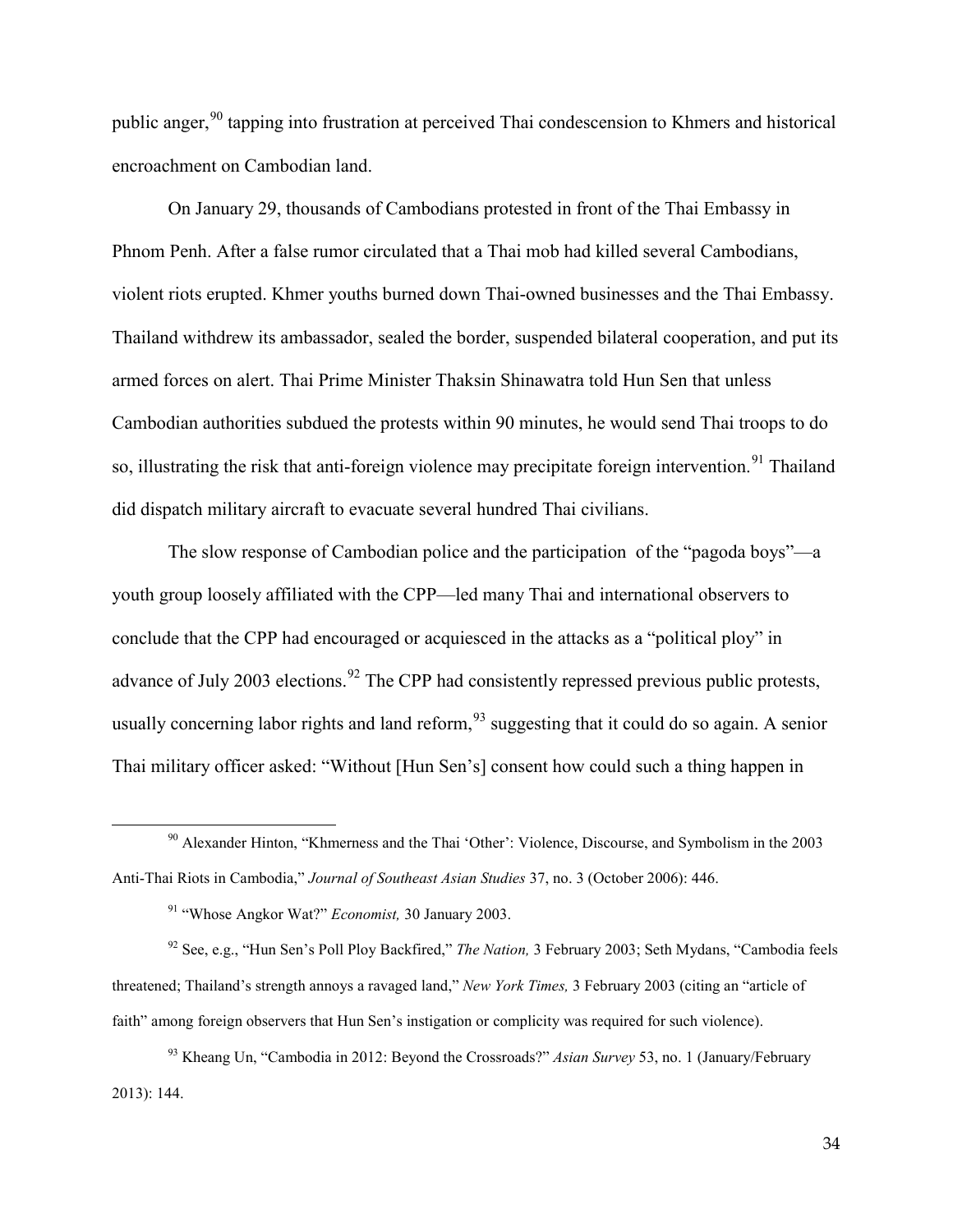Cambodia, where he has nearly absolute power and full control of the military?"<sup>[94](#page-34-0)</sup> Thaksin added, "We are a victim of complications in Cambodian politics…Someone tried to stir a sense of nationalism...."[95](#page-34-1) Cambodian opposition leader Sam Rainsy added: "If Phnom Penh wanted to prevent such violence, it could have done so"[96](#page-34-2) and compared Hun Sen to "a child who plays with fire," stirring nationalism for electoral gain.  $97$ 

The Cambodian government soon restored order, apologized, sacked the local police chief, made more than 150 arrests, and offered compensation for the damage.<sup>[98](#page-34-4)</sup> That reaction showed that the government had the capacity to control and disperse the protests rapidly. It also suggested that CPP leaders were caught off guard by the pace and scale of the violence.<sup>[99](#page-34-5)</sup> Government spokesman Khieu Kanharith confessed: "We did not expect this to go this far."<sup>[100](#page-34-6)</sup>

<span id="page-34-0"></span><sup>94</sup> *Bangkok Post,* 6 February 2003. Foreign Minister Surakiart Sathirathai also accused Cambodian authorities of arousing anti-Thai sentiment and encouraging the demonstrations. Mark Baker, "Shaken Thais not ready to forgive," *The Age* (Australia), 6 February 2003.

<sup>95</sup> Seth Mydans, "Face that Stirred the Cambodian Riots," *New York Times,* 1 February 2003.

<sup>96</sup> Mark Baker, "Hun Sen accused of inciting anti-Thai riots," *The Age* (Australia), 1 February 2003.

<span id="page-34-3"></span><span id="page-34-2"></span><span id="page-34-1"></span><sup>97</sup> John Aglionby, "Cambodian prime minister apologises for anti-Thailand riots," *The Guardian*, 31 January 2003.

<span id="page-34-4"></span><sup>98</sup> "Cambodia Apologizes to Thailand Over Riot," *New York Times*, 31 January 2003. Cambodia paid Thailand roughly \$6 million in March for embassy repairs and pledged more for damaged hotels and businesses. "Thailand, Cambodia restore diplomatic relations," *Bahrain News Agency,* 12 April 2003.

<span id="page-34-5"></span><sup>99</sup> Hinton, "Khmerness and the Thai 'Other," 451-54. This is a view shared by Sam Rainsy and U.S. State Department officials. See Agionby, "Cambodian prime minister" (in which Sam Rainsy says Hun Sen "did not expect it to go so far and it got totally out of control"); and U.S. State Department, Bureau of East Asian and Pacific Affairs, *Report to the Congress on the Anti-Thai riots in Cambodia on January 29, 2003* (14 May 2003) (accusing the CPP of incompetence and mishandling of the crisis).

<span id="page-34-6"></span><sup>100</sup> Mydans, "Face that Stirred."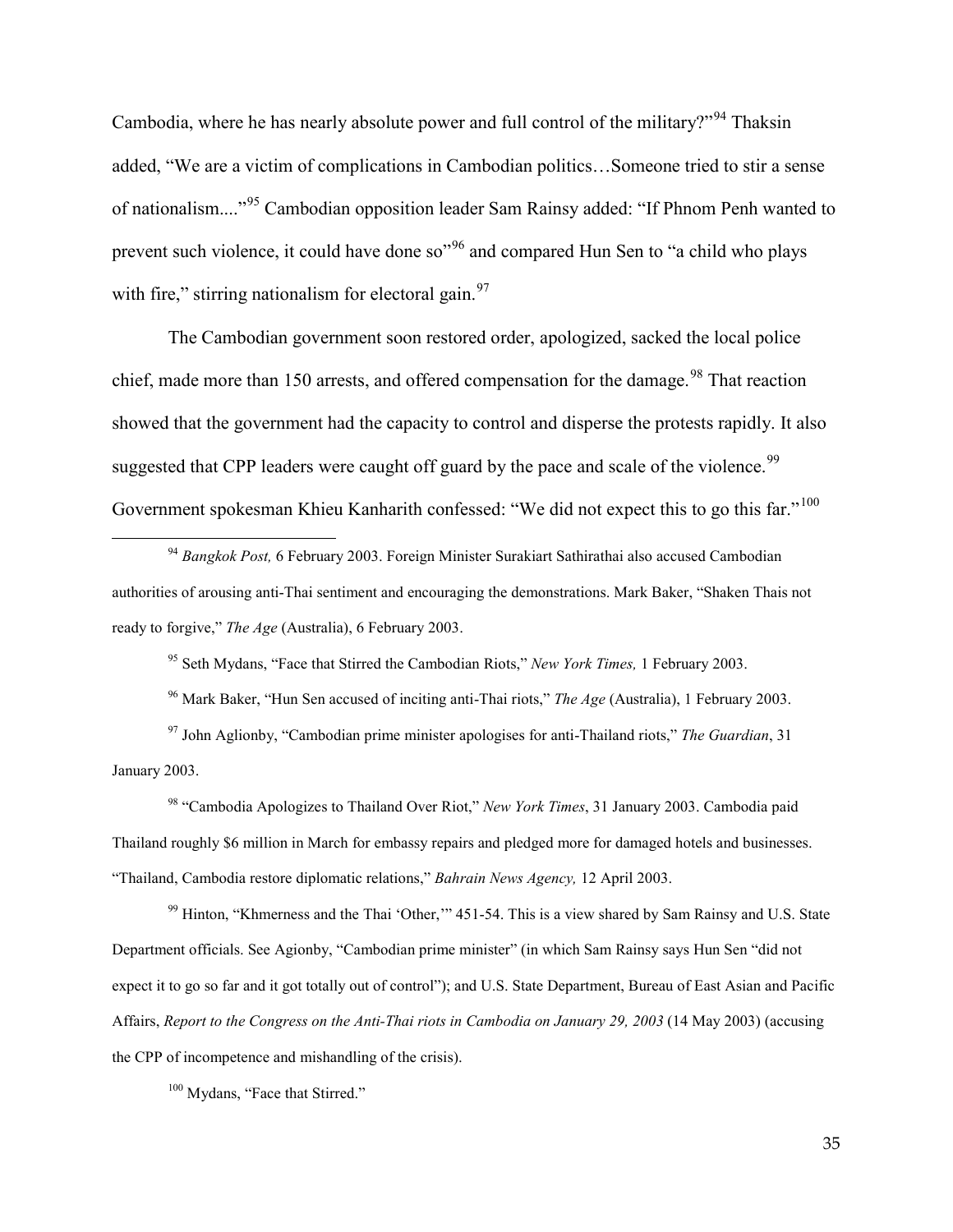Hun Sen attempted to limit the diplomatic damage by blaming the riots on "a handful of extremists" and arguing that he acted as swiftly as possible to control the rioters without shooting on them.<sup>[101](#page-35-0)</sup> Tensions subsided after the Cambodian apologies,<sup>[102](#page-35-1)</sup> but not before Thailand threatened a military intervention that Cambodia's leaders did not wish to confront. The episode won Cambodia no international sympathy. The U.S. government publicly condemned the violence,<sup>[103](#page-35-2)</sup> and international media coverage uniformly painted the episode as an "international" embarrassment<sup> $104$ </sup> that would "carry a huge price tag for Cambodia"<sup>[105](#page-35-4)</sup> in political and economic terms.

The 2003 debacle shows that while leaders in electoral authoritarian states sometimes have incentives to stoke nationalism, especially around elections, doing so can backfire if protests descend into anti-foreign attacks and invite foreign retaliation. In addition, nationalist protests generate no meaningful international leverage or sympathy when foreign observers believe the government fomented them or can subdue them at little cost.

#### QUELLED ANTI-THAI PROTESTS IN 2009 AND 2010

<span id="page-35-0"></span> $\overline{a}$ 

Anti-Thai nationalism resurfaced several years later amid the territorial dispute over Preah Vihear. In July 2009, on the first anniversary of Thailand's incursion into the temple area,

<span id="page-35-1"></span> $102$  Thaksin later said the Cambodian government "underestimated the situation which resulted in the delay of them tackling the problem." "Cambodia-Thailand ties on the mend," *The Star* (Malaysia), 5 February 2003.

<sup>101</sup> "Cambodia blames 'extremists' for riots," *BBC News*, 3 February 2003.

<sup>103</sup> U.S. State Department, Daily Press Briefing, 30 January 2003.

<span id="page-35-4"></span><span id="page-35-3"></span><span id="page-35-2"></span><sup>104</sup> Richard C. Paddock, "Rumor of Thai Actress' Words Salted a Wound," *Los Angeles Times,* 3 February 2003.

<sup>105</sup> "Cambodian 'incompetence' in anti-Thai riots," *CNN*, 3 February 2003.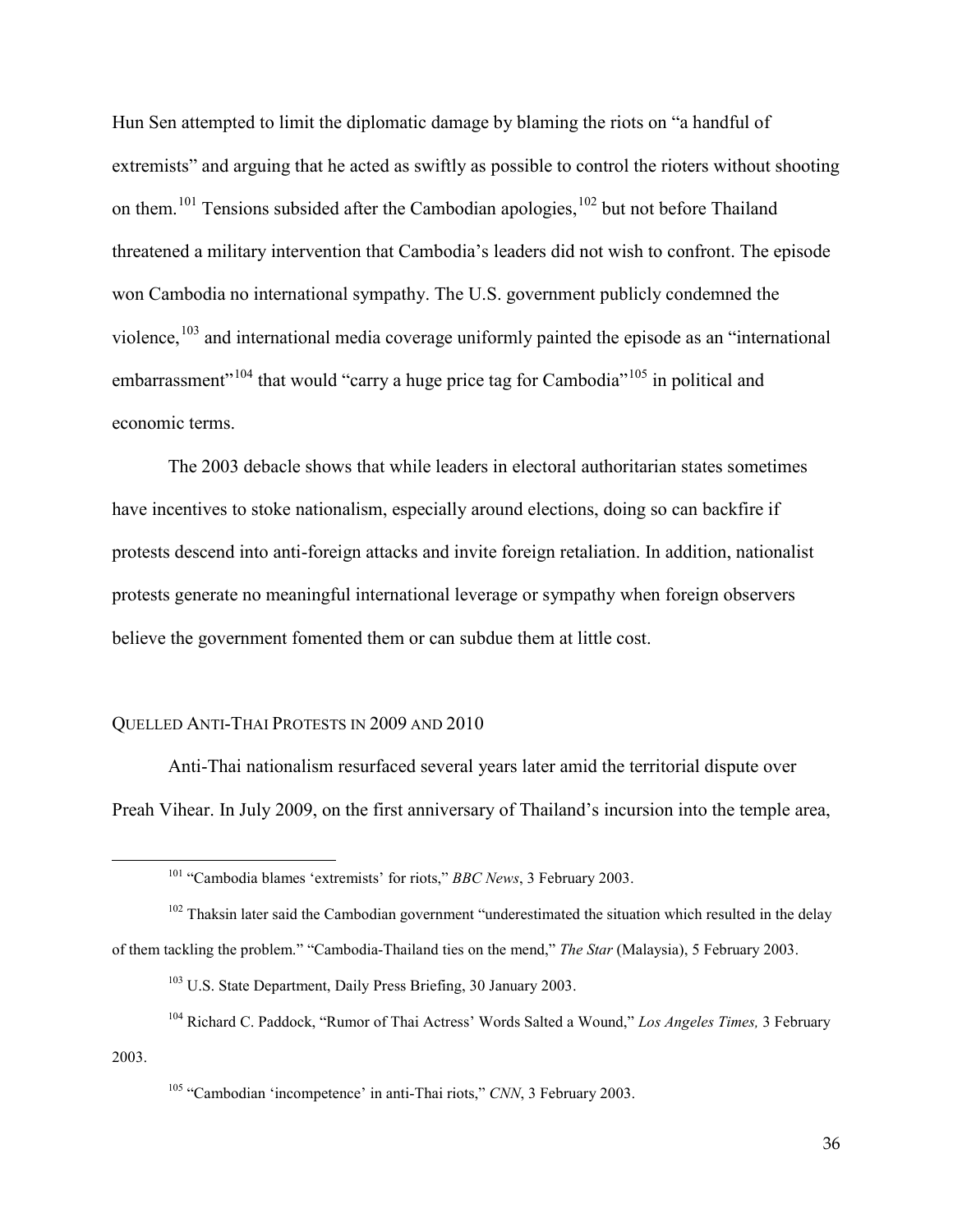Cambodian nationalists sought to organize a rally in Phnom Penh. The government clamped down swiftly, with riot police dispersing the protesters. In July 2010, protesters again planned a "Day of Anger" demonstration in Phnom Penh "expressing hate and demanding that Thai soldiers withdraw" from Preah Vihear.<sup>[106](#page-36-0)</sup> Four days before the planned demonstrations, Cambodian officials banned the rally, citing public safety concerns.<sup>[107](#page-36-1)</sup> The organizers proceeded, but on the day of the event, 150 riot police and soldiers—more than the number of protesters— broke up the demonstration.<sup>[108](#page-36-2)</sup>

Cambodian leaders repressed the demonstrations for diplomatic and domestic reasons. They feared that facilitating protests could exacerbate tensions with Thailand and raise the likelihood of conflict, especially since Thai leaders said they would hold the Cambodian government responsible. Before the July 2010 demonstrations, Deputy Prime Minister Suthep Thaugsuban said "Cambodia organised the Day of Anger because the government there wants to strengthen feelings of patriotism."<sup>[109](#page-36-3)</sup> Prime Minister Abhisit also accused the Cambodian government of playing "psychological warfare" in advance of UNESCO meetings—suggesting a Cambodian effort to broadcast popular grievances and mobilize international sympathy.<sup>[110](#page-36-4)</sup>

 $\overline{a}$ 

<span id="page-36-2"></span><span id="page-36-1"></span><sup>108</sup> Kim and Thet, "Police quash anti-Thai gathering." See also "Cambodians Hold Anti-Thai Protest in Phnom Penh," *NTD Television*, 16 July 2010, video available at http://ki-media.blogspot.com/2010/07/cambodianshold-anti-thailand-protest.html.

<span id="page-36-4"></span><span id="page-36-3"></span><sup>109</sup> "Anupong visits border troop positions," *The Nation* (Thailand), 14 July 2010; and "Suthep: Day of Anger won't harm ties," *Bangkok Post*, 14 July 2010.

<sup>110</sup> "PM: Unworried over Cambodia's Day of Anger event," *MCOT Online News*, 14 July 2010.

37

<span id="page-36-0"></span><sup>106</sup> Kim Yuthana and Thet Sambath, "Police quash anti-Thai gathering," *Phnom Penh Post*, 16 July 2010. The "Day of Anger" was a reference to an annual holiday in Cambodia in which survivors express grievances against the Khmers Rouges.

<sup>107</sup> "Cambodia Bans Rally Against Thailand," *Thai-ASEAN News Network,* 15 July 2010.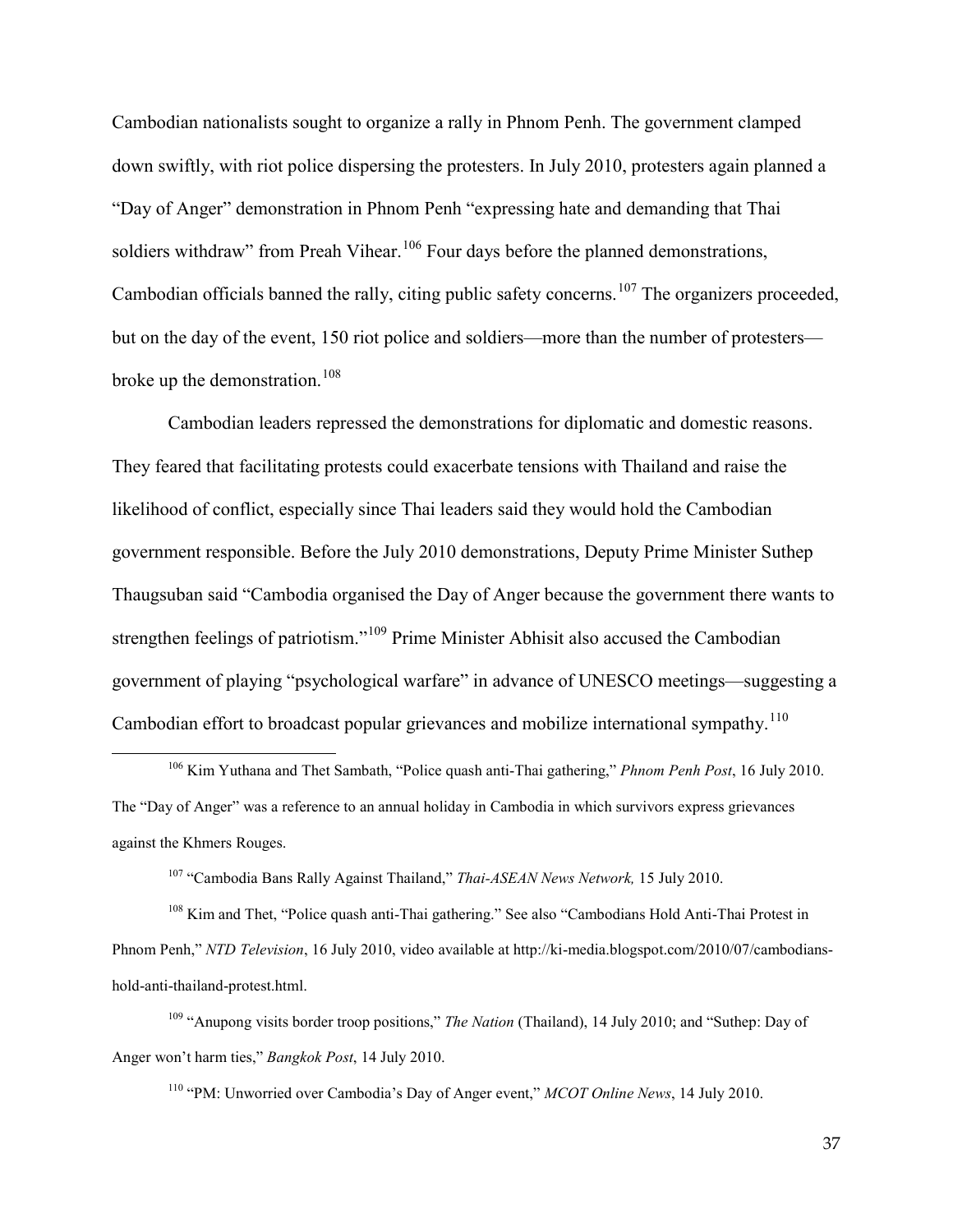Whether these Thai statements were instrumental or sincere, Cambodian officials moved to block the demonstrations. By the eve of the event, Abhisit and Suthep expressed confidence that the protest would not affect overall bilateral ties, <sup>[111](#page-37-0)</sup> and Suthep later thanked his Cambodian counterparts publicly for preventing the rally.<sup>[112](#page-37-1)</sup>

The CPP also stopped the anti-Thai protests to prevent opposition groups from using them as springboards for broader demonstrations. The organizer of the July 2010 protests was Rong Chhun of the Cambodia Watchdog Council—a Norway-based organization representing trade unions and affiliated civil society groups, with connections to the opposition Sam Rainsy Party (SRP). A high-level Cambodian official reportedly met with organizers before the protests were banned, warning them not to use the Day of Anger as an opposition-party platform.<sup>[113](#page-37-2)</sup>

Although the opposition continued to criticize the government for failing to win undisputed sovereignty over Preah Vihear, the CPP leadership was much more secure than it had been in 2003, having won the 2008 elections by a landslide. Cambodian officials saw little need for public protests over Preah Vihear, as the temple issue was already salient and the public was strongly behind the government.<sup>[114](#page-37-3)</sup> Protests also offered Cambodia little potential leverage against Thailand, because Thai officials had made clear that they believed Cambodia could control them easily. Yet grassroots protests carried significant risks of provoking Thai escalation and domestic unrest. The government thus had strong incentives to subdue them and could do so at an acceptable cost given the CPP's strong domestic control and the relative normalcy of such repression in Cambodia.

<span id="page-37-0"></span><sup>&</sup>lt;sup>111</sup> "PM: Unworried."

<span id="page-37-1"></span><sup>112</sup> "Govt praises Phnom Penh for stopping Day of Anger," *Bangkok Post*, 16 July 2010.

<span id="page-37-2"></span><sup>113</sup> "Plan to Hold an 'Anger Day' Against Thai Invasion," *KI-Media*, 29 June 2010.

<span id="page-37-3"></span><sup>&</sup>lt;sup>114</sup> Interview with Son Soubert, 25 July 2011, Phnom Penh, Cambodia.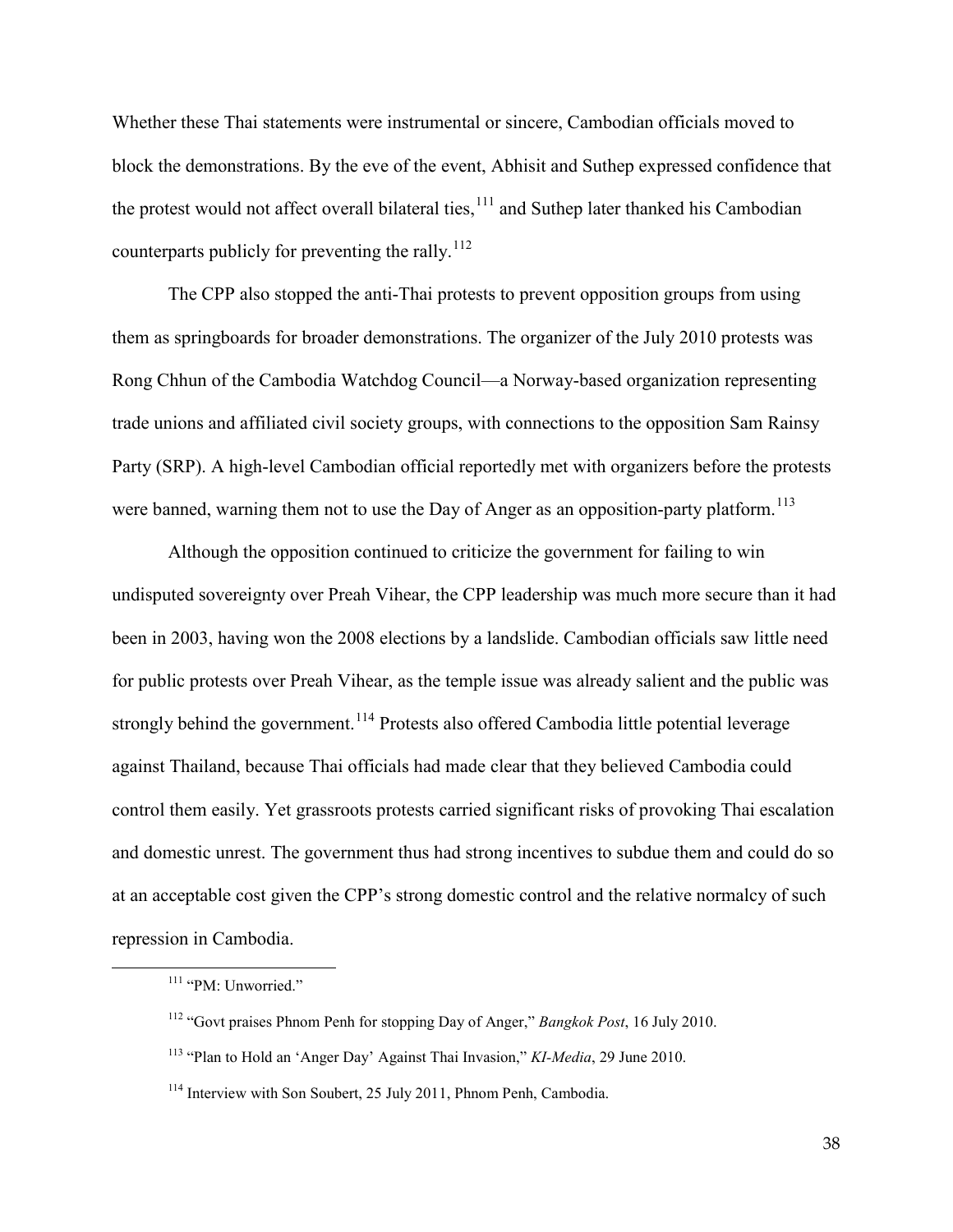#### A NEW THREAT: ANTI-VIETNAMESE PROTESTS IN 2013 AND 2014

A more challenging set of nationalist protests arose in Cambodia in 2013, this time focused on Vietnam, which Cambodian nationalists have long accused of encroaching on Cambodian territory and sovereignty. That sentiment resurfaced as part of larger demonstrations led by the opposition Cambodia National Rescue Party (CNRP) after the controversial July 2013 national elections. The protests focused largely on domestic grievances—such as allegations of CPP election-rigging, corruption, and environmental and human rights abuses—but also featured prominent anti-Vietnamese themes.

Opposition leader Sam Rainsy had long stirred nationalist ire toward Vietnam, calling CPP leaders "*yuon* (Vietnamese) puppets" to criticize their close historical ties to Hanoi, <sup>[115](#page-38-0)</sup> threatening to expel Vietnamese immigrants, pressing for a harder line on border demarcation talks, accusing Vietnam of trying "to swallow our land,"[116](#page-38-1) and uprooting border demarcation posts in protest.[117](#page-38-2) In July 2013, he returned to the border area and accused the CPP of "protect[ing] the invading Yuons."[118](#page-38-3) Post-election protests soon included anti-Vietnamese slogans against "yuon animals" or "yuon dogs."<sup>[119](#page-38-4)</sup> Unlike the small protests that the CPP dispersed in 2009 and 2010, these anti-Vietnamese protests were embedded in large rallies that enjoyed significant domestic and international backing and featured demands for human rights,

<span id="page-38-2"></span><span id="page-38-1"></span><span id="page-38-0"></span><sup>115</sup> See, e.g., Stew Magnuson and Kay Kimsong, "On Campaign Trail, Sam Rainsy Pledges to Oust Vietnamese," *Cambodia Daily,* 21 July 1998. Some consider the term *yuon* derogatory.

<sup>116</sup> Sok Hemara, "Sam Rainsy Rails Against Loss of Land in US Talk," *VOA Khmer,* 3 June 2010.

<sup>117</sup> Meas Sokchea, "VN Slams Sam Rainsy for Border Post Stunt," *Phnom Penh Post,* 4 November 2009.

<span id="page-38-3"></span><sup>118</sup> May Titthara, "At border, Rainsy plays old tune," *Phnom Penh Post,* 26 July 2013.

<span id="page-38-4"></span><sup>119</sup> "Cambodia protests unmask anti-Vietnam views," *Al-Jazeera,* 24 January 2014.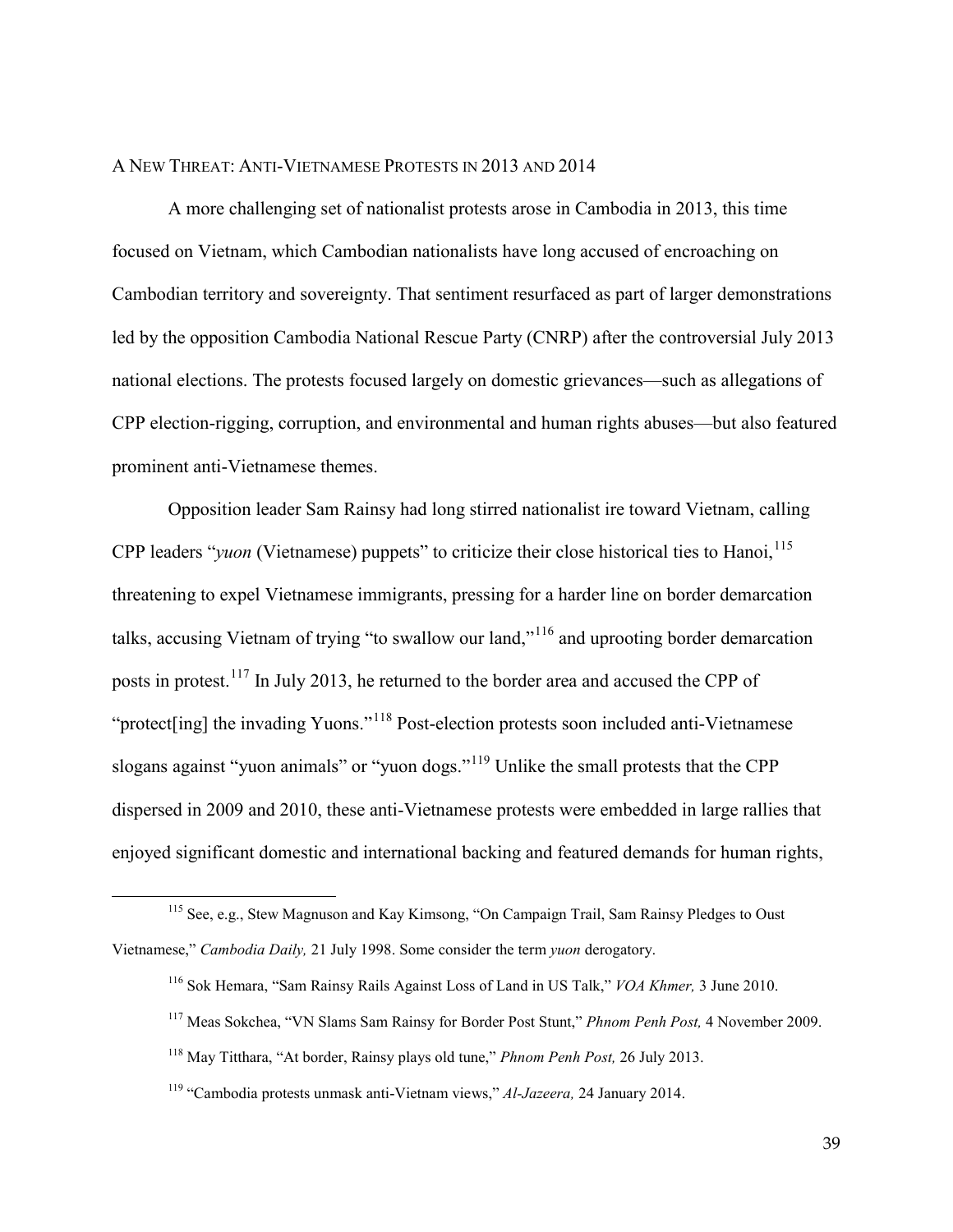democracy, and the ouster of the Hun Sen government. In this context, subduing anti-Vietnamese protests would have been costly, playing into opposition criticisms that the government is antidemocratic and unduly beholden to Hanoi. The CPP allowed protests to continue for an extended period—reflecting Hun Sen's weaker political position and the country's shift back toward more competitive electoral authoritarian rule.

In January 2014, the CPP changed tack after protesters and sympathetic garment workers clashed with police outside Phnom Penh, looting and destroying a number of Vietnamese businesses in the process. Those attacks triggered the most significant use of force by the government since the protests began months before. Police opened fire, killing five protesters and injuring or arresting many others.<sup>[120](#page-39-0)</sup> In February, demonstrators reportedly shouted "yuon" before killing a Vietnamese-Cambodian man. CPP officials promptly criticized the opposition for inciting "racism" and responded to Vietnamese demands for an investigation by pledging to investigate and prosecute the offenders.<sup>[121](#page-39-1)</sup> A subsequent exchange of head-of-state visits and trade and investment talks showed that CPP actions successfully avoided a rupture with Vietnam. [122](#page-39-2)

In July 2014, new protests erupted after a Vietnamese official made controversial remarks about Vietnam's historical ownership of Kampuchea Krom—an area around the Mekong Delta once within the Khmer Empire. More than 100 Buddhist monks and other

<sup>120</sup> Peter Maguire, "Cambodia's People Power," *The Diplomat,* 20 January 2014.

<span id="page-39-1"></span><span id="page-39-0"></span><sup>121</sup> "Cambodia Vows to Bring Perpetrators of 'Racist' Killing to Justice," *Radio Free Asia,* 20 February 2014.

<span id="page-39-2"></span> $122$  Indeed, the episode likely reinforced ties between the Hun Sen government and Vietnamese leadership. Murray Hiebert and Phuong Nguyen, "Cambodian Regime Realigns Its Foreign Relations," *YaleGlobal Online,* 18 February 2014.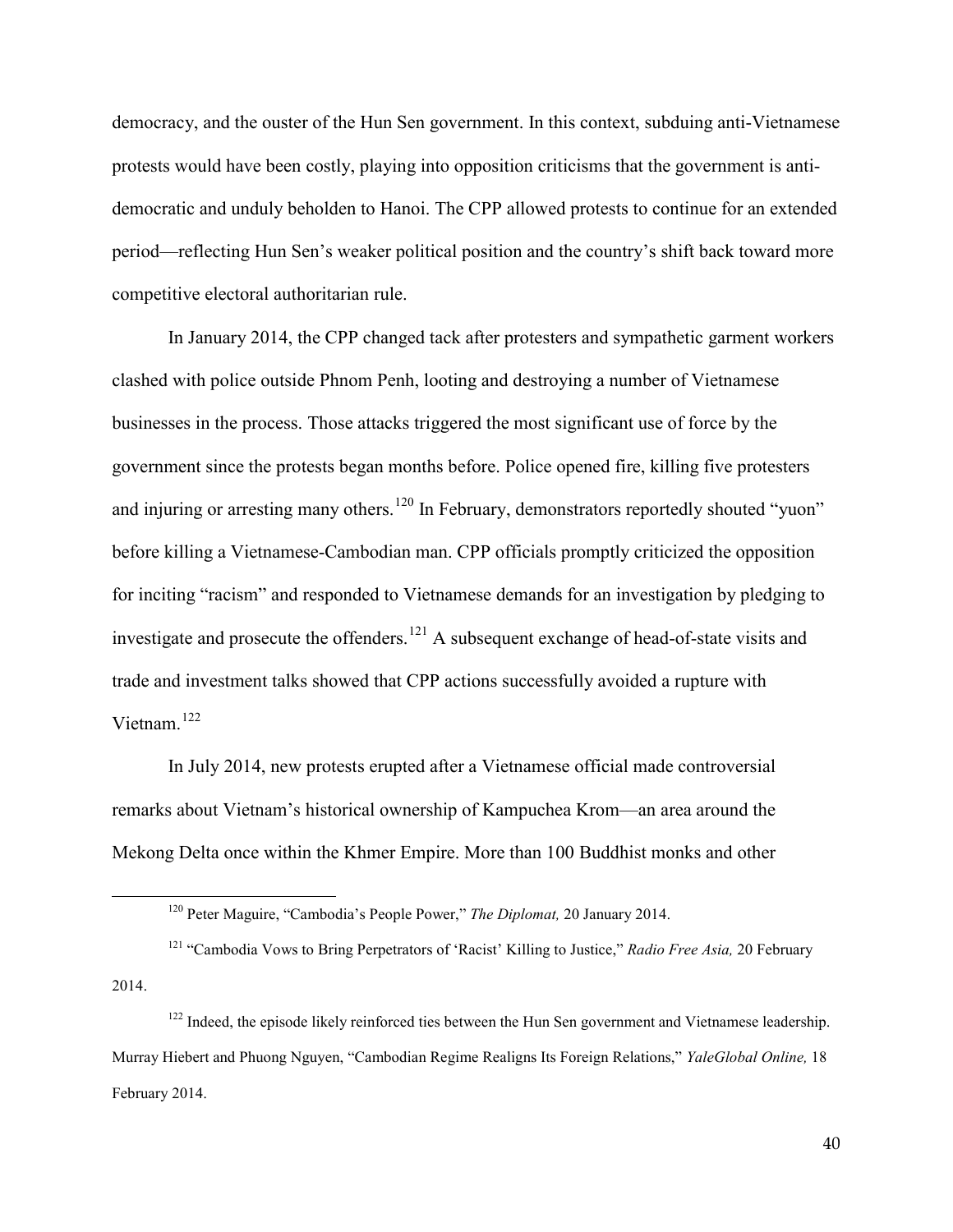demonstrators gathered by the Vietnamese Embassy, demanding an apology before police used batons to disperse them.<sup>[123](#page-40-0)</sup> Thousands of demonstrators rallied again in August, burning Vietnamese flags, and Cambodia initially rebuffed Vietnamese demands to stop them. A Ministry of Interior spokesman said, "Cambodia is different than Vietnam," emphasizing that Cambodia "adheres to…democracy" and "allows freedom of expression" and that the protests would not affect government policy.<sup>[124](#page-40-1)</sup> However, Cambodia reversed course days later, ordering a halt to protests and expressing "regret" for the acts of "extremists" after Vietnam's Prime Minister called on Phnom Penh to  $act^{125}$  $act^{125}$  $act^{125}$ —a clear indication that he believed Cambodia was capable of repressing the protests.

Smaller demonstrations resurfaced in October, with some protesters threatening to burn the Vietnamese embassy, <sup>[126](#page-40-3)</sup> but a Cambodian government spokesman insisted: "We are resolved not to let a small group of extremists...incite divisive relations between the two nations."<sup>[127](#page-40-4)</sup> Authorities sent riot police to control further demonstrations and arrested three participating monks in November, instilling fear in others and quelling the protests.<sup>[128](#page-40-5)</sup> Again, no serious rift occurred between Phnom Penh and Hanoi.

<span id="page-40-0"></span><sup>123</sup> "Khmer Krom monks clash with Cambodian police over Hanoi statement," *Radio Free Asia,* 7 July 2014.

<sup>124</sup> "Cambodia defends flag burning protest as "freedom of expression," *Radio Free Asia,* 15 August 2014.

<span id="page-40-4"></span><span id="page-40-3"></span><span id="page-40-2"></span><span id="page-40-1"></span><sup>125</sup> "Cambodia Orders Halt to Anti-Vietnamese Protests After Flag-Burning Incident," *Radio Free Asia,* 19 August 2014.

<sup>126</sup> Mech Dara, "Demonstrators Threated to Burn Vietnamese Embassy," *Cambodia Daily,* 6 October 2014.

<sup>127</sup> "Cambodia stands firm in relations with Vietnam," *Radio Voice of Vietnam,* 24 October 2014.

<span id="page-40-5"></span><sup>128</sup> See, e.g., "After Arrests, Fear Permeates Outcast Pagoda," *Cambodia Daily,* 14 November 2014.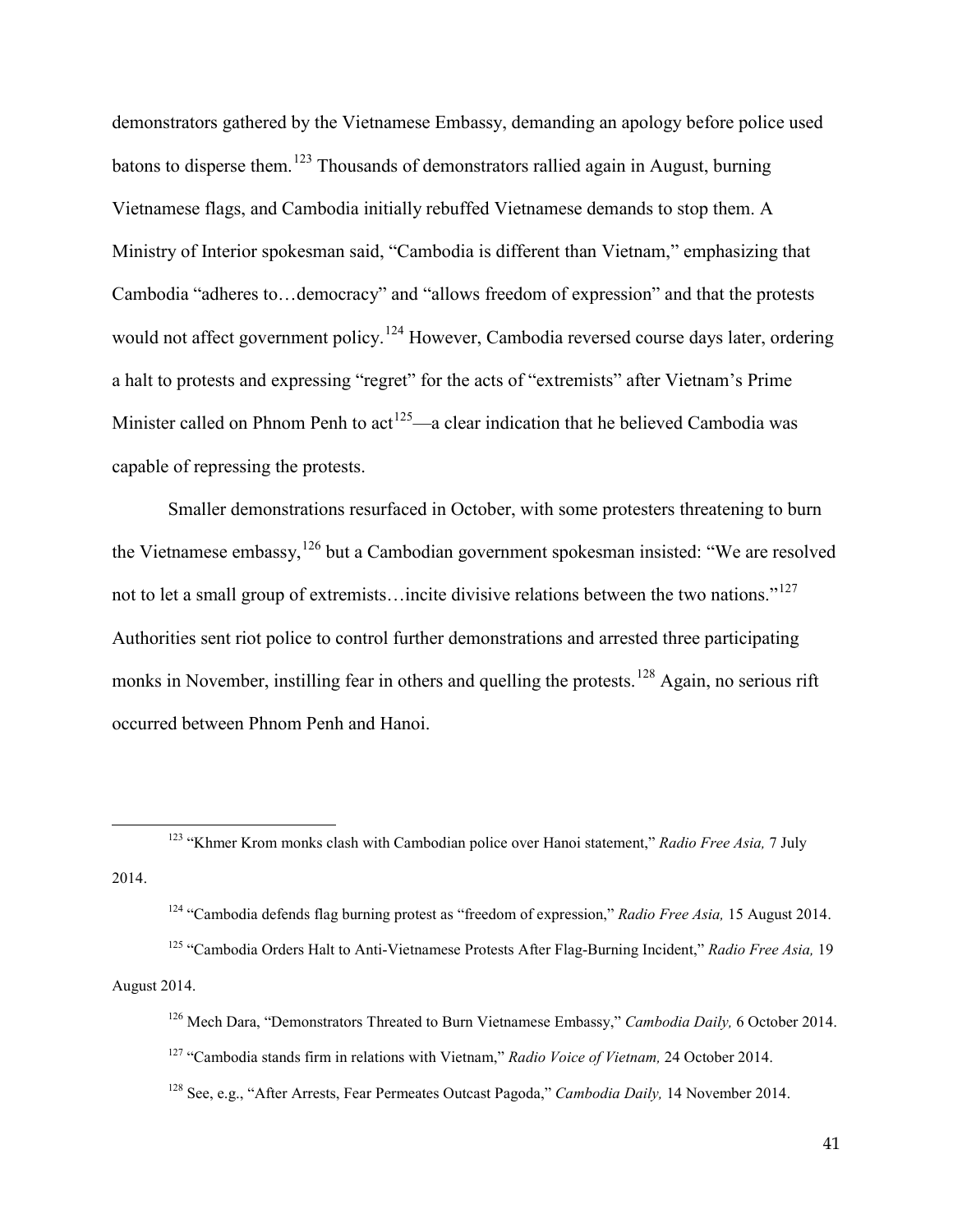The Cambodian case shows that electoral authoritarian regimes sometimes have incentives to foment or allow nationalist protests to rally public support or demonstrate democratic credentials. However, it also shows that such protests can get out of hand and descend into anti-foreign violence. When protests have jeopardized Cambodia's relations with its larger neighbors, the authorities have ultimately shown the willingness and capacity to repress protests rather than acceding to demonstrators' demands, which helps explain why neither Thailand nor Vietnam has viewed the Cambodian protests as imposing credible foreign policy constraints or offered meaningful diplomatic concessions.

### VIETNAM AND THE PHILIPPINES: THE LIMITED DANGERS OF ANTI-CHINA PROTESTS OVER THE SOUTH CHINA SEA

Rising tensions over conflicting maritime claims in the South China Sea have been accompanied by popular efforts in Vietnam and the Philippines to oppose Chinese "aggression". Although both Vietnam and the Philippines have witnessed nationalist protests against China, these two cases illustrate that the impact of nationalist protests on foreign relations can be muted despite the very different political regimes in which they arise.

Nationalist protests in autocratic Vietnam have posed a relatively high latent risk to regime stability, but their impact has been circumscribed by the government's willingness and ability to repress them.<sup>[129](#page-41-0)</sup> The Vietnamese government swiftly subdued anti-China protests in 2007, and although it was more lenient in permitting small-scale anti-China protests in the

<span id="page-41-0"></span><sup>&</sup>lt;sup>129</sup> Public protests in general—often related to domestic land disputes—are rare in Vietnam and almost always swiftly repressed. See, e.g., "Vietnam land clash: Arrests after police evict hundreds," *BBC,* 25 April 2012; "Vietnam Tightens Land Seizure Law after Farmers Protest," *Bloomberg,* 9 December 2013.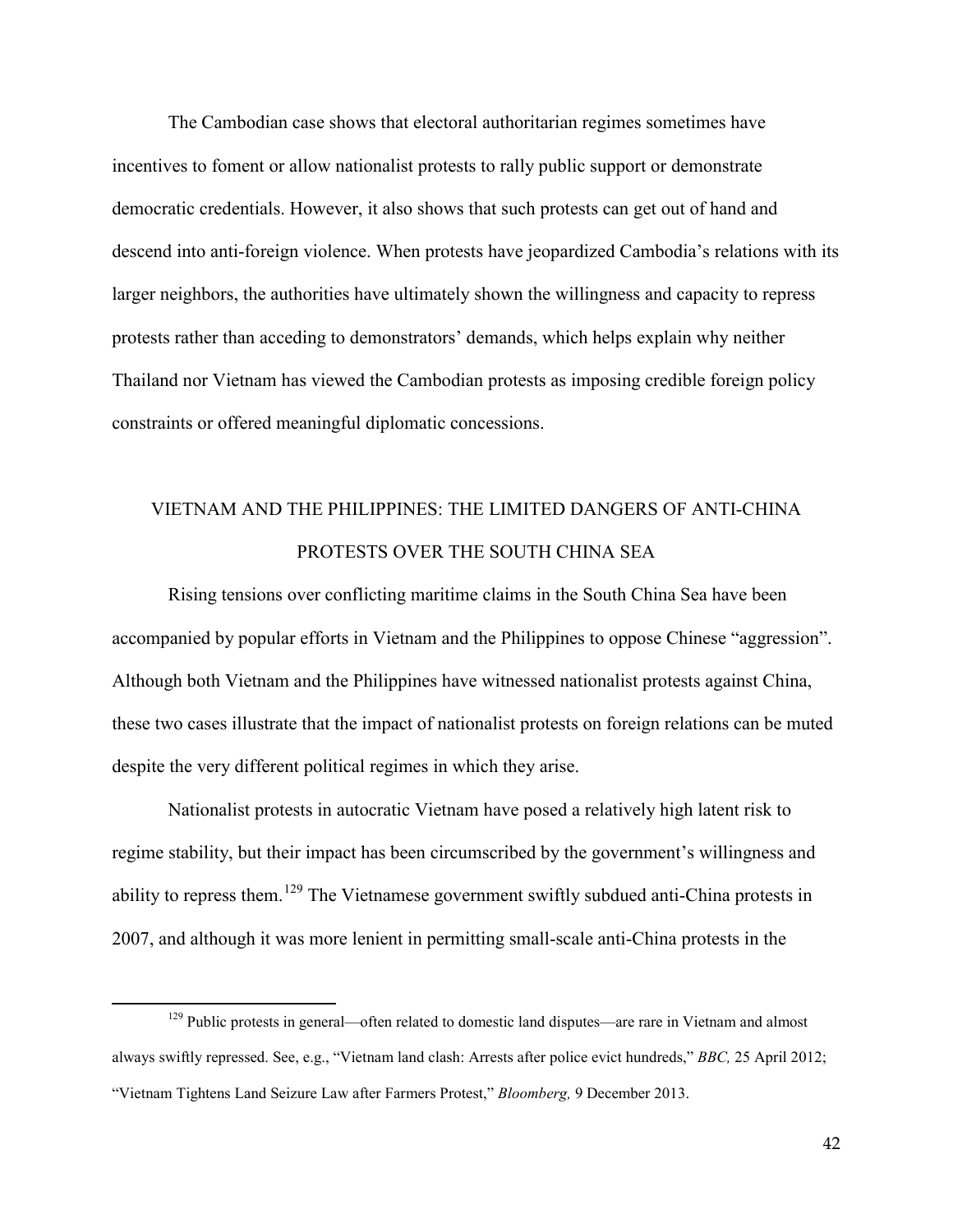summer of 2011, the window of opportunity was forcefully shut once the two governments reached a diplomatic understanding about the importance of "guiding public opinion." Anti-Chinese protests in 2012 and 2013 were quickly and effectively curtailed. In 2014, as China pressed its maritime claims more assertively, Vietnam allowed the largest anti-China protests to date but swiftly repressed them after demonstrations descended into violent riots, stemming the damage to Sino-Vietnamese relations. Although Chinese and Vietnamese vessels continued to face off in the South China Sea, the Vietnamese government carefully sought to avoid actions that might justify a Chinese military response.

Nationalist protests in the democratic Philippines also have not significantly constrained the government's foreign policy, but for different reasons. In the Philippines, public protests are common, and unless they are exceedingly large, they do not raise significant risks of regime instability.<sup>[130](#page-42-0)</sup> Anti-China demonstrations have been relatively small and organized by groups affiliated with the incumbent leadership, posing little political threat or constraint on the government's foreign policy. Rather than pushing the government to take a harsher stance against China, anti-China protests in 2011, 2012, and 2013 are better seen as supportive of the Aquino administration's already tough position against China.

<span id="page-42-0"></span><sup>&</sup>lt;sup>130</sup> Small, usually peaceful protests occur regularly on issues such as the U.S. military presence, official corruption, and economic hardship. See, e.g., "'Pork-barrel' politics spark protests in Philippines," *BBC News,* 27 August 2013; "Anti-Obama protesters clash with police," *Associated Press,* 26 February 2014; "'Yolanda' survivors hold protest, demand more assistance," *Philippine Inquirer,* 9 January 2014.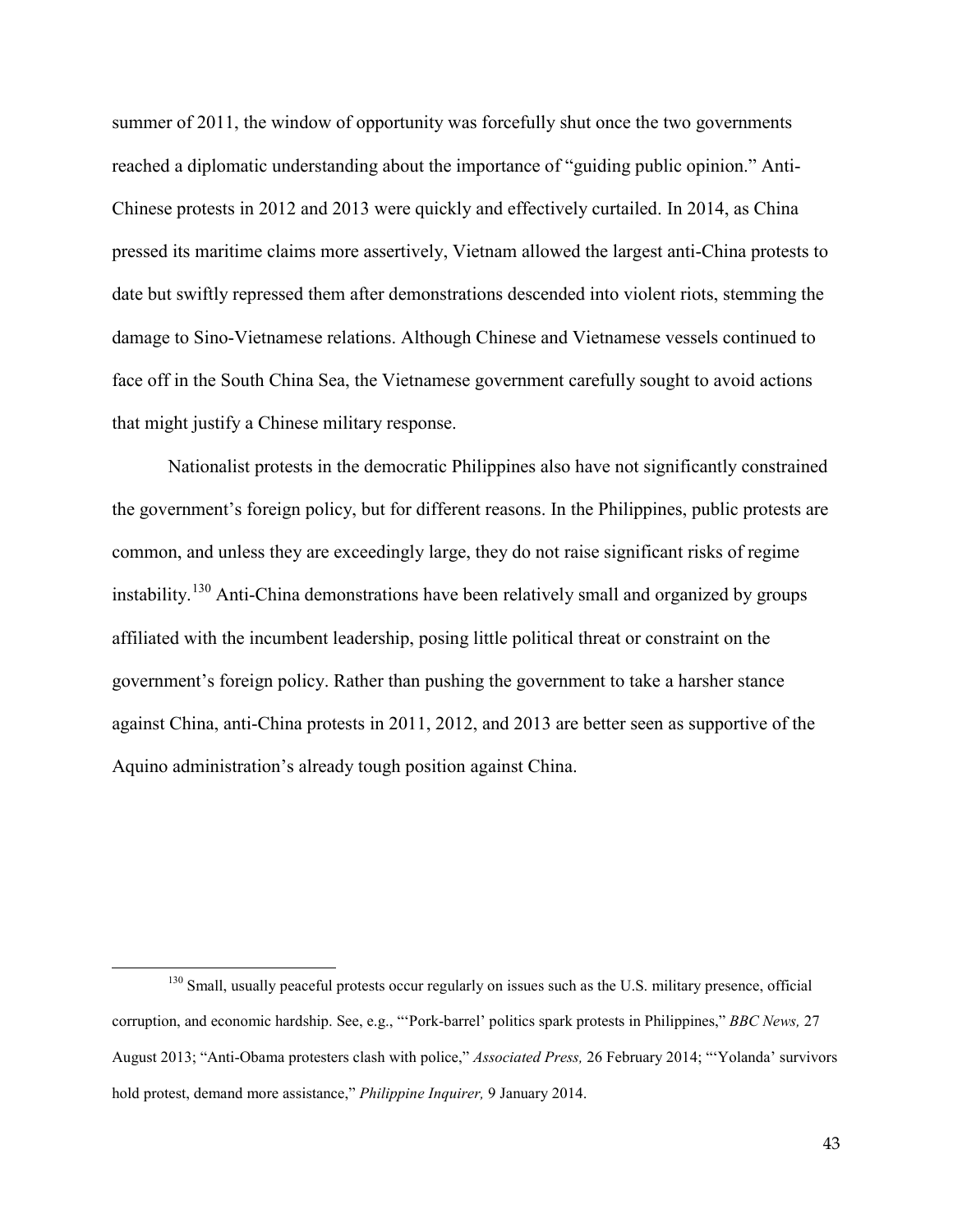#### **Anti-China Protests in Vietnam**

 $\overline{a}$ 

Despite Vietnam's general willingness to crack down on anti-China protests that may jeopardize relations and risk conflict,  $131$  a series of developments in the South China Sea aroused Vietnamese alarm in 2007, including China's detention of Vietnamese fishing boats near the Spratlys in April and naval exercises in the Paracels in November.<sup>[132](#page-43-1)</sup> For Vietnamese nationalists, the final straw was China's creation of a new administrative region, Sansha, whose jurisdiction would include the Paracel and Spratly Islands.<sup>[133](#page-43-2)</sup>

On December 9, 2007, a few hundred Vietnamese gathered near the Chinese embassy in Hanoi. "I don't think the government has ever allowed such protests in the past," said Vu Mao, former chairman of the national assembly's external relations committee.<sup>[134](#page-43-3)</sup> Vietnamese netizens circulated plans to protest the following weekend, but the second round of protests met with

<span id="page-43-3"></span><sup>134</sup> Quoted in Roger Mitton, "For Hanoi, protests are okay - up to a point," *Straits Times,* 13 March 2008.

<span id="page-43-0"></span><sup>&</sup>lt;sup>131</sup> Vietnam repressed anti-China protests after nine Vietnamese fishermen were killed by Chinese patrols in the Tonkin Gulf in 2005. Alexander Vuving, "Strategy and Evolution of Vietnam's China Policy: A Changing Mixture of Pathways," *Asian Survey* 46, no. 6 (November/December 2006): 819.

<span id="page-43-1"></span><sup>132</sup> "Disputes in the South China Sea," *The Economist,* 13 December 2007. See also Thayer, "The Structure of Vietnam-China Relations," 20.

<span id="page-43-2"></span><sup>&</sup>lt;sup>133</sup> China consolidated control over the Paracels in 1974 after defeating Vietnam in a series of naval clashes. John W. Garver, "China's Push through the South China Sea: The Interaction of Bureaucratic and National Interests," *The China Quarterly* no. 132 (December 1992):.1012; M. Taylor Fravel, "Power Shifts and Escalation: Explaining China's Use of Force in Territorial Disputes," *International Security* 32, no. 3 (Winter 2007/08): 44-83.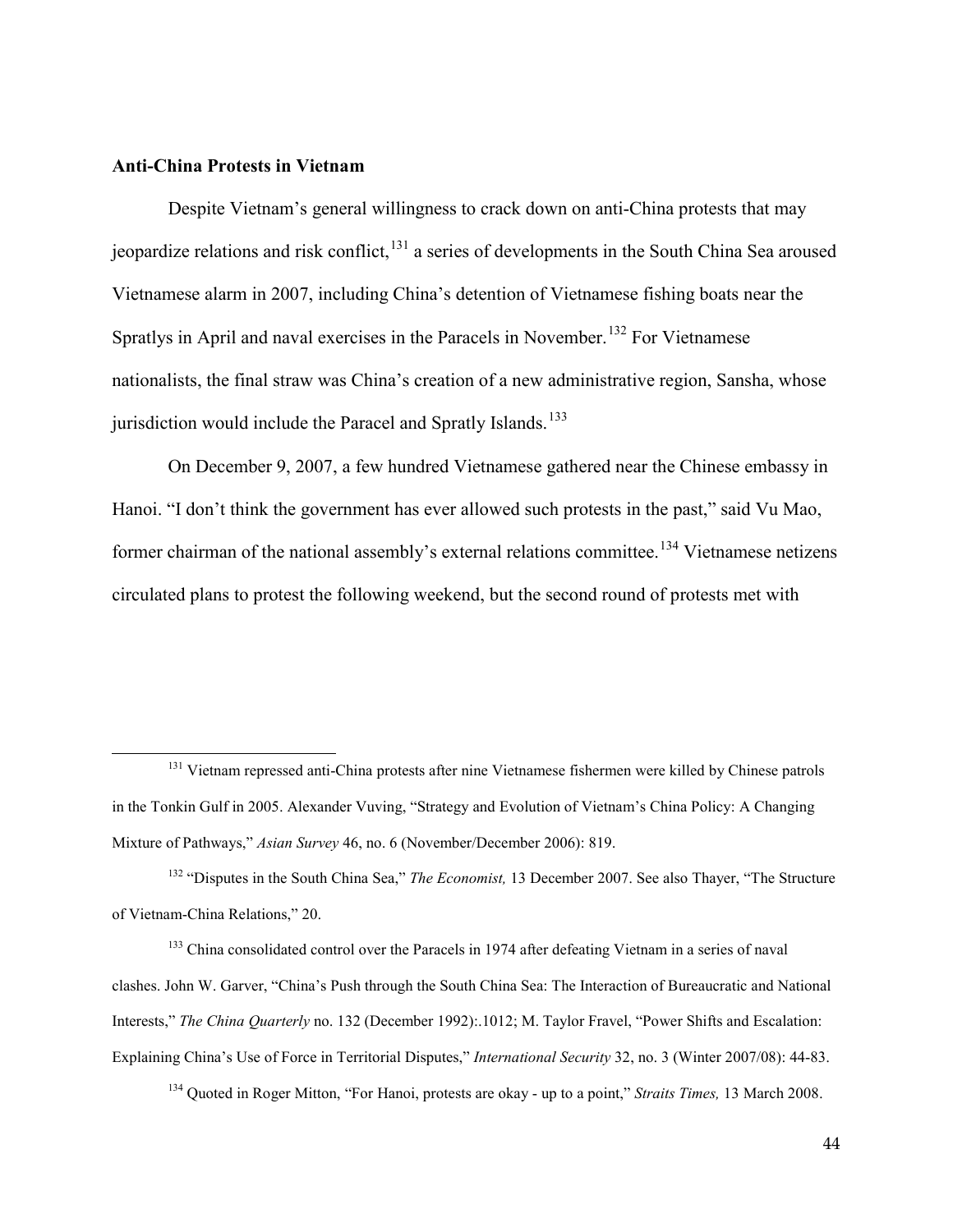heavy police presence. Authorities prevented hundreds of protesters from reaching the Chinese consulate and embassy in Ho Chi Minh City and Hanoi and arrested several demonstrators.<sup>[135](#page-44-0)</sup>

Fear of Chinese retaliation and the destabilizing effects of anti-China protests appear to have influenced the government's decision to curtail them.<sup>[136](#page-44-1)</sup> The participation of democratic activists fed government concerns that anti-China rallies might turn against the ruling Communist Party. As one official told reporters: "It's alright some bloggers have recently showed their patriotism, posting opinions about the Paracels-Spratly archipelagos on their weblogs. But some have sparked protest, causing public disorder and affecting the country's foreign affairs."[137](#page-44-2) According to Le Quoc Quan, a Vietnamese lawyer who had been imprisoned for alleged "activities to overthrow the People's government,"<sup>[138](#page-44-3)</sup>

some students and I went to protest against China over the three islands....Even while shouting against Sansha, I still found something lacking.....Instead of choosing dictatorship, please choose democracy. Instead of choosing Communist ideology, please choose Vietnamese nationalism.<sup>[139](#page-44-4)</sup>

<span id="page-44-0"></span><sup>135</sup> "Vietnamese stage second anti-China rally over disputed islands," *Agence France Presse*, 16,December 2007.

<span id="page-44-1"></span><sup>136</sup> Alexander Vuving, "Vietnam: Arriving in the World—and at a Crossroads," *Southeast Asian Affairs* 2008 (Singapore: Institute of Southeast Asian Studies, 2008), 389.

<sup>137</sup> "Vietnam must regulate blogs, say officials," *Agence France Presse*, 25 December 2007.

<span id="page-44-3"></span><span id="page-44-2"></span><sup>&</sup>lt;sup>138</sup> "Free Le Quoc Quan," *The New York Sun*, 20 April 2007; "Vietnam dissidents use technology to stay ahead," *The Globe and Mail*, 6 December 2007.

 $139$  "Tam Sa và 8 Chữ Cho Việt nam," [Eight letters to gain 'position' and 'power'] 21 December 2007,

<span id="page-44-4"></span>http://lequocquan.blogspot.com/2007/12/tam-sa-v-8-ch-cho-vit-nam.html.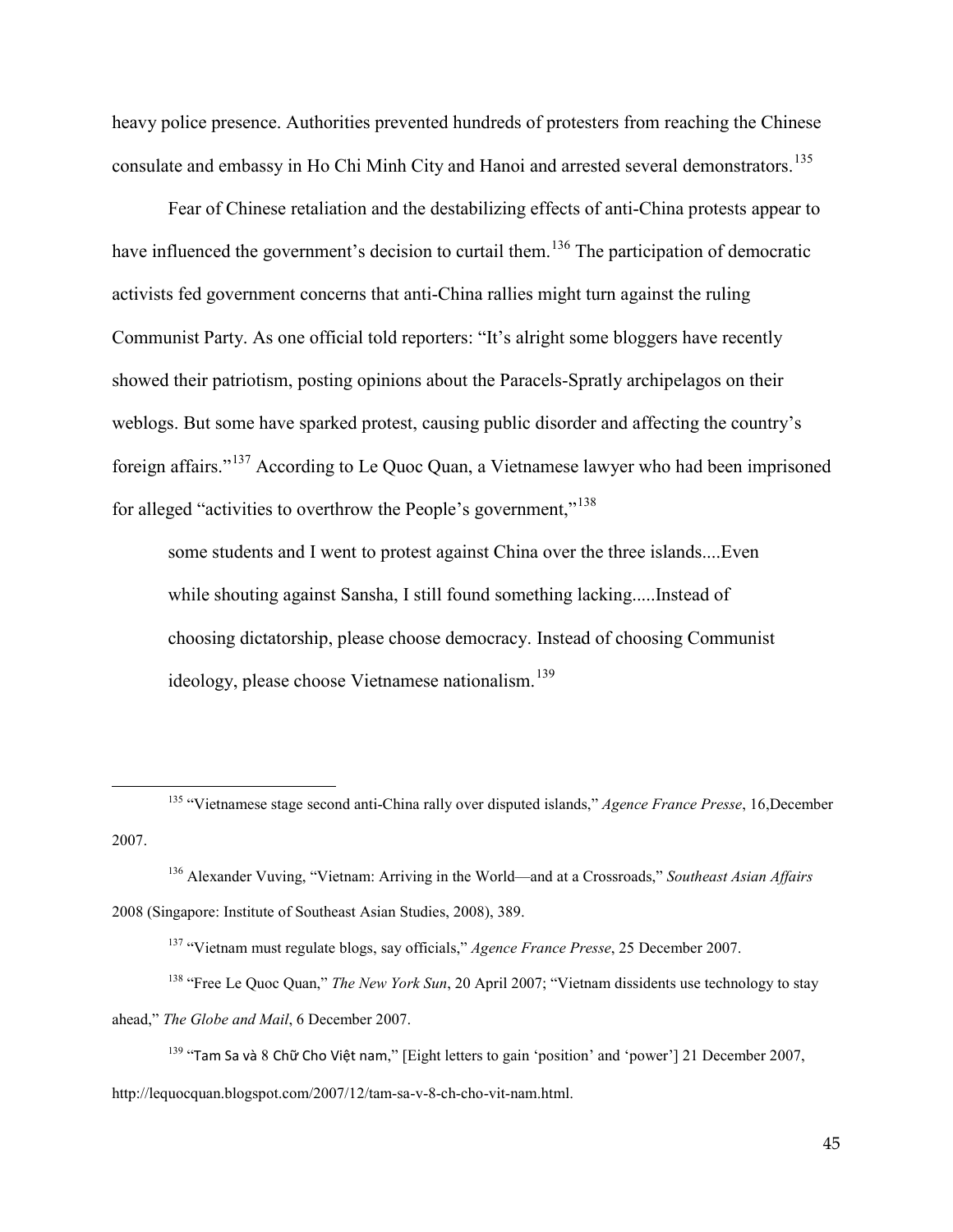Over the next several months, Vietnam kept a lid on anti-China sentiment. One newspaper was suspended for supporting the "pure patriotism" of anti-China protesters in 2007.<sup>[140](#page-45-0)</sup> When the Olympic torch passed through Hanoi, authorities arrested well-known blogger Dieu Cay for allegedly organizing anti-Chinese protests and two protesters for unfurling a banner depicting the Olympic rings as handcuffs. $141$ 

Despite the government's efforts, anti-China sentiment continued to grow, sparked by a 2009 controversy over Chinese bauxite investments in the Vietnamese central highlands. With opposition to the project including retired war hero General Vo Nguyen Giap and several National Assembly representatives, the government promised regular reviews of the project and tightened requirements on Chinese workers.<sup>[142](#page-45-2)</sup> Despite these concessions, the government continued to crack down on anti-China sentiment. In September 2009, two bloggers and a journalist were arrested and subsequently released for promoting a campaign to give away T-shirts that said "Stop bauxite. No China. The Spratlys and Paracels belong to Vietnam."<sup>[143](#page-45-3)</sup>

After Chinese patrol ships cut the cables of two Vietnamese survey ships in 2011, protesters took to the streets for several consecutive weekends between June and August 2011. The Vietnamese government's lenience toward nationalist protests marked a distinct change

<span id="page-45-0"></span> $\overline{a}$ 

<sup>143</sup> John Ruwitch, "Vietnam bloggers arrested over China shirt protest," *Reuters,* 5 September 2009.

<sup>140</sup> "Bauxite Bashers," *The Economist*, 23 April 2009.

<span id="page-45-1"></span><sup>141</sup> "Vietnam's bloggers face government crackdown," *Time*.com*,* 30 December 2008; "Vietnam Arrests Blogger for Reporting Torch Protests," *Bangkok Post*, 28 April 2008; "Vietnam detains anti-China activists before torch relay," *Agence France Presse*, 28 April 2008.

<span id="page-45-3"></span><span id="page-45-2"></span><sup>142</sup> Edward Wong, "China's export of labor faces scorn," *New York Times,* 20 December 2009; VietNamNet Bridge, "Bauxite mining in Central Highlands gets Politburo go-ahead," 26 April 2009, http://english.vietnamnet.vn/politics/2009/04/844234/.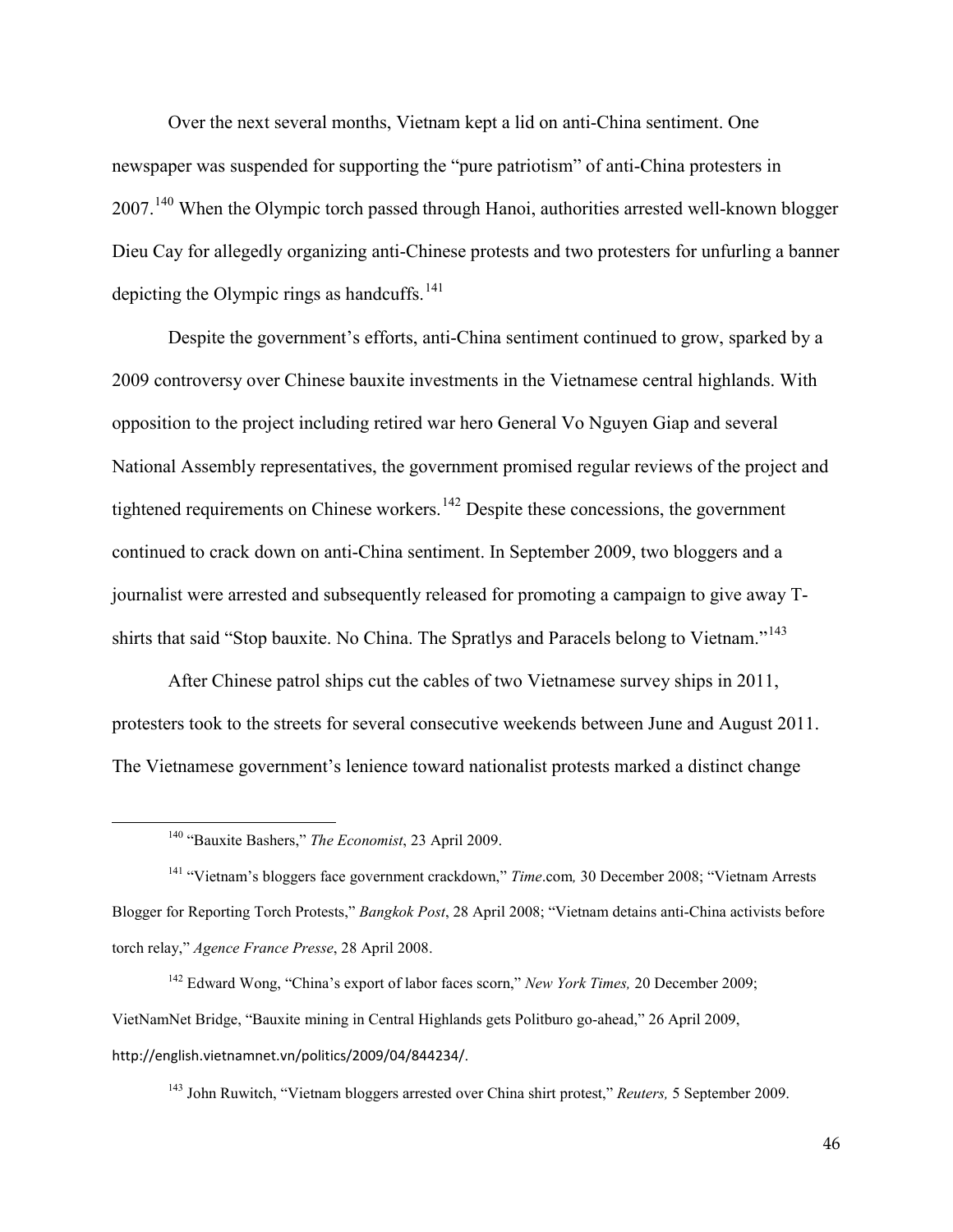from its prior efforts to tamp down anti-China sentiment. For Vietnam, the incidents reflected a pattern of increasing Chinese commercial and military activity in the South China Sea, leading Hanoi to condemn the "systematic acts by the Chinese side [that] aim at disputing an undisputed area."[144](#page-46-0) The Vietnamese government sought to halt this "escalation of China's efforts to exercise and enforce its maritime rights,"<sup>[145](#page-46-1)</sup> and allowing protests was a way to signal resolve despite Vietnam's relative weakness. Vietnamese leaders may have also been emboldened by the belief that international actors—particularly the United States—would be willing to come to Vietnam's assistance, given U.S. actions in 2010, including Secretary Clinton's declaration of a U.S. "national interest" in the South China Sea.<sup>[146](#page-46-2)</sup> Former government official Tran Cong Truc stressed that Vietnam should *"*help world opinion understand that if China's wrongdoings are not prevented, they will keep escalating and being more aggressive, directly affecting the interests of countries in the region, not only Vietnam's."<sup>[147](#page-46-3)</sup>

The Vietnamese government was initially loath to crack down, partly hoping that anti-China protests would communicate the extent of public outrage in Vietnam, and partly afraid of

<span id="page-46-0"></span><sup>144</sup> "Regular Press Briefing by MOFA's Spokesperson Nguyen Phuong Nga on June 9th, 2011," http://www.mofa.gov.vn/en/tt\_baochi/pbnfn/ns110610145220#HArtqh2fGS9R; and John Ruwitch, "Vietnam allows second anti-China protest in Hanoi," *Reuters,* 12 June 2011.

<sup>145</sup> Fravel, "China's Strategy in the South China Sea," 13.

 $\overline{a}$ 

<span id="page-46-2"></span><span id="page-46-1"></span><sup>146</sup> U.S. Secretary of State Hillary Clinton, "Remarks at the ASEAN Regional Forum," 23 July 2010, http://www.state.gov/secretary/rm/2010/07/145095.htm.

<span id="page-46-3"></span><sup>147</sup> "Binh Minh 02 ship case: enough evidences to sue China!" VietNamNet Bridge, 2 June 2011, http://english.vietnamnet.vn/en/print/politics/9022/binh-minh-02-ship-case--enough-evidences-to-sue-china- .html.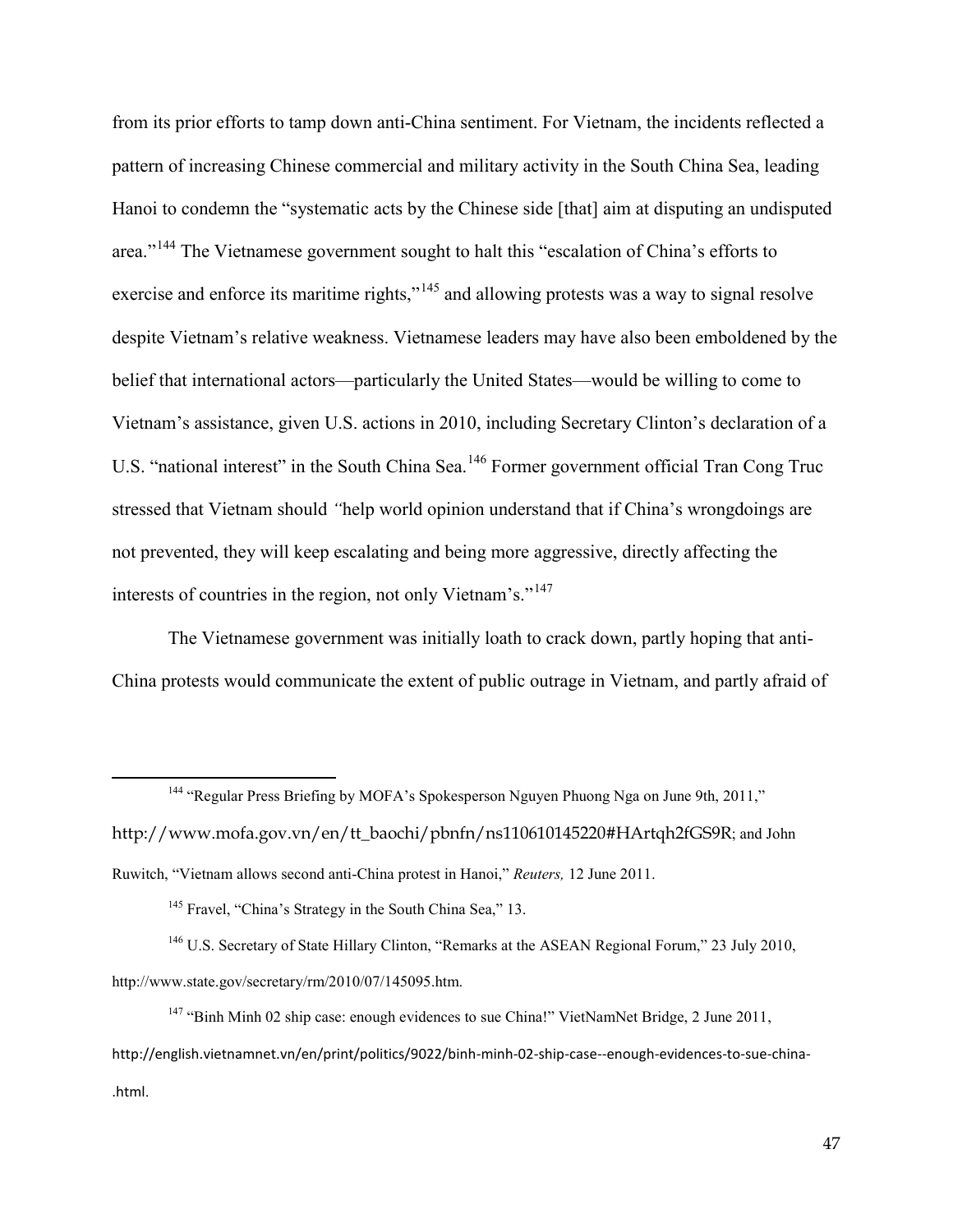appearing "anti-patriotic."<sup>[148](#page-47-0)</sup> Two protesters attributed the government's forbearance to the changed diplomatic context. "This time, the Vietnam's state wanted to show its attitude toward China through the protests. The Vietnam government did not want the marches to take place, but circumstances forced it to do so," said one protester. The second agreed: "I think the authorities have eased up with the current protests. I am not surprised because this is a very special case....When the people protest peacefully, it can be beneficial for the authorities in coping with China's expansion."[149](#page-47-1) Former president and retired general Le Duc Anh was quoted in the Vietnamese press as saying: "We have to trust our people to persistently struggle publicly. Making public information is the way to show agreement and the people's power."<sup>[150](#page-47-2)</sup>

As protests continued, Vietnamese Deputy Foreign Minister Ho Xuan Son traveled to Beijing, where he and State Councilor Dai Bingguo issued a joint statement declaring "the need to steer public opinions along the correct direction, avoiding comments and deeds that harm the friendship and trust of the two countries."[151](#page-47-3) Both sides made symbolic concessions on conditions for steps toward a China-ASEAN code of conduct for the South China Sea.<sup>[152](#page-47-4)</sup>

<span id="page-47-0"></span> $\overline{a}$ 

<span id="page-47-2"></span><sup>150</sup> VietnamNet, "Top ranking general: If we frighten, we will lose sovereignty," 14 June 2011, http://english.vietnamnet.vn/en/special-report/9441/top-ranking-general--if-we-frighten--we-will-losesovereignty.html.

<sup>&</sup>lt;sup>148</sup> Interview with a Vietnamese Foreign Ministry Official, Hanoi, 8 August 2011.

<span id="page-47-1"></span><sup>&</sup>lt;sup>149</sup> "Giới trẻ Việt Nam và các cuộc biểu tình chống Trung Quốc," [Vietnamese youth and the protests against China] VOA Vietnamese, 1 July 2011, http://www.voanews.com/vietnamese/news/vietnamese-youth-andanti-china-protests-part1-124786154.html.

<span id="page-47-3"></span><sup>151</sup> "Vietnam-China Joint Press Release," *Communist Party of Vietnam Online Newspaper*, 26 June 2011; "Nations agree on talks to solve sea dispute," *China Daily*.com, 27 June 2011.

<span id="page-47-4"></span><sup>152</sup> M. Taylor Fravel, "China's Strategy in the South China Sea," *Contemporary Southeast Asia* 33, no. 3 (2011): 17.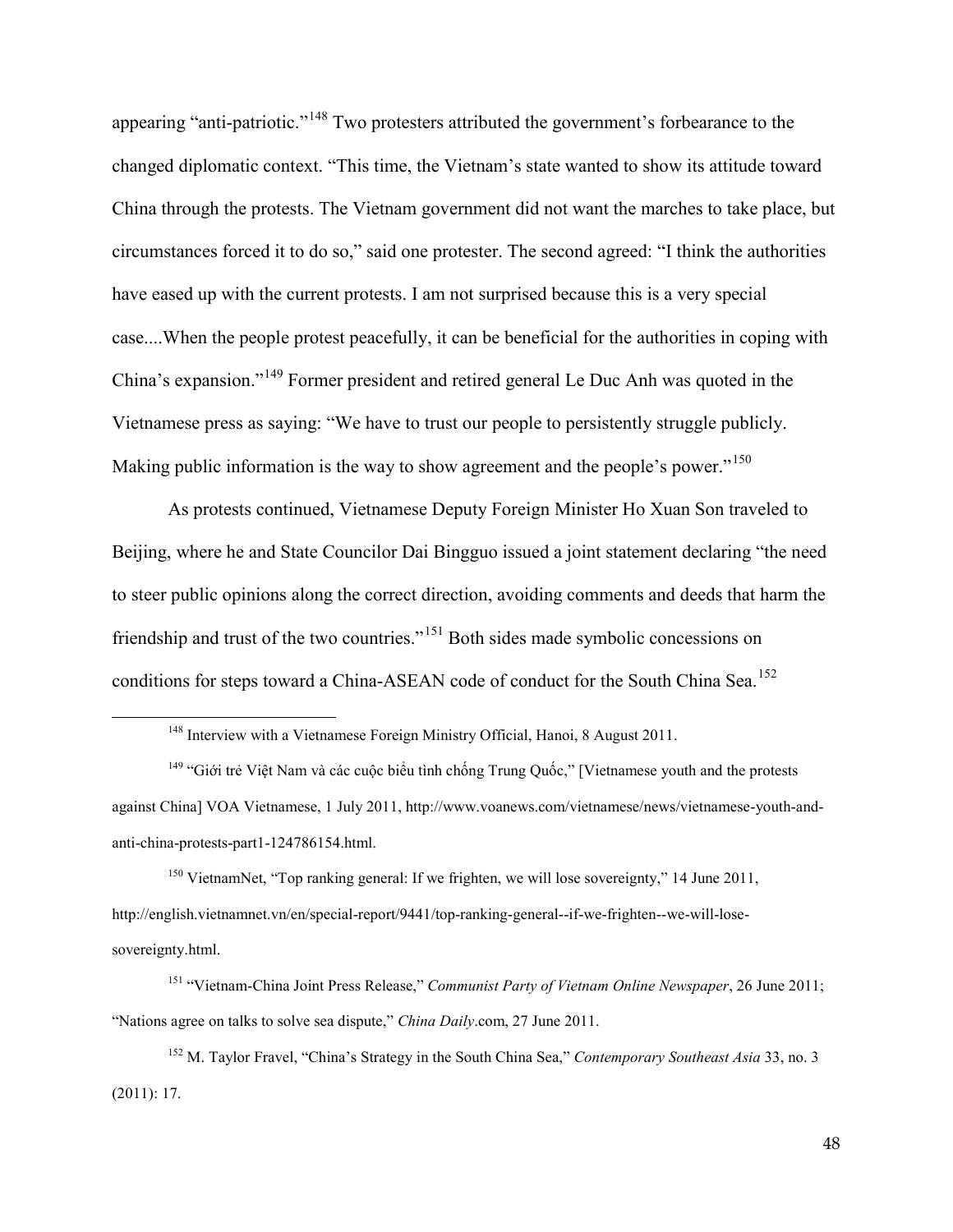Although a few hundred protesters managed to gather for two more weekends in Vietnam,<sup>[153](#page-48-0)</sup> Vietnamese authorities acted more decisively to arrest and disperse protesters on July 10 and 17.[154](#page-48-1) Days later, China and ASEAN compromised on a set of guidelines for implementing a code of conduct in the South China Sea.<sup>[155](#page-48-2)</sup> ASEAN agreed to "dialogue and consultations" in lieu of an explicit statement that members would consult before meeting with China.[156](#page-48-3) In August, the Foreign Ministry announced that working-level negotiations between China and Vietnam had reached a preliminary consensus on principles, including "not take any action that may broaden and complicate disputes, and not to use force or threaten to use force in the process of dispute resolution."[157](#page-48-4) The agreement involved mutual concessions—"to solve bilaterally those issues which are solely related to Vietnam and China while those issues related to other parties should be put into discussion among concerned parties."<sup>[158](#page-48-5)</sup>

Despite this diplomatic breakthrough, demonstrations gained new life after Vietnam announced the results of an investigation sparked by a YouTube video of a protester being kicked in the face by a plainclothes officer. Although no evidence of police brutality was

<span id="page-48-0"></span> $\ddot{\phantom{a}}$ 

<sup>153</sup> "Anti-China demo in Vietnam despite clampdown," *Agence France Presse*, 3 July 2011.

<sup>154</sup> "Police again break up anti-China demo in Vietnam," *Agence France Presse*, 17 July 2011; *BBC* 

<span id="page-48-1"></span>*Vietnamese*, 21 July 2011, http://www.bbc.co.uk/vietnamese/vietnam/2011/07/110721\_protesters\_appeal.shtml.

<span id="page-48-2"></span><sup>155</sup> "New guidelines on South China Sea give green light for China-ASEAN cooperation," *Xinhua News Agency*, 22 July 2011.

<span id="page-48-3"></span><sup>156</sup> Patrick Cronin, ed., *Cooperation from Strength: The United States, China and the South China Sea* (Washington: Center for a New American Security, January 2012).

<sup>&</sup>lt;sup>157</sup> Vietnam Foreign Ministry Spokesperson's Statement, 3 August 2011,

<span id="page-48-5"></span><span id="page-48-4"></span>http://www.mofa.gov.vn/en/tt\_baochi/pbnfn/ns110805164907#tzyrD3ltcmBE.

<sup>158</sup> Ibid.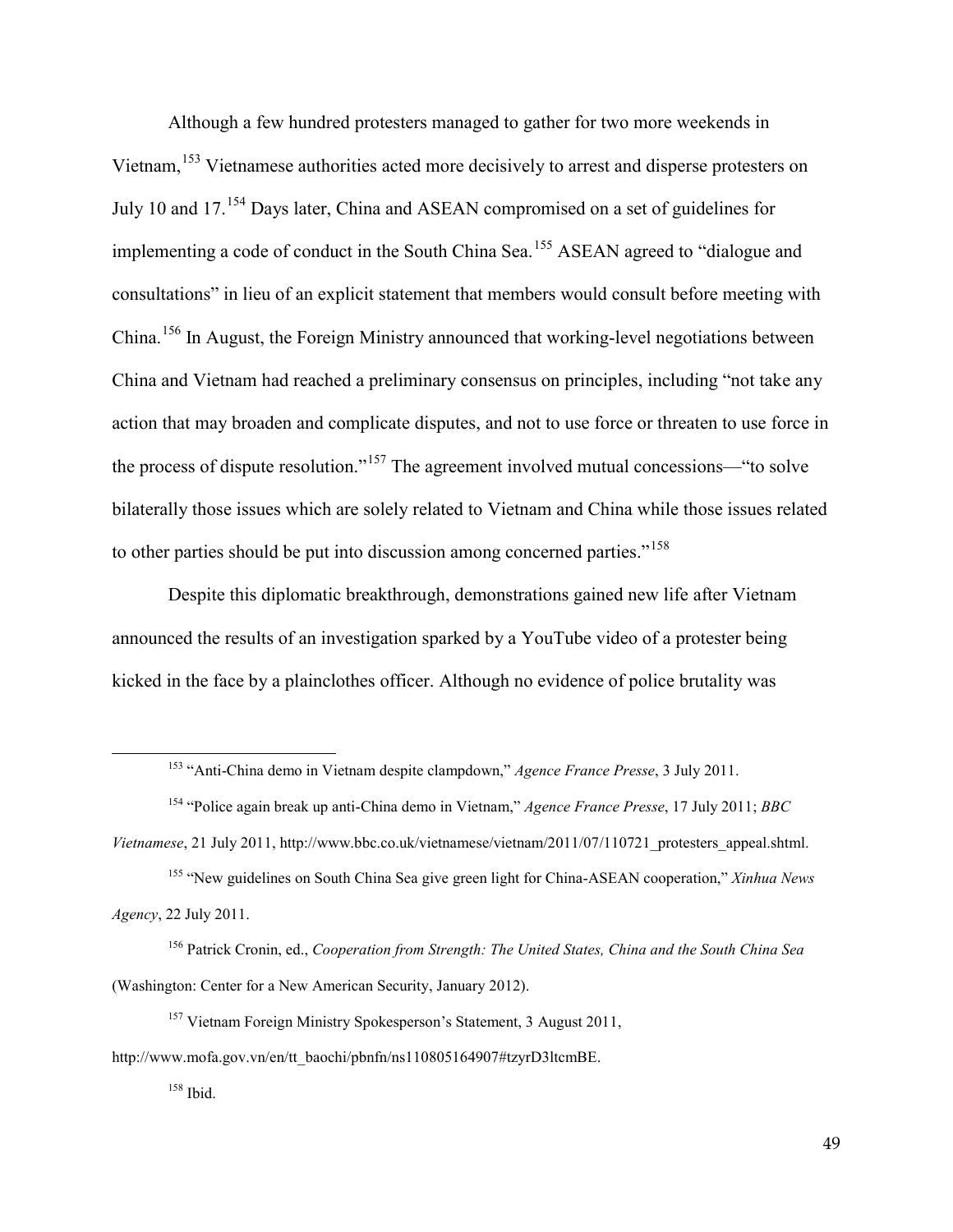officially found,[159](#page-49-0) many protesters interpreted the suspension of officials involved as a green light, and demonstrations in Hanoi resumed.<sup>[160](#page-49-1)</sup> Yet mainstream and even liberal Chinese media speculated that ostensibly anti-China protests were actually led by anti-government elements trying to undermine the Vietnamese regime. "Some people think that the Vietnamese government is actually most afraid that protesters will turn against the government, since most previous anti-China demonstrations were organized by anti-government organizations in Vietnam," noted *Caijing*.<sup>[161](#page-49-2)</sup> "When the dispute in South China Sea gradually subsided, the anti-China demonstrations in Vietnam did not stop," said Vietnam expert Chen Minling, who asserted: "They are actually the accomplices (*bangxiong*) of external forces trying to subvert the Vietnamese regime."[162](#page-49-3) The Vietnamese Communist Party's mouthpiece, *Hanoi Moi*, blamed the anti-China protests on "anti-state forces," saying that "their conspiracy and intention has been to

<span id="page-49-0"></span><sup>159</sup> *VNA news agency*, *BBC Asia Pacific*, 3 August 2011; *BBC Vietnamese*, 2 August 2011, http://www.bbc.co.uk/vietnamese/vietnam/2011/08/110802\_police\_disciplined.shtml; *BBC Vietnamese*, 8 August 2011, http://www.bbc.co.uk/vietnamese/vietnam/2011/08/110807\_hanoi\_protest.shtml.

<span id="page-49-1"></span><sup>160</sup> John Ruwitch, "New Hanoi anti-China rally tests tolerance of protests," *Reuters*, 7 August 2011; interview with a Vietnamese Foreign Ministry Official, Hanoi, 8 August 2011.

<span id="page-49-2"></span><sup>161</sup> "Yuenan Shizhou Baofa Jiuci Fanhua Youxing, Duo Wei Fan Zhengfu Renshi Zuzhi"[Nine anti-China protests happen in Vietnam in ten days, most of them organized by anti-government people], Caijing, 8 August 2011, http://www.caijing.com.cn/2011-08-08/110802694.html.

<span id="page-49-3"></span><sup>162</sup> "Shei Zai Cedong Yuenan Fanhua Youxing?" [Who is instigating the anti-China protests in Vietnam?], *Shijie Xinwenbao*, China Radio International, 23 August 2011,

http://gb.cri.cn/27824/2011/08/23/5190s3346664.htm.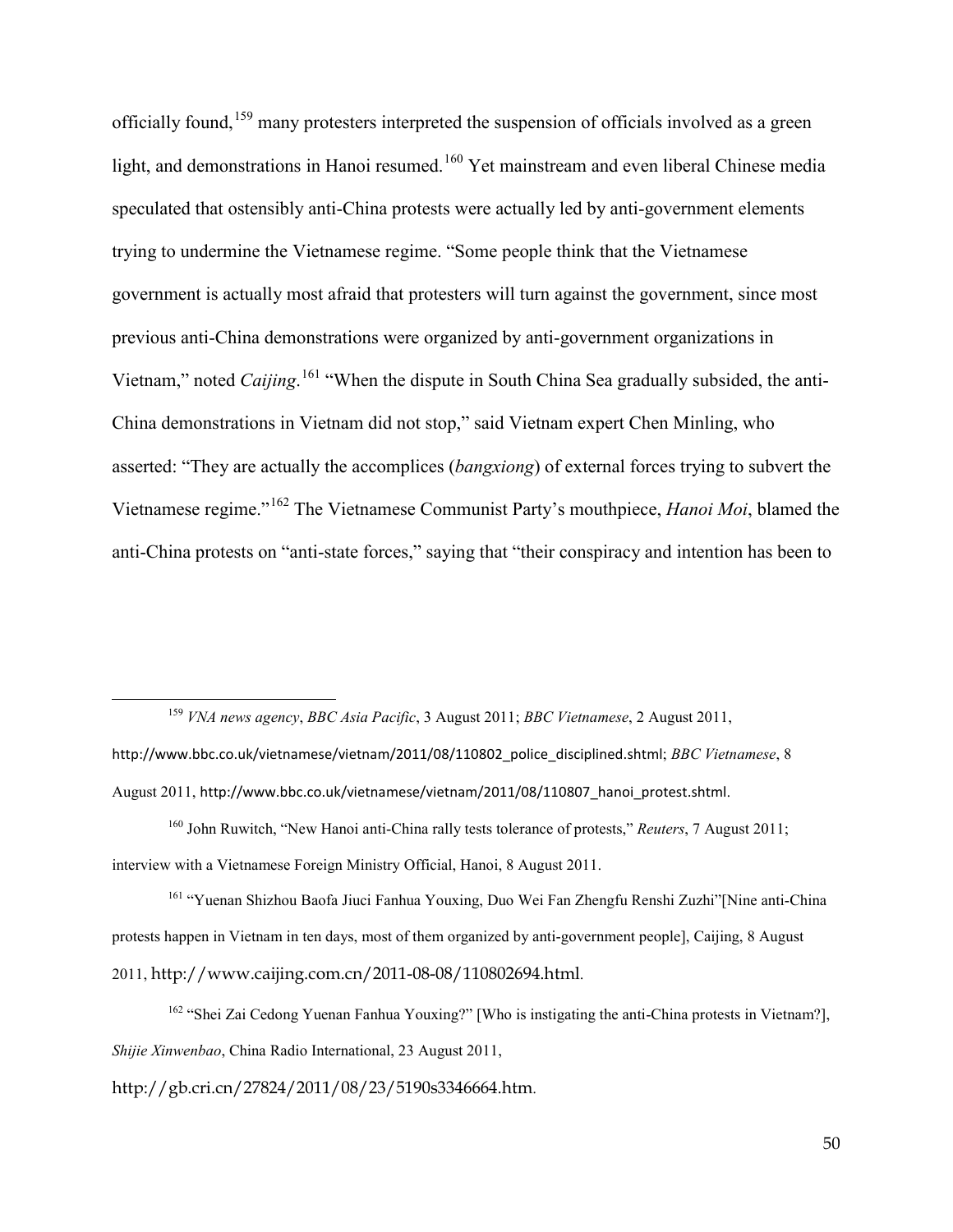disrupt the great national unity, instigating national hatred [and] separating relations between Vietnam and China."[163](#page-50-0)

Hanoi authorities arrested dozens of protesters who gathered on August 21, the eleventh and final round of anti-China demonstrations, even though twenty five intellectuals posted a letter online condemning the protest ban as unconstitutional.<sup>[164](#page-50-1)</sup> As Deputy Minister of Defense Lieutenant General Nguyen Chi Vinh concluded:

We have other ways to express our patriotism. Such mass gatherings do not lead to any result but affect political security not only in regards to foreign but also domestic policies. Such incidents should stop.<sup>[165](#page-50-2)</sup>

In 2012 and 2013, small and sporadic anti-China protests were quickly contained by Vietnamese authorities. A group of Vietnamese protesters even joined anti-China protests in Manila because "they could not easily stage protests in their country because of state restrictions on such public assemblies."[166](#page-50-3) In January 2014, anti-China activists in Hanoi were dispersed by security forces after thirty minutes.<sup>[167](#page-50-4)</sup> In February, a similar attempt to commemorate the 1979

<span id="page-50-2"></span><span id="page-50-1"></span><span id="page-50-0"></span>http://tuoitrenews.vn/cmlink/tuoitrenews/politics/vietnam-seeks-no-outside-help-over-china-

issues-1.49570.

<sup>163</sup> "Hanoi warns anti-China protesters to stop," *Agence France Presse*, 18 August 2011.

<sup>164</sup> Ibid.; *Reuters*, 21 August 2011.

<sup>165</sup> "Vietnam seeks no outside help over China issues," *Tuoi Tre* news, 28 October 2011,

<sup>166</sup> "Filipinos Protest China's Territorial Claims," *Associated Press*, 24 July 2013.

<span id="page-50-4"></span><span id="page-50-3"></span><sup>167</sup> Trung Nguyen, "Vietnam Activists Protest Disruption of Anniversary Ceremony," *VOA News*, 20 January 2014, http://www.voanews.com/content/vietnam-activists-protest-disruption-of-ceremony-marking-southchina-sea-battle/1833911.html.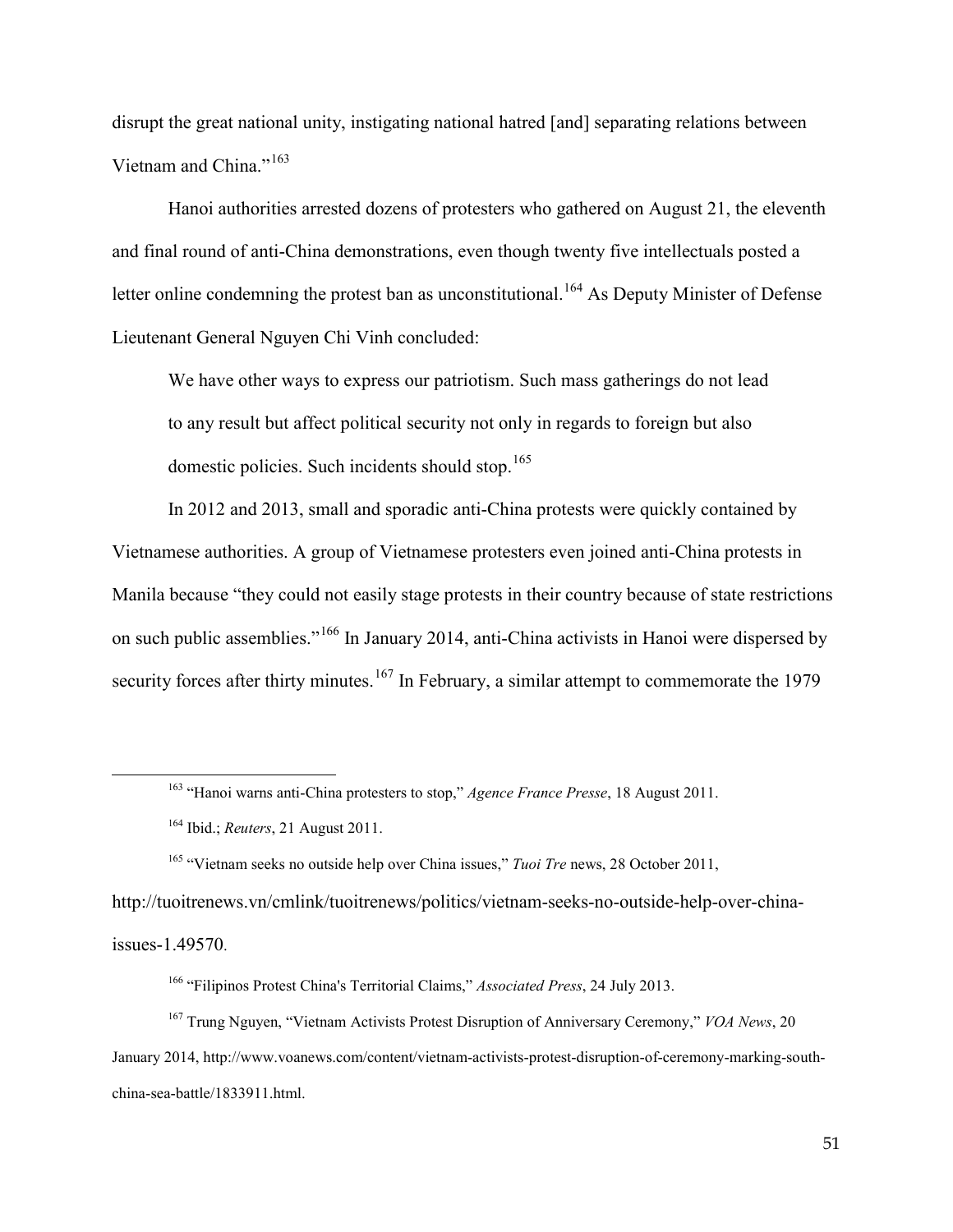Sino-Vietnamese War was obstructed, with activists alleging that aerobics and ballroom dancing activities had been specially arranged to block their path.<sup>[168](#page-51-0)</sup>

After China moved an exploratory oil rig to waters near the Paracel Islands in May 2014, Vietnamese authorities once again permitted larger-scale anti-Chinese demonstrations. For the first time, state-run media reported on the largely peaceful demonstrations. In three provinces, however, violent riots damaged hundreds of foreign-invested factories, leaving at least three Chinese dead and causing many Chinese to flee the country. Chinese officials warned that the Vietnamese government bore "unshirkable responsibility" for the attacks and demanded that Vietnam take swift measures to prevent further violence and punish the perpetrators.<sup>[169](#page-51-1)</sup> Vietnamese Prime Minister Nguyen Tan Dung appealed for calm, warning via text message: "Bad elements should not be allowed to instigate extremist actions that harm the interests and image of the country."<sup>[170](#page-51-2)</sup> He also urged the protesters to "keep social order and security"<sup>171</sup>—a message echoed by the mayor of Hanoi in a message to Communist Party colleagues.<sup>[172](#page-51-4)</sup> Vietnamese authorities made more than 1,400 arrests to restore calm and reassure foreign

 $\ddot{\phantom{a}}$ 

<span id="page-51-0"></span><sup>168</sup> Marianne Brown, "Anti-China Protesters in Hanoi Mark Border War Anniversary," *VOA News*, 16 February 2014, http://www.voanews.com/content/anti-china-protesters-in-hanoi-mark-border-waranniversary/1852347.html.

<span id="page-51-1"></span><sup>169</sup> "China lodges solemn protest with Vietnam over deadly violence," *People's Daily,* 16 May 2014 (paraphrasing Wang); "China, Vietnam hold talks on recent anti-China violence," *Xinhua,* 17 May 2014.

<span id="page-51-2"></span><sup>170</sup> "Vietnam PM Nguyen Tan Dung urges citizens to defend sovereignty against China," *Nguoi Viet Online*, 16 May 2014.

<sup>171</sup> "Chinese Boats Evacuate Citizens From Vietnam After Protests," *Bloomberg,* 19 May 2014.

<span id="page-51-4"></span><span id="page-51-3"></span><sup>172</sup> "Mayor in Vietnam capital calls for end to anti-China protest ahead of planned rallies," *Associated Press,* 17 May 2014.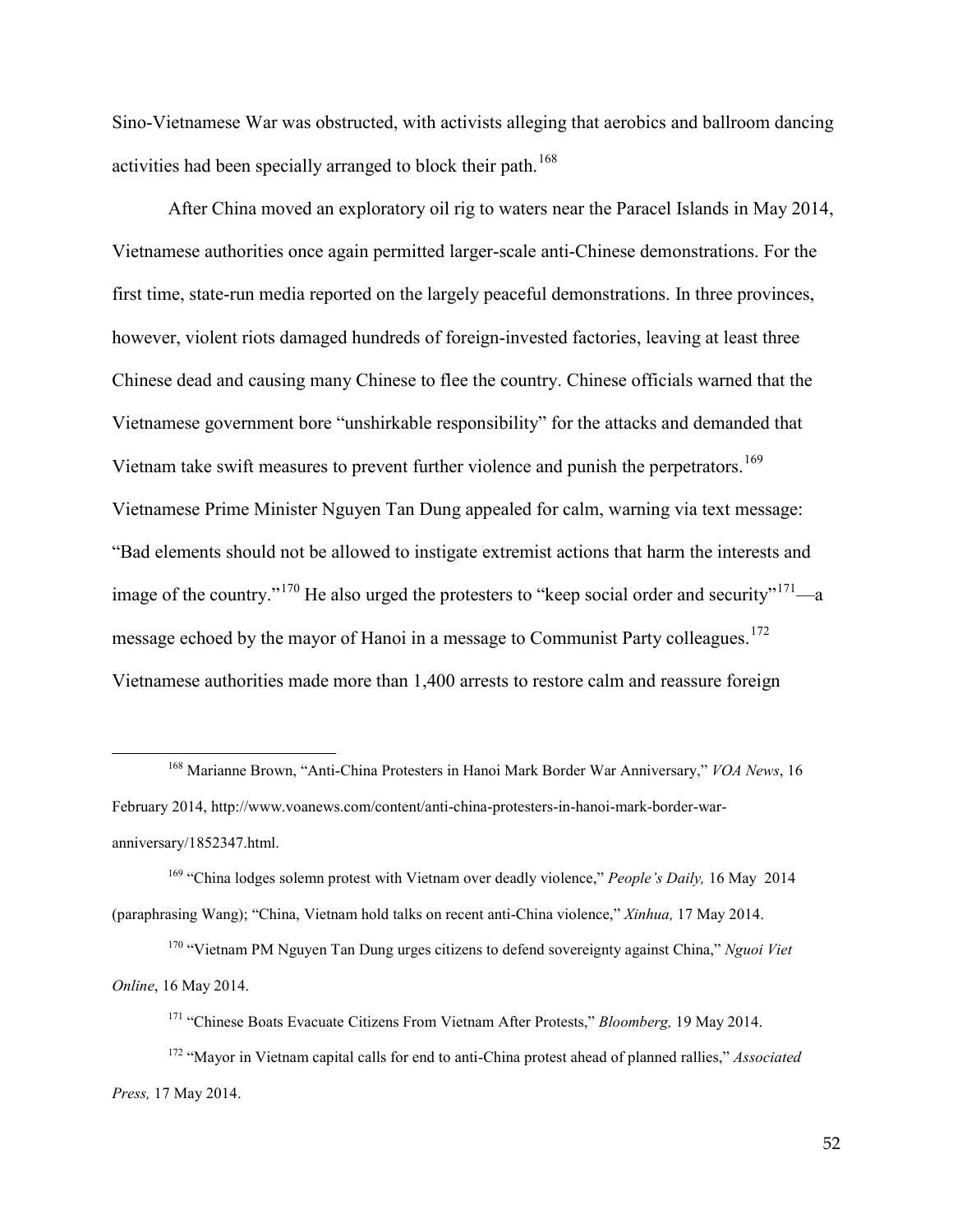investors.[173](#page-52-0) Although the Sino-Vietnamese dispute in the South China Sea continues, both governments were careful to prevent tensions over the oil rig from escalating to military conflict, and in July the Chinese government removed the controversial oil rig, asserting that it had completed its operation.

The Vietnamese case illustrates that the diplomatic context can create selective windows of opportunity for nationalist protests in autocratic regimes, opening when the government seeks to signal resolve and closing once a diplomatic agreement is reached or fears of instability outweigh anticipated benefits. Yet it also demonstrates that leaders of even stable autocracies are often quite fearful that nationalist protests will jeopardize domestic and diplomatic stability, curtailing demonstrations as soon as they begin to spin out of control and preventing nationalist sentiments from forcing international escalation. Vietnam's curtailment of each wave of anti-China protests was not simply a consequence of China's superior power. Vietnam demonstrated a willingness to take measures that angered China and risked escalation, such as conducting livefire naval drills near disputed waters after the 2011 cable-cutting incident, passing a 2012 law claiming the Spratlys and Paracels, and holding goodwill games with Philippine troops in 2014 on a disputed island. The authorities' decision to subdue protests owed largely to domestic concerns—and perhaps also to the fact that protests did not prompt Chinese concessions.

The government's ability to repress protests quickly explains why Vietnamese leaders did not adopt markedly more aggressive or uncompromising policies toward China in response to the demonstrations. China's reaction to the protests illustrates the fact that when nationalist protests arise in autocratic regimes, foreign observers often doubt that they impose meaningful

<span id="page-52-0"></span><sup>173</sup> "Anti-China riots in Vietnam ease after 1,400 protesters arrested," *South China Morning Post*, 16 May 2014.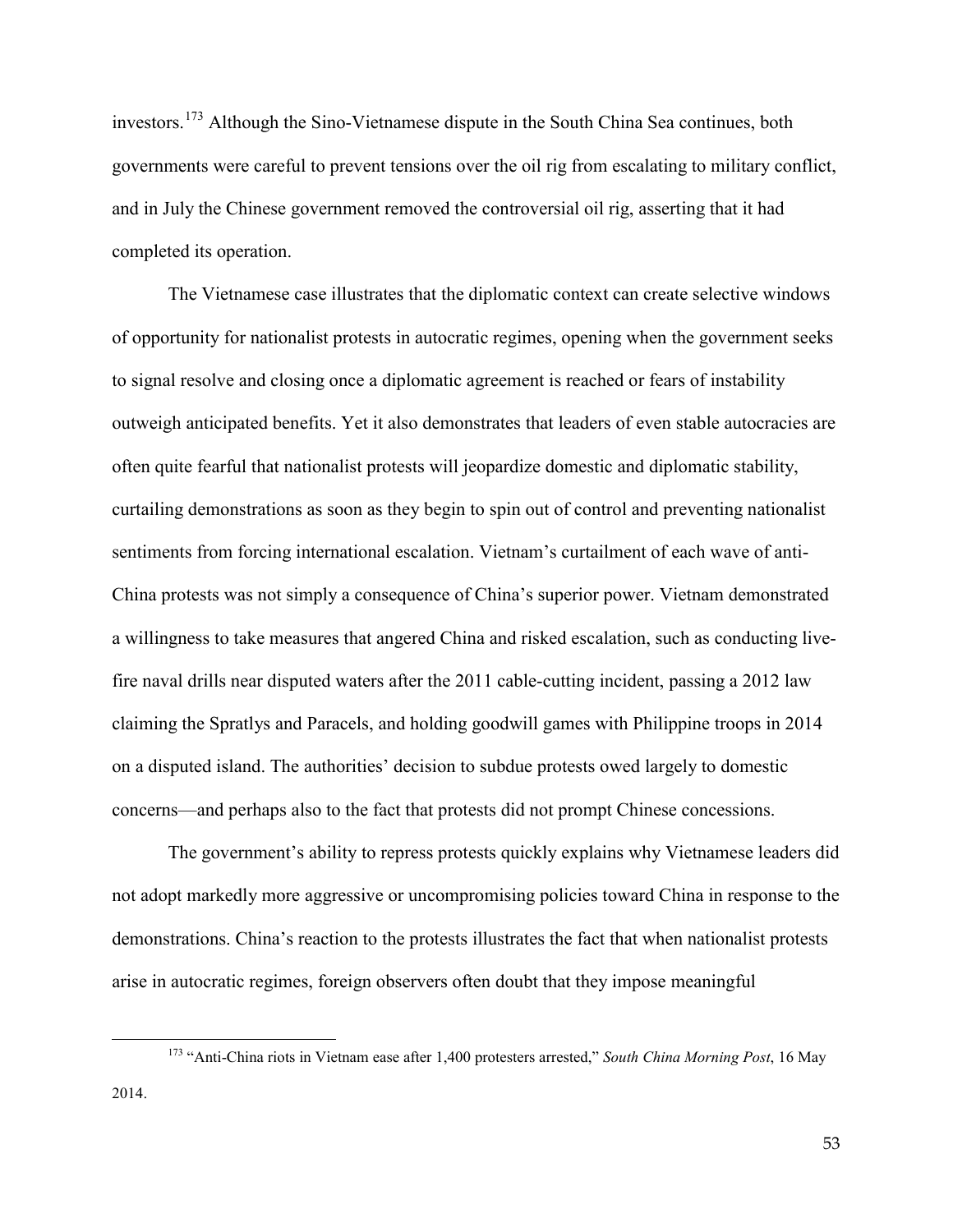constraints on the government. Rather, foreign observers often suspect protests are a cover for domestic grievances or affairs staged by the government, as Chinese authorities did, and offer few if any diplomatic concessions.

#### **Anti-China Protests in the Philippines**

 $\overline{a}$ 

In 2011, 2012, and 2013, protests in the Philippines have denounced Chinese actions in the South China Sea, but the demonstrations' small size and ties to the incumbent government have limited their independent influence on Philippine foreign policy and have been largely dismissed by Chinese observers as posing a credible constraint. Tensions between China and the Philippines increased sharply under the leadership of Benigno Aquino III, who was elected in mid-2010. In March 2011, Chinese naval patrol boats ordered a Philippine oil exploration vessel to stop its activities in waters they claimed belonged to China and reportedly threatened to ram the vessel.<sup>[174](#page-53-0)</sup> In retaliation, the Aquino administration began referring to the South China Sea as the "West Philippine Sea".[175](#page-53-1) In July, reports of Chinese deepwater drilling activities within the 200-nautical mile exclusive economic zone claimed by the Philippines sparked protests by Filipinos in the United States, Canada, Australia, and Manila. In the United States, the anti-China protests were spearheaded by the U.S. Pinoys for Good Governance, leading Chinese state media to dismiss the protests as organized by "pro-American" groups that had "received U.S.

<span id="page-53-0"></span><sup>&</sup>lt;sup>174</sup> Bonnie Glaser, "Tensions Flare in the South China Sea," *Center for Strategic and International Studies*, 30 June 2011,<http://csis.org/publication/tensions-flare-south-china-sea>

<span id="page-53-1"></span><sup>175</sup> "It's official: Aquino signs order on West Philippine Sea," *Philippine Daily Inquirer*, 13 September 2012.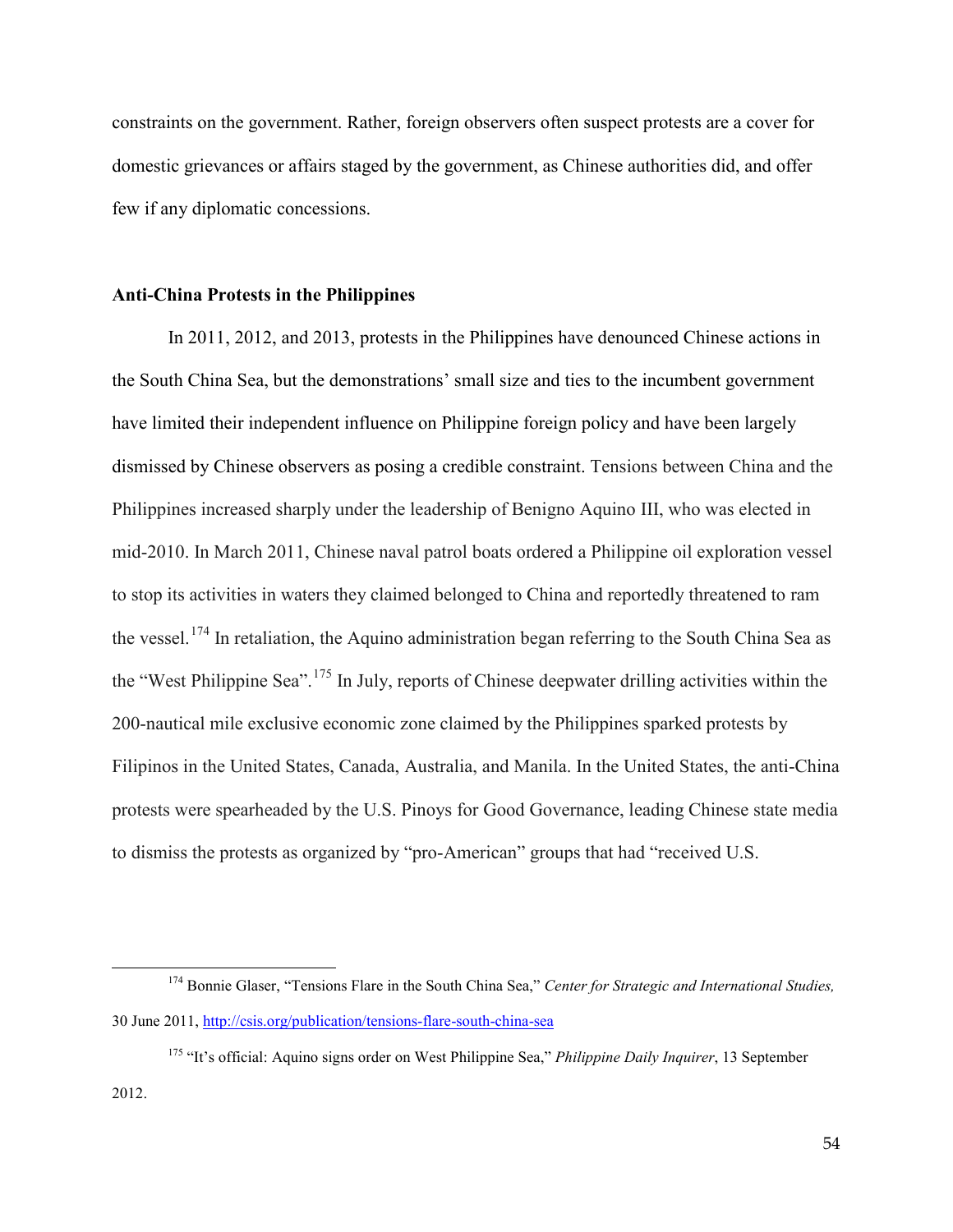funding."<sup>[176](#page-54-0)</sup> Xinhua quoted one expert saying that "Vietnam's anti-China wave was more violent, more organized, while in the Philippines, it's organized by a few pro-American organizations and is not in great response."<sup>[177](#page-54-1)</sup>

In 2012, Filipinos again staged anti-China protests in Manila and around the world during an eight-week standoff between Chinese Marine Surveillance vessels and Philippine coast guard ships around Scarborough Shoal. Tensions erupted in April when two Chinese maritime surveillance ships blocked an attempt by sailors aboard the Philippines' largest warship to arrest Chinese fishermen. Manila replaced its warship with coast guard vessels, which stood off against the Chinese surveillance ships for two months. In retaliation, China reportedly increased restrictions on fruit imports from the Philippines.<sup>[178](#page-54-2)</sup>

On May 11, 2012, Philippine protesters gathered outside of the Chinese embassy in Manila.<sup>[179](#page-54-3)</sup> The protests in Manila were organized by a party with ties to the Aquino government, Akbayan, which had received substantial funding from Aquino's family and would win seats in the 2013 midterm elections with Aquino's endorsement.<sup>[180](#page-54-4)</sup> Although protest organizers had

 $177$  Ibid.

<span id="page-54-0"></span><sup>176</sup> "Feilvbin De QinMei FanHua Jiyin, Wenhua Shou Mei Lao Yin, Wai Zhang Shou Mei Jiaoyu" [Philippines' nature of pro-American and anti-China: it is influenced by American culture and the foreign minister was educated in the U.S.], *Xinhua*, 28 October 2011; "Filipino-Americans to hold anti-China protests in US," *Philippine Daily Inquirer*, 29 June 2011.

<span id="page-54-2"></span><span id="page-54-1"></span><sup>178</sup> Carlyle A. Thayer, "Standoff in the South China Sea," *Yale Global Online*, 12 June 2012, http://yaleglobal.yale.edu/content/standoff-south-china-sea.

<sup>179</sup> "Protest in Philippines over South China Sea stand-off," *BBC News,* 11 May 2012.

<span id="page-54-4"></span><span id="page-54-3"></span><sup>180</sup> "China warns citizens ahead of Manila protest on Friday," *Reuters*, 9 May 2012; "PNoy's sisters are among Akbayan's biggest campaign donors in 2010," *GMA News*, 25 October 2010.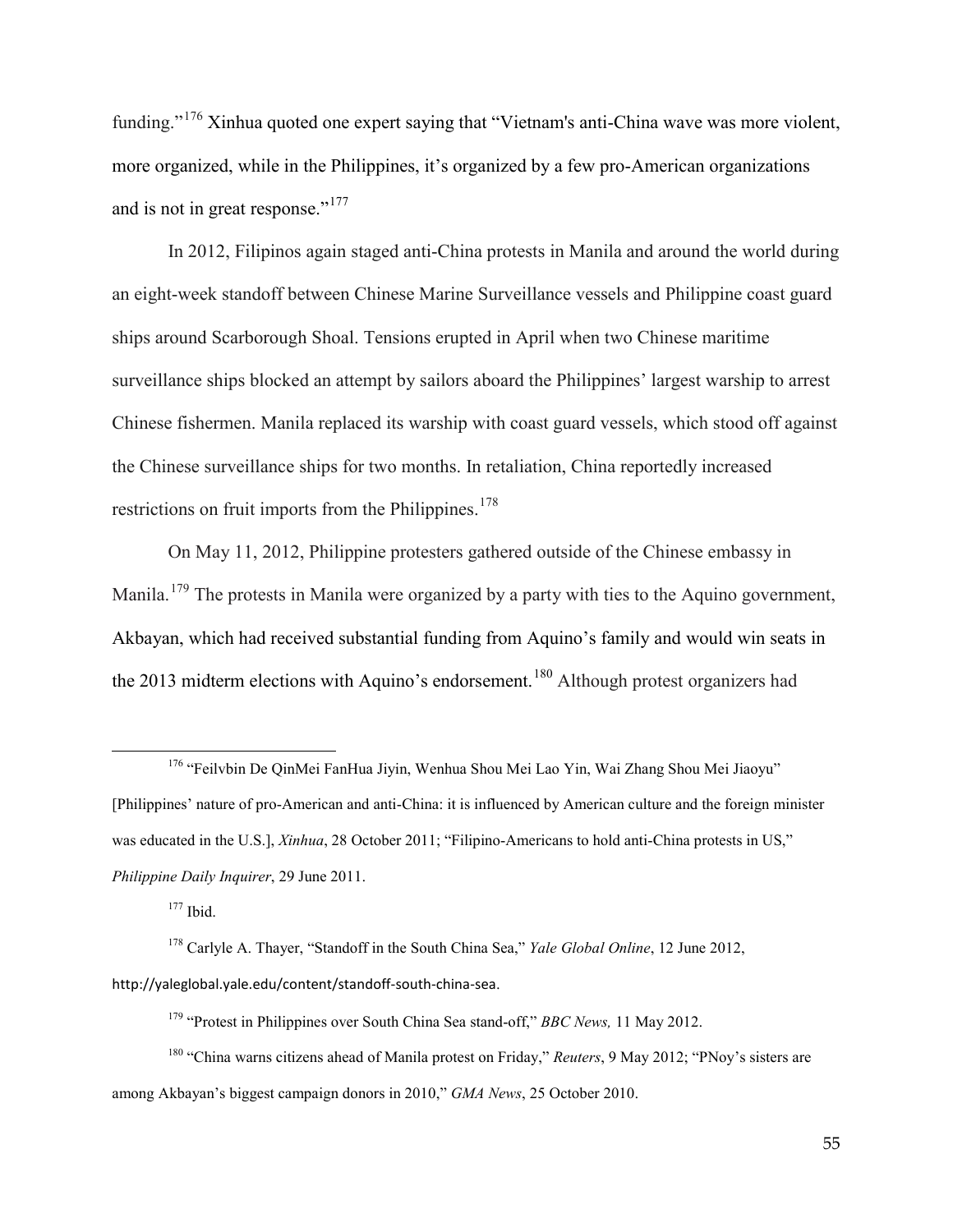expected about 1,000 people, media reports suggested that only 200 to 500 people showed up.<sup>[181](#page-55-0)</sup> Ahead of the protests, Beijing had warned Chinese citizens in the Philippines to stay indoors, and Chinese travel agencies suspended tours.<sup>[182](#page-55-1)</sup> Chinese media noted the number of demonstrators peaked at 200, when boxed lunches were distributed to participants,<sup>[183](#page-55-2)</sup> and reported the Philippine government's changing attitude toward the protests, saying that the cancellation of group tours had prompted the Aquino government to distance itself from the demonstrations.

The 2012 standoff ended when both sides withdrew in mid-June because of an impending storm.<sup>[184](#page-55-3)</sup> Despite the mutual withdrawal of ships in June, China later established a permanent presence and control over access to the shoal. In July 2012, China also announced the establishment of Sansha City, with jurisdiction over the Paracel and Spratly Islands. Anti-China protests in Manila neither prevented the Aquino government from de-escalating the standoff, nor did they appear responsible for the government's 2013 decision to adopt a tougher diplomatic posture by taking the case against China to the International Tribunal for the Law of the Sea (ITLOS) against Beijing's wishes. In January 2013, Manila declared that it would unilaterally

<sup>182</sup> 中国多家旅行社暂停赴菲律宾旅游, *Xinhua,* 10 May 2012,

<span id="page-55-1"></span>http://china.cankaoxiaoxi.com/2012/0510/36525.shtml.

 $\overline{a}$ 

<span id="page-55-2"></span><sup>183</sup> "Feilvbing fanhua shiwei huigu: fa hefan shi ren zui duo," *Tengxun News*, 12 May 2012, http://news.qq.com/a/20120512/000415.htm.

<span id="page-55-3"></span><sup>184</sup> According to Bonnie Glaser: "Manila and Beijing reached an oral agreement to withdraw vessels from the area." Bonnie Glaser and Alison Szalwinski. "Second Thomas Shoal Likely the Next Flashpoint in the South China Sea," *Jamestown Foundation China Brief* XII, no. 13, 21 June 2013. However, Taylor Fravel notes that China never publicly acknowledged such an agreement. Taylor Fravel, "China's Island Strategy: 'Redefine the Status Quo,'" *The Diplomat*, 1 November 2012.

<span id="page-55-0"></span><sup>&</sup>lt;sup>181</sup> The BBC said reported that about 500 people participated, whereas Reuters put the number at 200. "Protest in Philippines"; "Anti-China protest in Philippines ends peacefully," *Reuters,* 11 May 2012.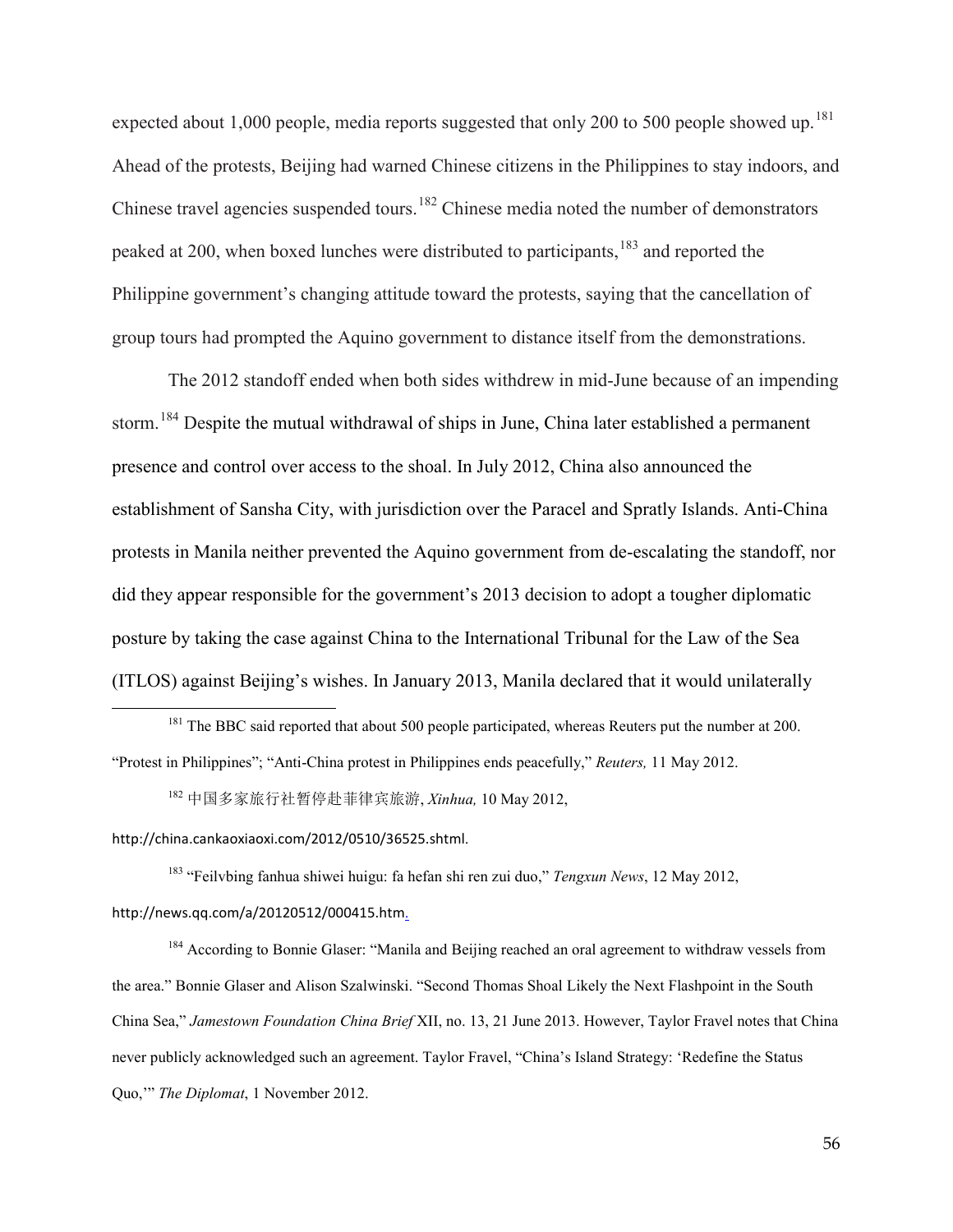ask ITLOS to rule on the validity of China's "nine-dashed line." In May 2013, Manila lodged an official protest concerning Chinese actions near a second shoal, Second Thomas Shoal, accusing a Chinese flotilla, including two surveillance ships and a naval frigate, of surrounding a small group of Filipino marines and blocking their access to supplies.

On July 24, 2013, to mark the anniversary of China's establishment of Sansha City, worldwide protests against China were held once again, this time organized by the West Philippine Sea Coalition. Along with the Akbayan party, the coalition was led by numerous former senior officials, including from the military.[185](#page-56-0) Although Chinese commentators speculated on their government backing, foreign ministry spokesman Raul Hernandez denied any role, stating: "These are not sanctioned by the government, but being in a democracy, people have a right to voice out their position on different issues."<sup>[186](#page-56-1)</sup> Chinese media again focused on the relatively small turnout in Manila, particularly in contrast with the thousands of protesters who had turned two days before against Aquino's State of the Nation address. As the independent news magazine *Caixin* asked sardonically: "People who are anti-China are only a tenth of those who are anti-Aquino?"<sup>[187](#page-56-2)</sup>

Protests returned in May 2014, with roughly 200 Philippine and Vietnamese demonstrators marching together in Manila, and riot police guarded the entrance to the Chinese

 $\overline{a}$ 

- <sup>186</sup> "Gov't disowns anti-China rallies to be held worldwide," *Philippine Daily Inquirer*, 19 July 2013.
- <sup>187</sup> "Feilvbing 500ren fanhua naobie; fan ajinuo ren duo 10bei," *Caixun*, 25 July 2013,

#### <span id="page-56-2"></span>http://international.caixun.com/wkp/20130725-CX03bvtf.html.

<span id="page-56-0"></span><sup>185</sup> Zachary Keck, "Philippine Group Plans Global Anti-China Protests," *The Diplomat*, 18 July 2013; Hua Yi, "谁是菲律宾反华游行推手," *Cankao Xiaoxi (Reference News)*, 25 July 2013,

<span id="page-56-1"></span>http://ihl.cankaoxiaoxi.com/2013/0725/245080.shtml.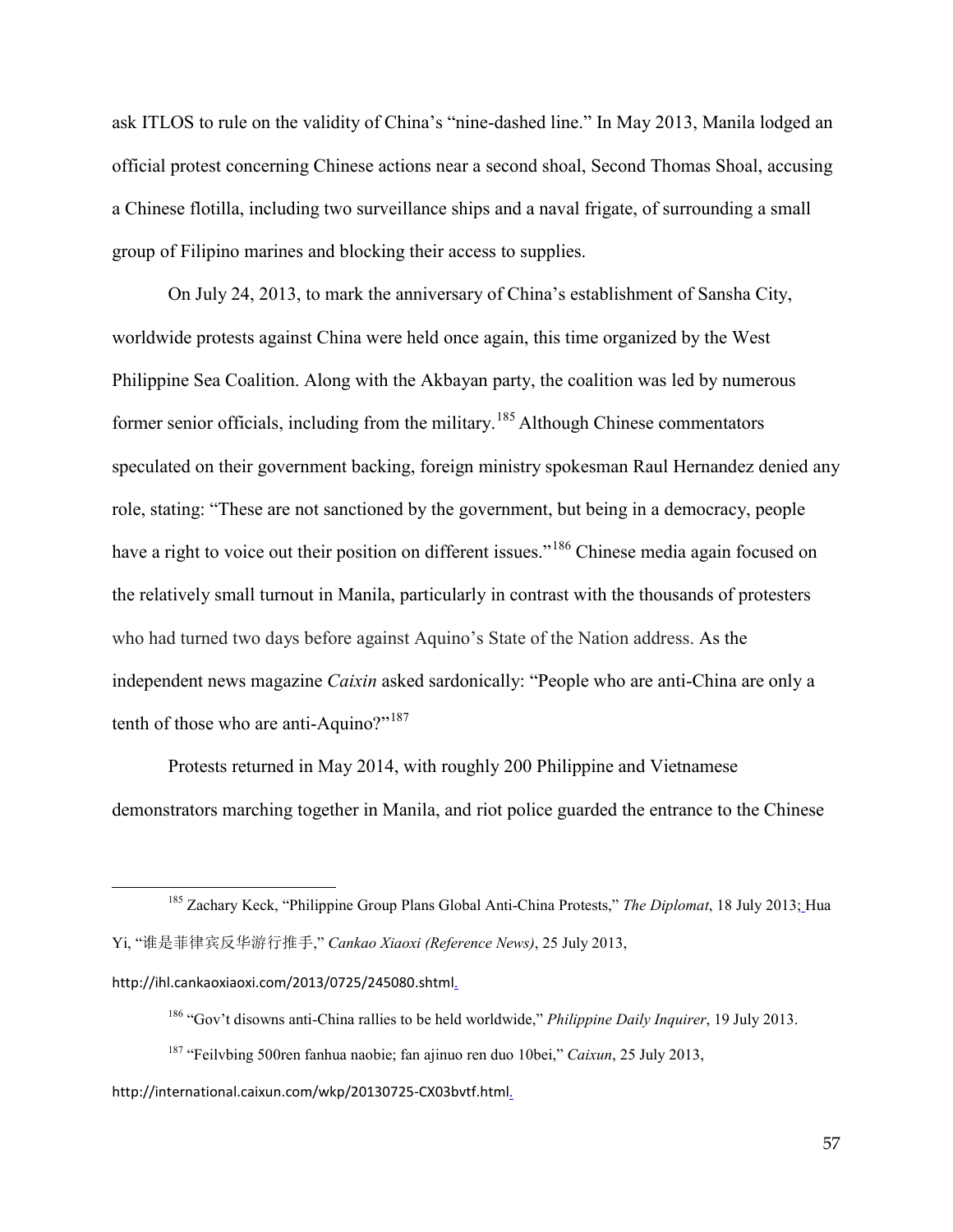consulate to prevent violent attacks akin to those in Vietnam.<sup>[188](#page-57-0)</sup> However, the protests remained peaceful, as did similar Philippine demonstrations in June, and again they had little substantive effect on government policy or Sino-Philippine relations.

#### **CONCLUSION**

This paper has sought to provide a more nuanced portrait of the relationship between popular nationalism, regime type, and risks of interstate escalation. Although leaders are sometimes tempted to fan the flames of nationalism, our analysis demonstrates that many incumbents also fear the domestic and international consequences of allowing popular protests. The case of Vietnam shows that even where feelings of historical victimization run deep, authoritarian leaders often see protests more as a threat than a convenient source of popular legitimacy or safety valve for domestic pressures. The same has often been true in Cambodia, though opposition challenges add to the incentives to manage protests or tolerate them in certain instances—and to suffer their domestic and international hazards. Thai incumbents have feared hostile nationalist protests as well; in general, leaders have allowed rallies to continue due to the high costs of repression rather than a desire to stir nationalism for political gain.

The evidence also supports our hypotheses on the international effects of nationalist protests. The Thai case illustrates that weakly institutionalized democracies are particularly susceptible to nationalist pressure to take or maintain hardline foreign policy positions, as Thailand did after its abrupt about-face concerning the temple of Preah Vihear in 2008. By contrast, protests did not force leaders to act aggressively abroad in Cambodia or Vietnam, where protests could be repressed at an acceptable cost, or in the Philippines, where demonstrations

<span id="page-57-0"></span> $\overline{a}$ 

58

<sup>188</sup> "Hundreds join anti-China street protests," *Agence France Presse,* 16 May 2014.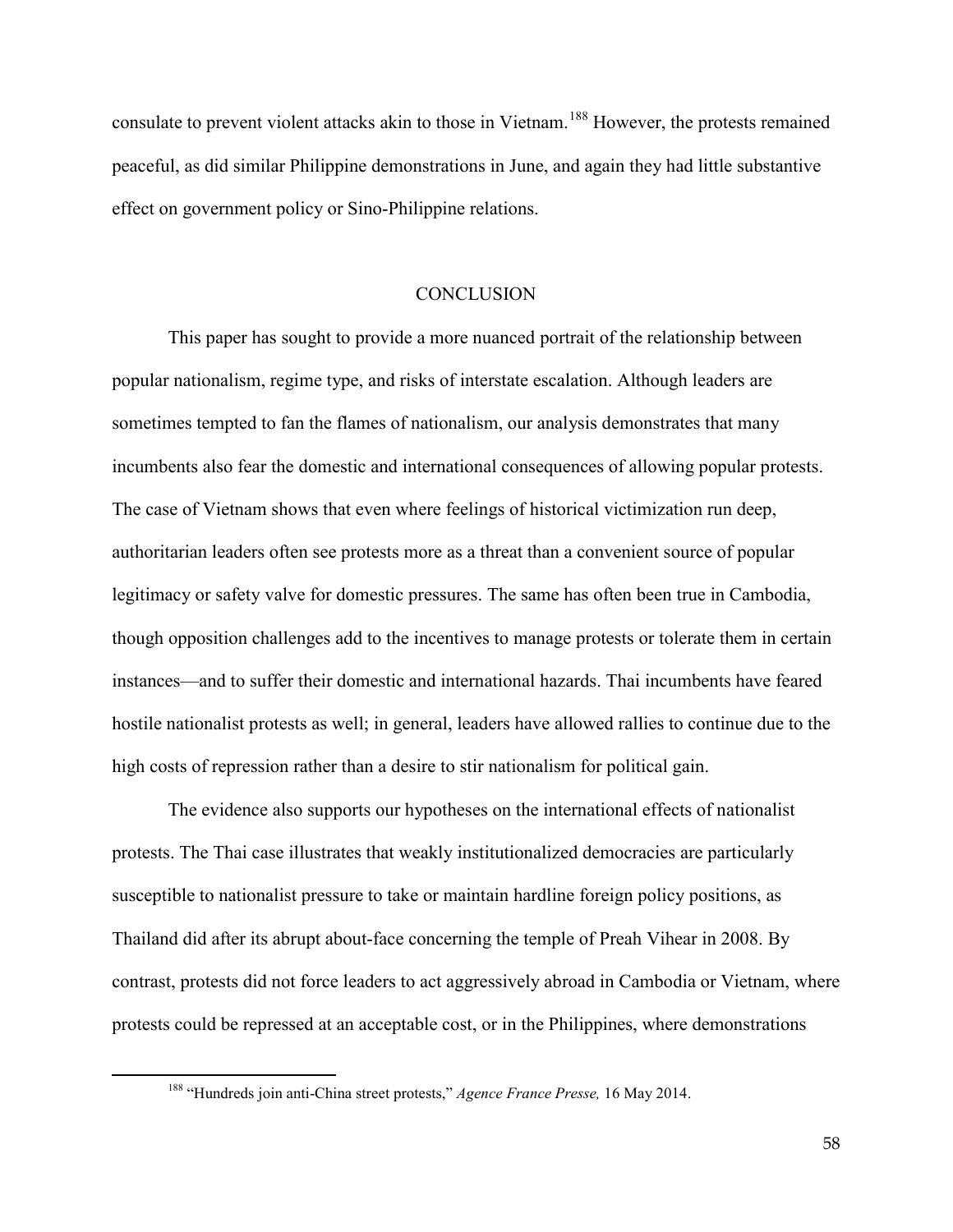posed little threat to the government. As expected, we also see that foreign observers perceived the Thai protests as credibly constraining and offered occasional concessions, as Cambodia did in 2008 and 2013. Conversely, Thai officials held Cambodia responsible for fomenting nationalist demonstrations, while Chinese observers largely dismissed the challenges and constraints that protests posed for autocratic leaders in Vietnam or the leaders of the democratic Philippines. This comports with our expectation that foreign rivals will discount protests or threaten retaliation when they believe the government incited demonstrations or could easily subdue or ignore them.

Our findings have important theoretical and policy implications. They support the notion that popular nationalism presents special risks to international security in states where governments have neither robust democratic legitimacy nor firm authoritarian control. However, our analysis suggests that the high cost or difficulty of repressing demonstrations is often as important as elite efforts to stir nationalism in generating risks of interstate conflict. As such, leaders of weakly democratic states may be pushed more easily toward belligerence abroad, while their more authoritarian peers may have additional leeway to seek interstate peace due to their willingness and capacity to use repression domestically.

Understanding the domestic context surrounding popular nationalism is essential for grasping its international significance, since the impact of protests on interstate disputes hinges largely on beliefs about the constraints governments face. As our study suggests, divergent perceptions can lead to conflict, particularly when a government perceives itself as severely constrained but international rivals are incredulous. In such cases, the government may see aggressive action abroad as a matter of necessity, while rivals see it as a matter of choice and respond in kind. The risk of foreign incredulity is one reason why "crying wolf"—exaggerating

59